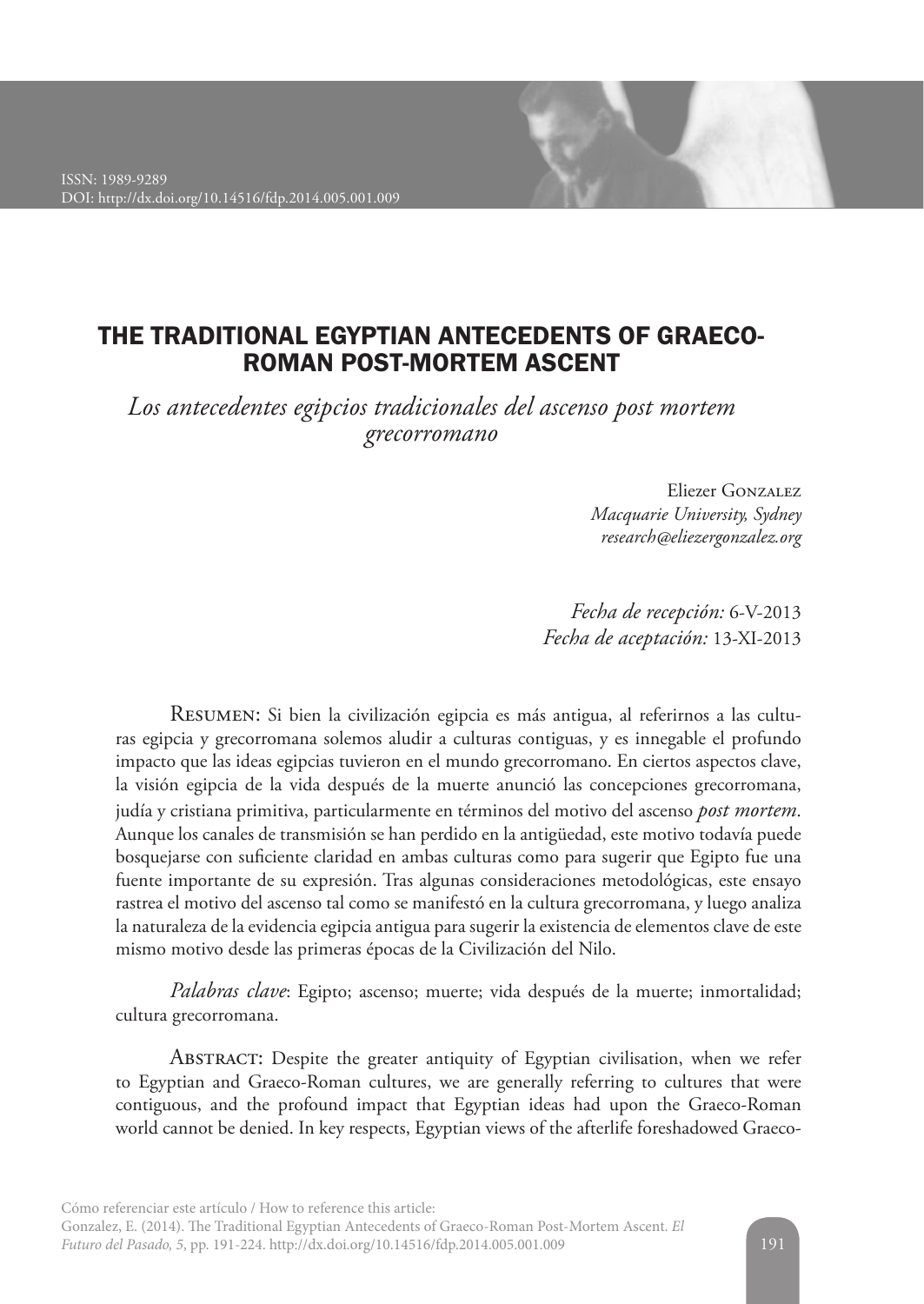Roman, Jewish, and early Christian conceptions, particularly in terms of the motif of postmortem ascent. Although the channels of transmission have been lost in antiquity, the motif may still be sketched clearly enough in both cultures to suggest that Egypt was an important source for its expression. After some methodological considerations, this essay will trace the motif of ascent as it was manifested in Graeco-Roman culture, and then analyze the nature of the ancient Egyptian evidence in order to suggest the existence of key elements of this same motif from the earliest times in ancient Egypt.

*Keywords*: Egypt; Ascent; Death; Afterlife; Immortality; Graeco-Roman.

SUMMARY: 1. Introduction. 2. Ascent After Death in the Graeco-Roman World. 3. Egyptian Evidence: The Pyramids. 4. Egyptian Evidence: The Pyramid Texts. 5. Egyptian Evidence: The Coffin Texts. 6. Egyptian Evidence: *The Book of Coming Forth By Day.* 7. Conclusions.

#### 1. INTRODUCTION

The impact of traditional Egyptian religion and its views of the afterlife on the Graeco-Roman world is an enormous area of research which is still largely untapped and unresolved. Segal, for example, observes the profound impact that Egyptian ideas of immortality had upon Rome<sup>1</sup> and notes that these «penetrated deep into Roman consciousness»2 . Egyptian views of the afterlife foreshadowed Graeco-Roman, Jewish, and early Christian conceptions, particularly in terms of the motif of post-mortem ascent. The argument of this essay is that the key elements of the pervasive Graeco-Roman motif of ascent may be found in traditional Egyptian religion from the earliest times. Although the channels of transmission have been lost in antiquity<sup>3</sup>, the motif may still be sketched clearly enough in both cultures to suggest that Egypt was an important source for its expression<sup>4</sup>.

<sup>1</sup> A. F. Segal, «Heavenly Ascent in Hellenistic Judaism, Early Christianity and their Environment», in H. Temporini and W. Haase (eds.), *Aufstieg und Niedergang der Romischen Welt* II, Bd. 23 (De Gruyter, Berlin, 1980), 1333–1394 at p. 1350.

<sup>2</sup> A. F. Segal, *Life After Death: A History of the Afterlife in Western Religion* (Doubleday, New York, 2004), 27.

<sup>&</sup>lt;sup>3</sup> There have been attempts, for example, to map out possible channels of transmission between traditional Egyptian and early Christian thought, as represented, for example, by the work of A. Roberts, *Golden Shrine, Goddess Queen: Egypt's Annointing Mysteries* (Northgate, Rottingdean, 2008); and R. A. Gabriel, *Gods of Our Fathers: The Memory of Egypt in Judaism and Christianity* (Greenwood, Westport, 2001), 129–165. However, these attempts are highly speculative, and at times simply unconvincing.

<sup>&</sup>lt;sup>4</sup> Although it is not the only source. On Mesopotamian ascent see W. G. Lambert, «The Cosmology of Sumer and Babylon», in C. Blacker and M. Loewe (ed.), *Ancient Cosmologies* (Allen & Unwin, London, 1975), 42–58; W. Horowitz, *Mesopotamian Cosmic Geography* (Eisenbrauns, Winona Lake, 1988), 209; and H. Lewy and M. Tardieu, *Chaldaean Oracles and Theurgy, Mysticism Magic and Platonism in the later Roman Empire*, Série Antiquité (Études Augustiniennes, Paris, 2011), 184.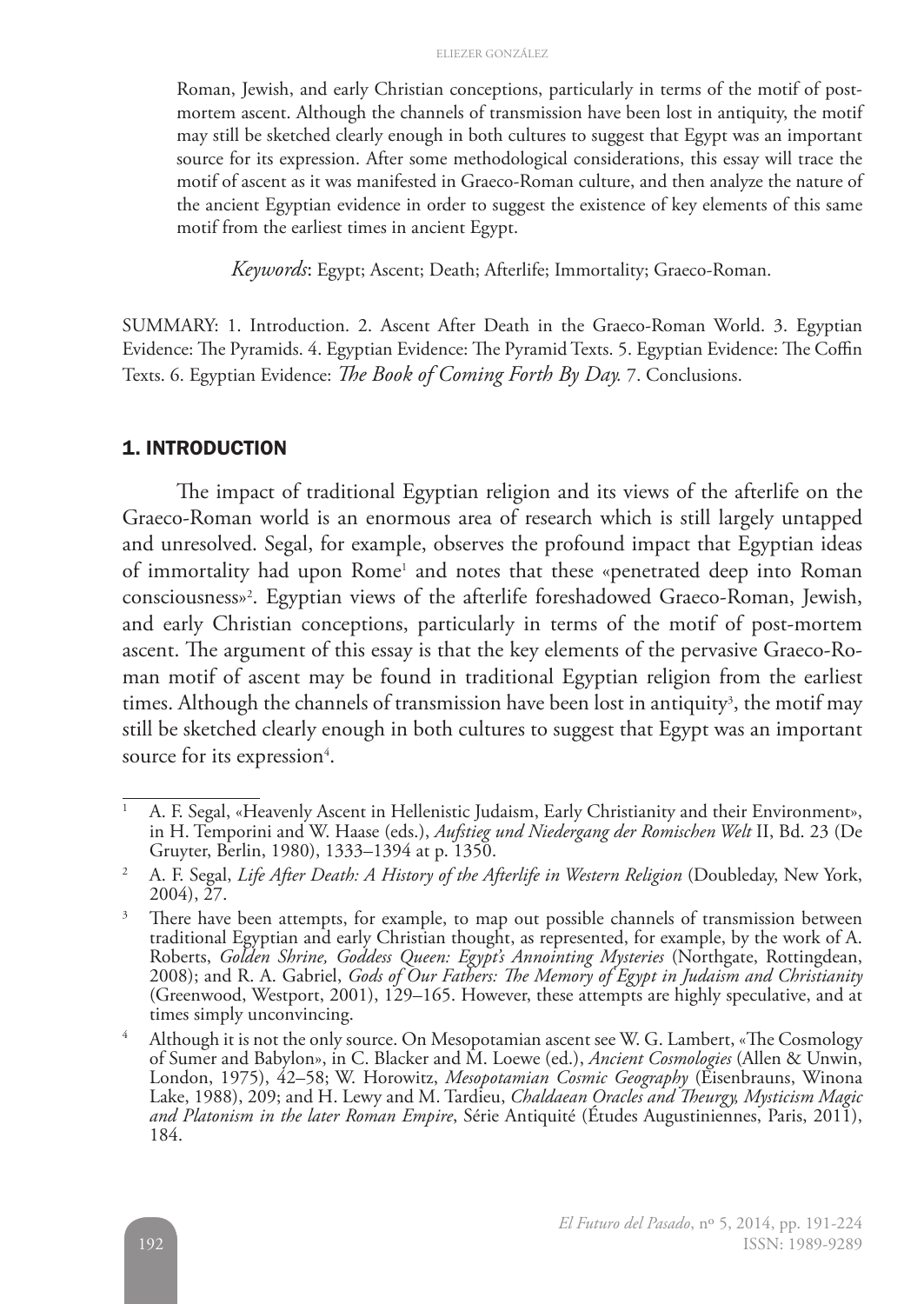The significant pitfalls in attempting to compare practices and beliefs that are separated not only by culture but also temporally by millennia must be acknowledged. Sandmel used the term «parallelomania» to describe parallels taken from different contexts and writings, which when considered in relation with one another result in extravagant correlations<sup>5</sup>. Sandmel was cautioning against «exaggerations about the parallels and about sources, and derivations»6 . Accordingly, no attempt will be made here to identify any channels of transmission for Egyptian views into the broader Hellenistic culture, and ultimately questions of sources must remain speculative. This essay merely seeks to demonstrate that a motif of ascent already existed in ancient Egypt in a shape similar to that which existed in the Graeco-Roman world of later times.

It is worthy of mention that the Greeks themselves accepted the derivation of many elements of their cults from the Egyptians. Herodotus, for example, wrote that «the names of the Gods came to Hellas from barbarians, and I myself concluded that they derive specifically from Egypt» («σχεδὸν δὲ καὶ πάντων τὰ οὐνόματα τῶν θεῶν ἐξ Αἰγύπτου ἐλήλυθε ἐς τὴν Ἑλλάδα»)7 . As Thomas observes, the internal logic in this passage of Herodotus suggests that he is referring to more than the proper names of the gods<sup>8</sup>. Indeed, Herodotus goes on to maintain that many of the central religious observances of the Greeks were also derived from Egypt, writing that «[t]hese customs… have been adopted by the Hellenes from the Egyptians» («ταῦτα μέν νυν καὶ ἄλλα πρὸς τούτοισι, τὰ ἐγὼ φράσω, Ἕλληνες ἀπ᾽  $\Lambda$ ἰγυπτίων νενομίκασι»)°. It is difficult to know what to make of these statements historically, since even Herodotus was writing of the remote past<sup>10</sup>; however, his views demonstrate that the attribution of important aspects of the Greek religion to Egypt is by no means new.

<sup>5</sup> S. Sandmel, «Parallelomania», *JBL* 81 (1962), 1–13. See also P. Schäfer, «New Testament and Hekhalot Literature: The Journey into Heaven in Paul and in Merkevah Mysticism», *Journal of Jewish Studies* 35 (1994), 19–35: 34; contra G. Scholem, *Major Trends in Jewish Mysticism* (Schocken Books, New York, 1954).

<sup>6</sup> Sandmel, «Parallelomania», 1.

<sup>7</sup> A. L. Purvis (tr.), R. B. Strassler (ed.), *The Landmark Herodotus: The Histories* (Anchor Books, New York, 2007), 2.50.1, 141. Greek text from *Herodotus* (The Loeb Classical Library, London, 1966).

<sup>8</sup> R. Thomas, *Herodotus in Context: Ethnography, Science and the Art of Persuasion* (Cambridge University Press, Cambridge, 2002), 277.

<sup>9</sup> Herodotus, *Histories* 2.51.1, tr. Purvis, 141. See also Thomas, *Herodotus in Context* (as in n. 4), 281–282.

<sup>10</sup> On the reception of Herodotus' statement in scholarship, see G. A. Stilwell, *Afterlife: Post-Mortem Judgments in Ancient Egypt and Ancient Greece* (iUniverse Inc., New Lork; Lincoln; Shanghai, 2005), 166. More broadly in *Post-Mortem Judgments*, 176–191, Stillwell argues for similarities in the conceptualisations of postmortem judgments in Greece and Egypt.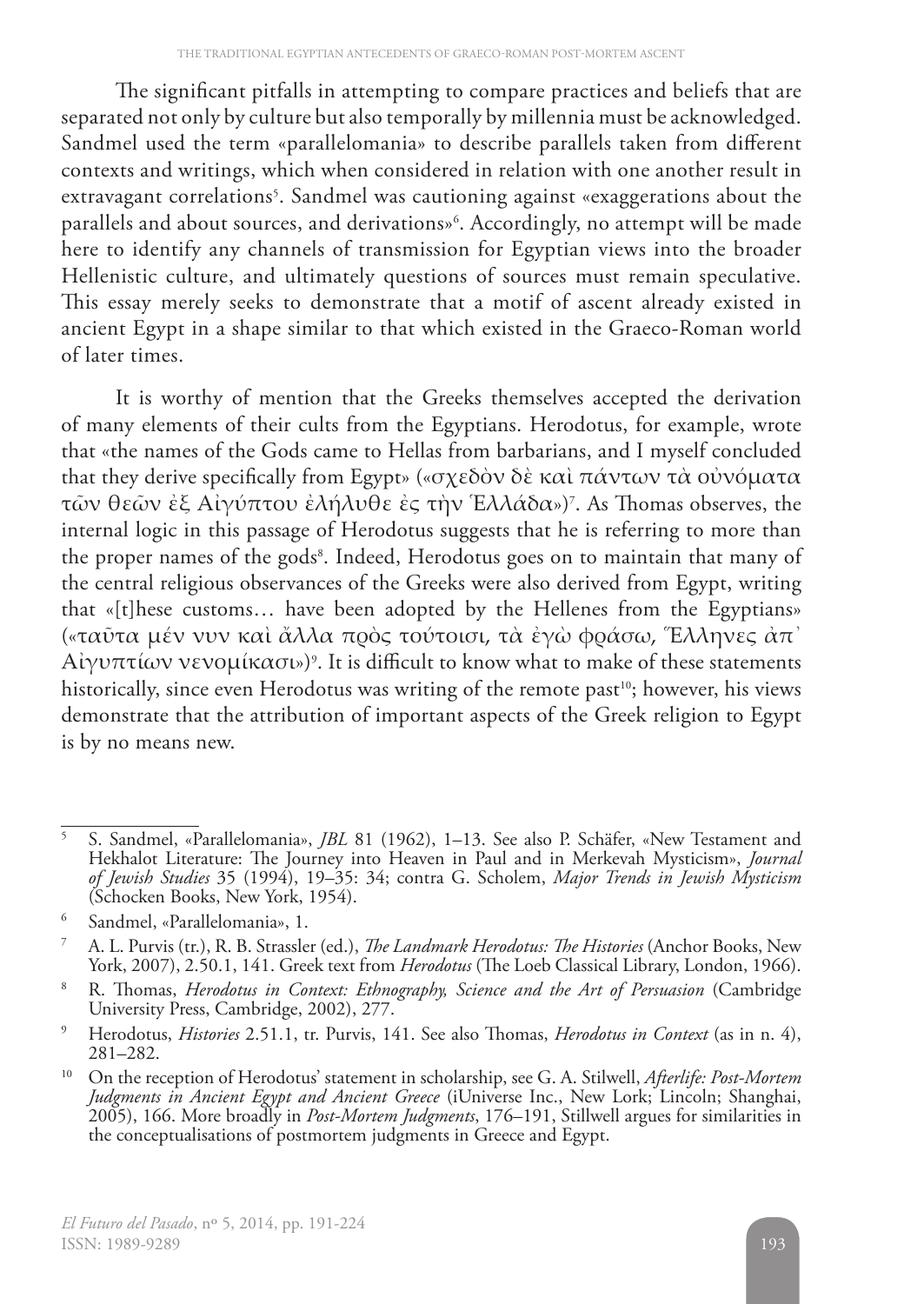### 2. ASCENT AFTER DEATH IN THE GRAECO-ROMAN WORLD

In discussing the ideas of ascent in the Graeco-Roman world, it is significant to recognise the work of Carsten Colpe in critiquing theories from the early history of religions scholarship. He was responsible for the final demise of the idea of the pre-Christian Gnostic redeemer myth, against scholars such as Reitzenstein. Apart from identifying significant philological errors in their work, Colpe argued against the generalization involved in speaking of the Gnostic redeemer myth as if it were a single entity. On the contrary, Colpe pointed out that the Gnostic concept of redemption is complicated and diverse, and that it is not possible for anyone to reconstruct a model of a Redeemer figure by identifying elements in texts without regard for their social and literary contexts<sup>11</sup>.

These basic methodological caveats apply to this present research also; while we may note similarities in the understandings of the afterlife that point to a commonality of thought, it is not possible to resolve these into a teleological or linear genealogy. However, rather than *prima fascie* ruling out such a genealogy, Colpe's arguments instead point to the difficulties involved in demonstrating it. Therefore, while not arguing for a teleological relationship, this present research will point out key commonalities and propose the possibility of some influence from the Egyptian Pharaonic ideas of post-mortem ascent on later Graeco-Roman thought.

In the Hellenistic world, the notion of ascent appears to have been an extremely pervasive one, and was both influenced and expressed by many cultures and traditions. Accordingly, the idea of ascent to the heavens was felt in almost every aspect of society. A prime example was the manner in which the Romans formulated the idea of the apotheosis of the emperor, which was a key plank of the emperor cult from the time of the early empire12, and which we can hardly say was merely at the edges of Roman culture.

In the Hellenistic world, a complex milieu of ascent traditions and myths appears to have coalesced to include some recurring themes. The ascent was understood to occur immediately after death, although it could also occur in a visionary sense while the person was alive. It was the soul that ascended, and the body was left behind. As the soul rose it did so though a number of superimposed heavens, and these heavens often had guardians who tested the soul at the various levels. Typically the culmination of the ascent was some form of deification or assimilation into divinity. These commonly recurring

<sup>11</sup> C. Colpe, *Die religionsgeschichtliche Schule: Darstellung und Kritik ihres Bildes vom gnostischen Erlösermythus* (Vandenhoek & Ruprecht, Göttingen, 1961), 171, 203–206. For a summary of the issues see K. L. King, *What is Gnosticism?* (Beklnap Press of Harvard University Press, Cambridge, 2003). 141–145.

<sup>&</sup>lt;sup>12</sup> Segal, ibid., 1349–1350, writes that «if astral immortality was promulgated of the emperors, it was scarcely in less demand by the people».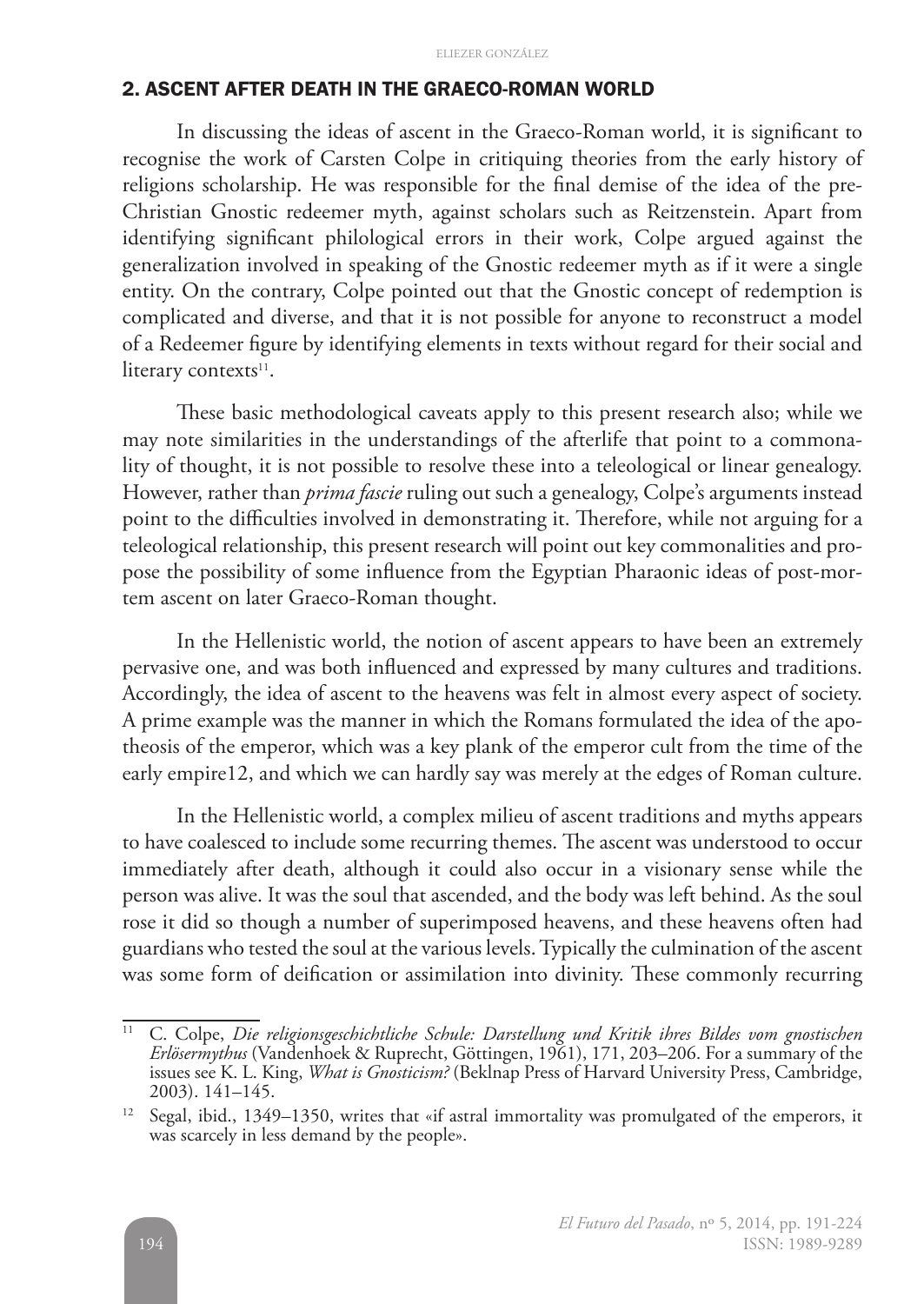themes may be seen as comprising an «ascent motif». Within the Greek tradition, we are able to identify the ascent motif well before Plato<sup>13</sup>.

In spite of the Homeric understanding of the afterlife being that the shades of the dead lead a quasi-existence in a murky underworld<sup>14</sup>, notions that the souls of the dead ascend to the sky were also not uncommon in classical Greece; they are mentioned by Euripides and Aristophanes<sup>15</sup>, in whose dramatic works immortality is achieved in heaven by becoming stars. Cumont identifies the first precisely dated reference to astral immortality to 421 BC, where Aristophanes greets the appearance of a new star as the recently-dead Pythagorean poet Ion of Chios<sup>16</sup>. In this passage, Aristophanes has a slave wonder whether it is true that «when we die we turn into stars in the sky». The slave asks «So who's a star there now»? Trygaeus tells him that Ion of Chios is the most recent arrival<sup>17</sup>. Eventually, «the idea of the soul going off to where the stars are, and in some way almost being identified with the stars, became widely popular across the Hellenistic world»18.

In the tenth book of the *Republic*, Plato tells the tale of Er's journey into the heavens, after his apparent death<sup>19</sup>. This work was highly influential, and served as a model for Cicero's *Somnium Scipionis*<sup>20</sup> and for aspects of Plutarch's works<sup>21</sup>. Plato considered that

<sup>16</sup> F. Cumont, *Astrology and Religion Among the Greeks and Romans*. First published (G. P. Putnam's Sons, New York, 1912). This edition (Cosimo, New York, 2006), 96.

<sup>17</sup> Aristophanes, *Pax* 831, in Jeffrey Henderson (ed. and tr.), *Aristophanes: Clouds, Wasps & Peace* (The Loeb Classical Library, Cambridge, 1998), 351. See also J. D. Tabor, *Things Unutterable: Paul's Ascent to Paradise in its Greco-Roman, Judaic, and Early Christian Contexts*. Studies in Judaism (University Press of America, Lanham, 1981), 78.

- <sup>18</sup> N. T. Wright, *The Resurrection of the Son of God* (Fortress Press, London, 2003), 58–59. See also Segal, *Life After Death*, (as in n. 2), 247. See E. Ferguson, *Backgrounds of Early Christianity* (3rd ed.; Eerdmans, Grand Rapids, 2003) 250; R. Lattimore, *Themes in Greek and Latin Epitaphs* (University of Illinois Press, Urbana, 1962) 26–27; Segal, *Life After Death*, 234, 521–522.
- <sup>19</sup> Cicero, *Republic*, 10.614–10.621. Known as «The Myth of Er».
- <sup>20</sup> The *Somnium Scipionis* is found in Cicero*, On the Commonwealth and on the Laws*, 6.9–29, J. Zetzel (tr.) (Cambridge University Press, Cambridge, 1999), 95–102.
- <sup>21</sup> See, for example Plutarch, «De sera numinis vindicta», 22-31, in *Moralia* 7.44; in Charles W. Super (tr.), *Between Heathenism and Christianity – Being a Translation of Seneca's De Providentia and Plutarch's De Sera Numinis Vindicta* (Orig. pub.: Fleming H. Revell, Chicago, 1899; this edition published by Chandra Chakravarti Press, 2007). Also Plutarch, *De genio Socratis* 21-22 in

<sup>13</sup> I. P. Culianu, *Psychanodia I, A Survey of the Evidence Concerning the Ascension of the Soul and its Relevance* (Brill, Leiden, 1983), 1.

<sup>14</sup> See Homer, *Odyssey*, books 11 and 24.

<sup>15</sup> In the play *Helen*, Theonoe says «For though the mind of dead men does not live, it has eternal sensation once it has been hurled into the eternal upper air». («ὁ νοῦς τῶν κατθανόντων ζῆι μὲν οὔ, γνώμην δ' ἔχει ἀθάνατον εις ἀθάνατον αἰθέρ ἐμπεσών») [Euripides, *Helen* 1014-1016, in D. Kovacs (tr.), *Euripides* V (The Loeb Classical Library, Cambridge, 2002)]. See also Aristophanes, *Pax* 832–833. See also Aristophanes, *Pax* 831–833.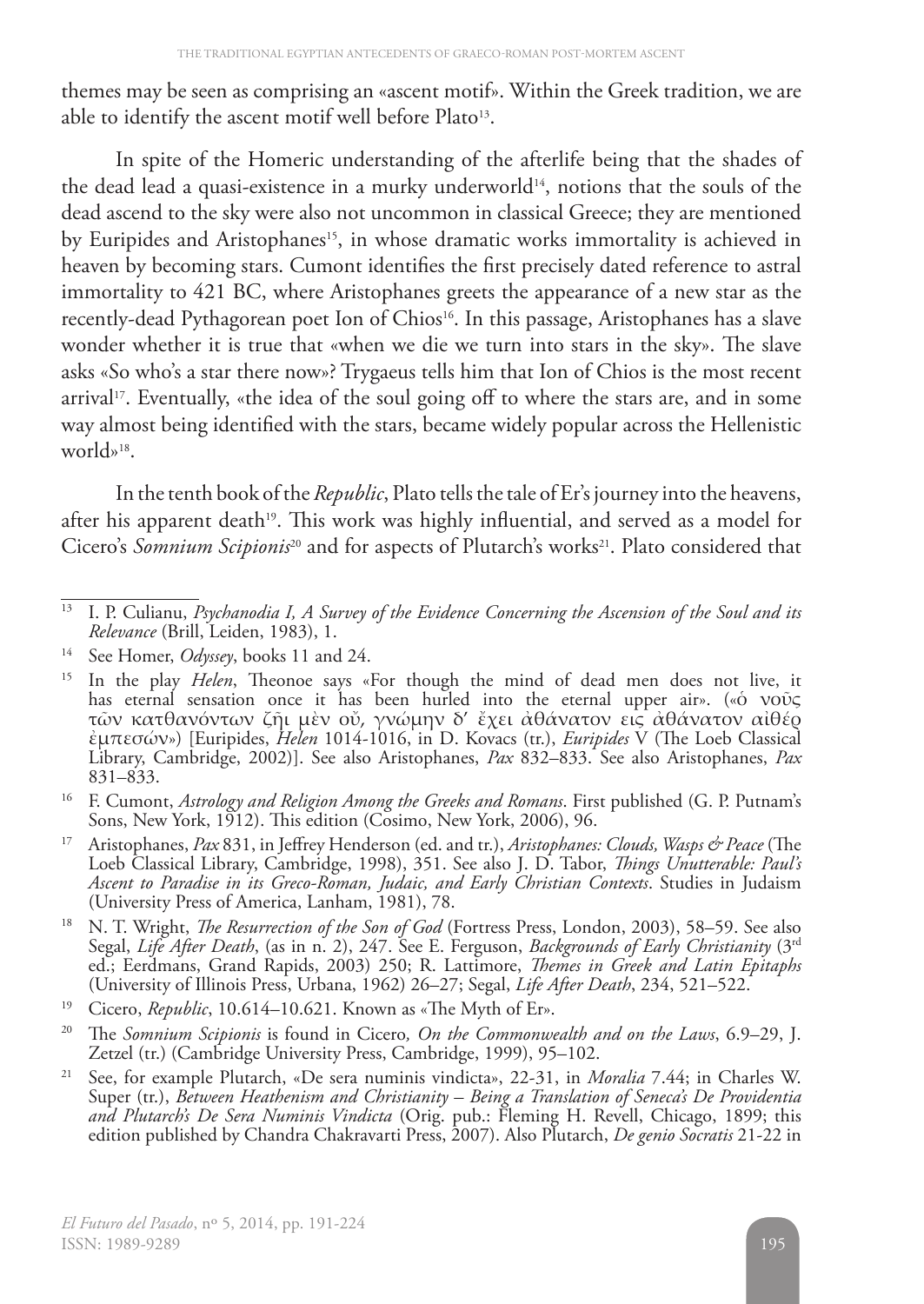«souls on leaving the body reach heaven as if going home (*cum e corporibus excesserint, in caelum quasi in domivilium suum pervenire*)» and argued that «souls on leaving the body, whether they are «airy» that is to say, consisting of breath, or fiery, are carried up on high» («*cum e corpore excesserint, sive illi sint animals, id est, spirabiles, sive ignei, sublime ferri*»)<sup>22</sup>. In Plato's *Timaeus*, we are told that the creator of the world «assigned each soul to a star» («τοις ἄστροισ ἔνειμέ ἑκάστην πρὸς ἕκαστον»)<sup>23</sup>, and that «[i]f a person lived a good life throughout the due course of his time, he would at the end return to his dwelling place in his companion star (οἴκησιν ἄστρου), to live a life of happiness that agreed with his character»24. Although the idea of the soul returning to the sky already existed, Plato's contribution was to tie this idea to the notion of a rational and self-existent soul<sup>25</sup>. This allowed the conception of a basis for personal survival after death, and Segal observes that «[a]fter Plato, the Greek world took the notion that the isles of the blessed are in the sky seriously»26.

The concepts of levels, gateways, guardians, and passwords, become very important in aspects of Graeco-Roman narratives of ascent to heaven<sup>27</sup>. This is evident in the system of doorways, guardians, and passwords faced by Dionysos and Xanthias in order to access the underworld as depicted in Aristophanes' play, *The Frogs*28*.* That similar ideas also applied to ascent is suggested in the earliest surviving Greek account of an ascent to heaven, which is the proem in Parmenides' Poem (ca. 480 B.C.E.)<sup>29</sup>. In this account, the figure of Dike, who is presented as a «force restraining non-being», guards the gates of night and day<sup>30</sup>. In the Mithraic and other later mysteries, guards,

<sup>26</sup> Segal, *Life After Death*, (as in n. 2), 234. Note Plato's *Timaeus* 41.2, 3, 5.

A. Corlu (ed. & tr.), *Plutarque, Le Démon de Socrate*, Études et Commentaires 73 (Paris, Éditions Klincksieck, 1970).

<sup>22</sup> Cicero, *Tusculanae Disputationes*, 1.11.24; 1.17.40, in A. E. Douglas (ed. & tr.), *Cicero: Tusculan Disputations I* (Aris & Phillips, Warminster, 1985), 34–35, 42–43. Cicero is here referring to Plato's view.

<sup>23</sup> Plato, *Timaeus*, 41.5, in R. G. Bury (tr.), *Plato* 9 (The Loeb Classical Library, Cambridge, 1929), 1–253. Greek text in D. J. Zeyl (ed.), *Timaeus* (Hackett, Indianapolis, 2000), 29.

<sup>24</sup> Plato, *Timaeus*, 42b, Zeyl (tr.), 29. Greek text Bury (ed.).

<sup>25</sup> R. Lattimore, *Themes in Greek and Latin Epitaphs* (The University of Illinois Press, Urbana, 1962), 26–27.

<sup>27</sup> For their presence in Egyptian cosmology, see E. Hornung, *The Ancient Egyptian Books of the Afterlife* (Cornell University Press, Ithaca, 1999). See also T. DuQuesne, *At the Court of Osiris: Book of the Dead Spell 194 – A Rare Egyptian Judgment Spell Edited and Interpreted with Commentary*. Oxfordshire Communications in Egyptology IV (Da'th Scholarly Services, London, 1994), 46. See also B. Mojsov, *Osiris: Death and Afterlife of a God* (Wiley, Oxford, 2005), 46.

<sup>28</sup> Aristophanes, *Frogs*, lines 440–530. See comments by Radcliffe G. Edmonds III in «Descent to the Depths of Comedy: The *Frogs* of Aristophanes», *Myths of the Underworld Journey: Plato, Aristophanes, and the «Orphic» Gold Tablets* (Cambridge University Press, Cambridge, 2004) 111– 158, 147–149.

This poem is preserved almost exclusively by Sextus Empiricus.

<sup>30</sup> J. B. Wallace, *Snatched into Paradise (2 Cor 12:1–10): Paul's Heavenly Journey in the Context of*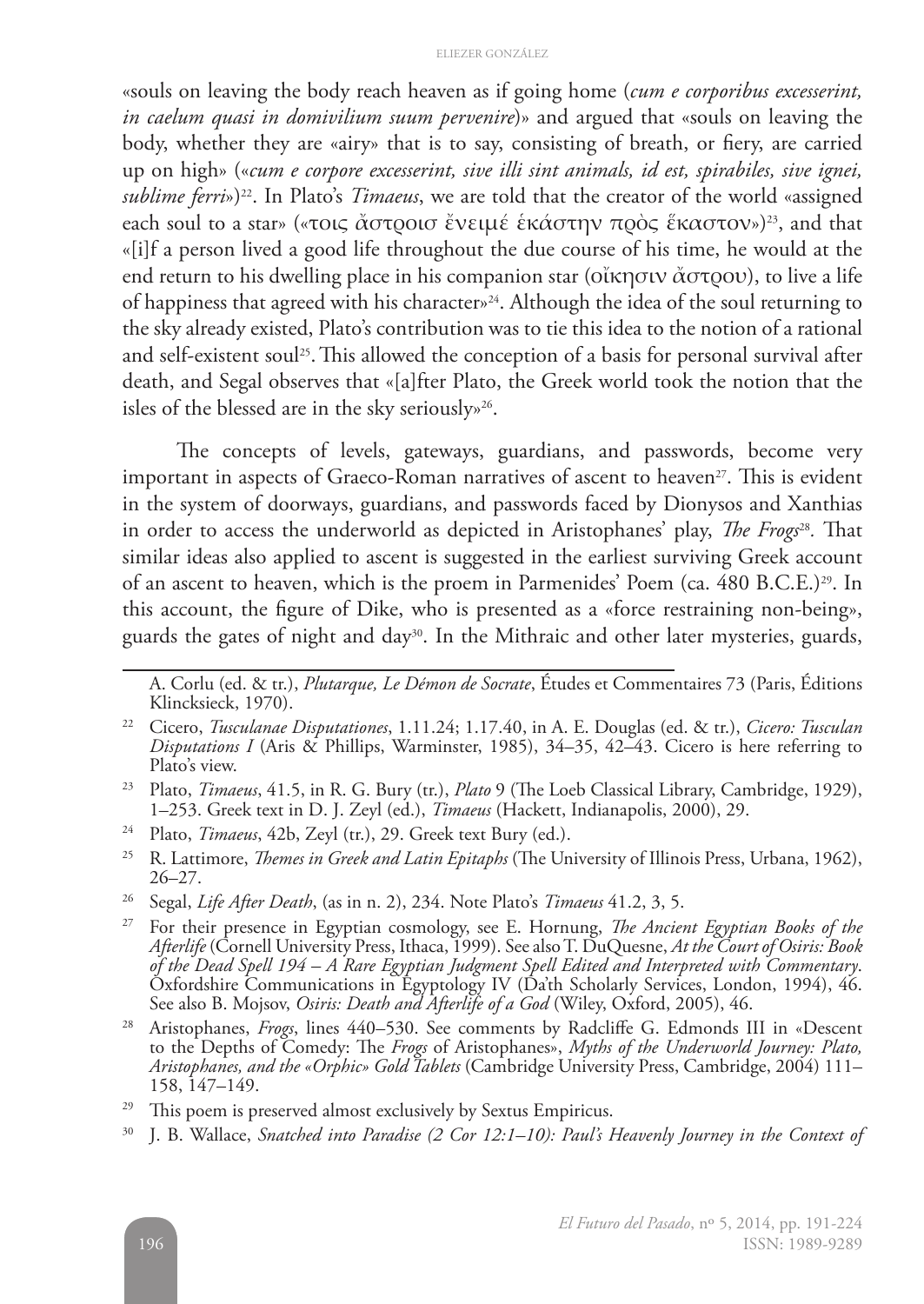gateways, and obstacles are core features of the cosmologies<sup>31</sup>. In a passage in which he is specifically referring to post-mortem ascent, Tertullian specifically calls the Gnostic idea of the guardians of the entrance to the heavens as Roman superstition, and he asks,

What powers, keeping guard at the gate, do I hear you affirm to exist in accordance with Roman supersitition [*Romanam superstitionem*], with a certain Carnus, Fornculus, and Limentinus? What powers do you set in order at the railings? [*Quas a cancellis ordinas potestates?*]32.

Segal calls the various aspects of the heavenly journey of the soul the «dominant mythical constellation of late antiquity»33while Destri and Pesce refer to it as a «universally recognised mythological concept in the early centuries of the Common Era»34. Just how culturally central was the notion of ascent combined with astral apotheosis in the Roman tradition is evident when we consider that, at least by the early century BC, it had been woven by the poet Ennius into the story of Romulus, the founder of Rome<sup>35</sup>. But perhaps, by the time of the early empire, the tradition associating ascent and apotheosis with the founding of Rome was even more strongly associated with Hercules<sup>36</sup>. Galinsky warns us that we should not see Hercules in Rome as merely a literary figure,

*Ealry Christian Experience*. Beihefte zur Zeitschrift für die neutestamentliche Wissenschaft und die Kunde der älteren Kirche, Band, 179 (Walter de Gruyter, Berlin; New York, 2011), 50, citing Parmenides' Poem, 8.14–16.

<sup>31</sup> See Origen, *Contra Celsum* 6.22 and comments by Culianu, *Psychoanodia*, 13, quoting A. Dieterich, *Eine Mithrasliturgie*, (reprint from 1923; Darmstadt, Wissenschaftliche Buchgesellschaft, 1966) 69–73. Also, on guards, doorkeepers, and obstacles as part of the Greek myths of journeys to the underworld, see Edmonds, *Myths*, 22–23.

<sup>32</sup> Tertullian, *Scorpiace* 10, tr. S. Thelwall, in *The Ante-Nicene Fathers: Translations of the Writings of the Fathers Down to A.D. 325*, vol. 3, ed. Alexander Roberts; James Donaldson, A Cleveland Coxe; Allan Menzies; Ernest Cushing Richardson; Bernhard Pick, American Reprint (Grand Rapids: Eerdmans, 1996), 633–648, at 643; ed. Giovanna Azzali Bernardelli, *Tertulliano: Scorpiace*, Biblioteca Patristica. (Firenze: Nardini Editore, 1990), 130.

<sup>&</sup>lt;sup>33</sup> A. Segal, «Heavenly Ascent in Hellenistic Judaism, Early Christianity and their Environment», ANRW 2.23.2 (De Gruyter, Berlin, 1980), 1388.

<sup>&</sup>lt;sup>34</sup> A. Destro and M. Pesce, «The Heavenly Journey in Paul: Tradition of a Jewish Apocalyptic Literary Genre or Culural Practice in a Hellenistic-Roman Context?», in T. G. Casey and J. T. (eds.), *Paul's Jewish Matrix*, Bible in Dialogue 2 (Gregorian and Biblical Press, Rome, 2011), 162–200, 170–171.

<sup>35</sup> Price, *Divine Cult*, 73–74. Bietenholz considers that the idea of Romulus' apotheosis may have taken root in Rome as early as the time of the Etruscan kings (P. G. Bietenholz, *Historia and Fabula: Myths and Legends in Historical Thought from Antiquity to the Modern Age*, Brill's Studies in Intellectual History 59 (Brill, Leiden; New York; Köln, 1994), 50.

<sup>&</sup>lt;sup>36</sup> For a review of these sources, see Hans-Friedrich Mueller, «The Extinction of the Potitii and the Sacred History of Augustan Rome», in *Clio and the Poets: Augustan Poetry and the Traditions of Ancient Historiography*. Mnemosyne, Bibliotheca Classica Batava, Supplementum 224 (Brill, Leiden; Boston, 2002), 313–329, 314–316.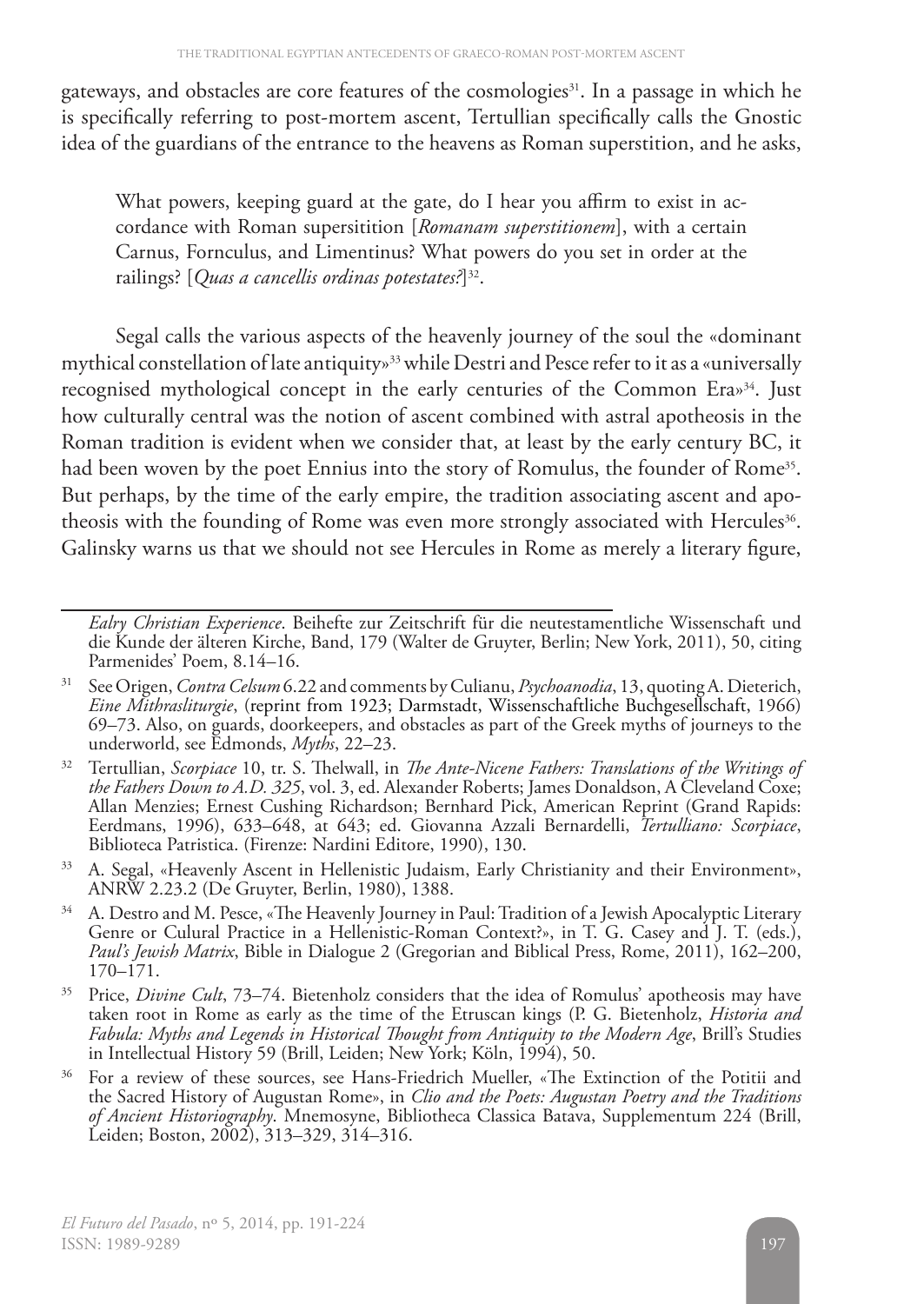but as a religious phenomenon<sup>37</sup>. In Ovid's *Metamorphoses*, the apotheosis of Hercules anticipates those of Romulus, Aeneas, and Julius Caesar<sup>38</sup>. In *Hercules Furens*, Seneca has Hercules say «my *virtus* has borne me to the stars and to the gods themselves» («*iam*  virtus mihi in astra et ipsos fecit ad superos iter»)<sup>39</sup>.

Galinsky calls Seneca's concept of Hercules «directly an expression of the spiritual hopes and yearnings of their time»<sup>40</sup>. Cicero writes that «Hercules departed to the gods [...]. These are already old stories, sanctified in universal religious feeling» («*Abiit ad deos Hercules* [...]. *Vetera iam ista et religione omnium consecrata*»)<sup>41</sup>. We are dealing with a concept at the very heart of Roman culture by the time of the Empire. Beyond popular devotion, Stoics such as Cicero idealized Hercules as the perfect embodiment of Stoic virtues<sup>42</sup>. This unavoidably intersected with and informed their speculations about the posthumous survival of the soul, providing the alternative of ascending to the level of gods and being rewarded with celestial immortality. Colish points out that this was the teaching of Posidonius, Seneca, and Marcus Aurelius<sup>43</sup>.

As an illustration of the Stoic speculations on the survival of the soul, Seneca in his *Consolation* refers to the blessed dead as wandering «[t]hroughout the free and boundless spaces of eternity» where they are «pervious to the matter of the stars and,

<sup>37</sup> K. G. Galinsky, *The Herakles Theme: The Adaptations of the Hero in Literature from Homer to the Twentieth Century* (Basil Blackwell, Oxford, 1972), 126. P. G. Bietenhold, *Historia and Fabula: Myths and Legands in Historical Through from Anqituity to the Modern Age*, Brill's Studies in Intellectual History 59 (Brill, Leiden; New York, 1994), 38, observes that for the Greeks, the «entanglement of myth and history» defied attempts at disentanglement, and that «to the broad masses the question of historical factuality was irrelevant... There was no reason to doubt the ancient deeds any more than the recent ones» (ibid., 41). This was probably true for the Romans as well.

<sup>38</sup> On Hercules, see Ovid, *Metamorphosis*, Book 9.134–272; on Aeneas, see 14.566–608; on Romulus see 14.609–851; and on Caesar, see 15.745–870.

<sup>39</sup> Seneca, *Hercules Oetaeus*, 1942–43, in Seneca, *Hercules Oetaeus*, of F. J. Miller, (ed.), *Seneca's Tragedies*, vol 2, (Heinemann and Putman's Sons, London; New York, 1917), 183–342, 336.

<sup>40</sup> Galinsky, *Herakles*, 164. This also true of passages such as Cicero, *Tusculan Disputations* 1.32 and the second book of Valerius' *Argonautica*.

<sup>41</sup> Cicero, *Tusculan Disputations* 1.32, in A. E. Douglas (ed. and tr.), *Cicero: Tusculan Disputations I*, (Aris & Phillips Ltd.; Bolchazy-Carducci, Warminster; Chicago, 1985), 36–37.

<sup>42</sup> Mueller, «Sacred History», 316, citing Cicero, *Tuscalan Disputations,* 1.32.

<sup>43</sup> M. L. Colish, *The Stoic Tradition from Antiquity to the Early Middle Ages: vol. 1, Stoicism in Classical*  Latin Literature. 2<sup>nd</sup> impression (E. J. Brill, Leiden, 1990), 31, although she also points out that both Seneca and Marcus Aurelius are quite inconsistent in their understandings of the fate of the soul after death, and in terms of eschatology, and they confess their uncertainties on these types of issues. On stoic anthropology, and in particular the relation of the Stoic soul to the body, see T. Brennan, «Stoic Souls in Stoic Corpses», in D. Frede and B. Reis (eds.), *Body and Soul in Ancient Philosophy*, Gesellschaft für antike Philosophie Kongress (W. de Gruyter, Berling; New York, 2009), 389–407, 404.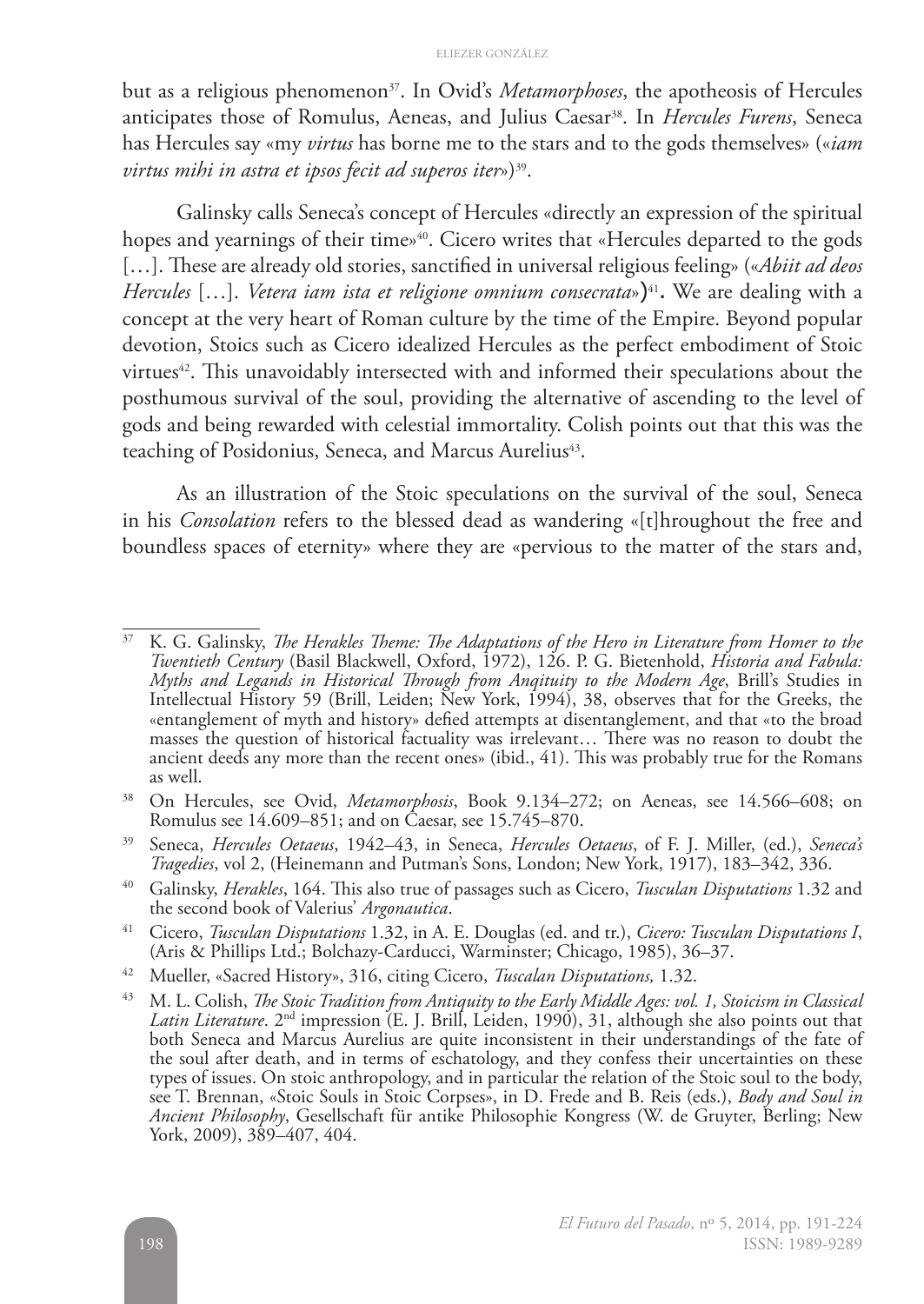in turn, are mingled with it»<sup>44</sup>. Seneca refers to Marcia's deceased father and her son as now being «far loftier beings, dwelling in the highest heaven [*sed tanto excelsiorum et in summo locatorum*]<sup>845</sup>. There is little conceptual space between this vision of an elevated, purified afterlife and deification. Seneca also writes to Marcia that her son has

wholly departed from earth; for a little while he tarried above us while he was being purified and was ridding himself of all the blemishes and stain that still clung to him from his mortal existence [*dum expurgatur et inhaerentia uitia situmque omnem mortalis aeui excutit*], then soared aloft [*excelsa sublatus*] and sped away to join the souls of the blessed<sup>46</sup>.

Returning now to the cult of Hercules, although his cult was originally Greek and not Roman: however much the Homeric underworld of murky darkness may have persisted as the destination of the dead, the evidence from Attic vase-paintings is that the idea of Hercules' ascent to heaven had already established itself by the beginning of the sixth century BC<sup>47</sup>. As another example, it is commonly considered that Apuleius invented the myth of Cupid and Psyche; however, as Eisner points out, the motif of Cupid and Psyche goes back at least to the time of Plato, and they are first depicted together on an Etruscan gem from the fifth century B.C.<sup>48</sup> While Apuleius fleshed out the myth, Eros and Psyche were associated with the idea of apotheosis from earlier times<sup>49</sup>.

It was however in later antiquity that the idea of ascent after death became widely popular and deeply permeated Roman culture at various levels. Wallace distinguishes between four kinds of ascents to heaven in the Graeco-Roman world: «1. early Greek iatromentes – (medicine-men, or shamans – who were held capable of flight; 2. heavenly ascent as a metaphor for the philosophical flight of the mind; 3. heavenly ascent as a philosophical myth; 4. ascent as a ritual practice; 5. ascent as political propaganda (Roman apotheosis traditions)»50. These ideas were not peripheral but central to culture in the Graeco-Roman world.

<sup>44</sup> Seneca, *To Marcia on Consolation*, in vol. 2 of J. W. Basore (ed. and tr.), *Seneca: Moral Essays in Three Volumes* (Harvard University Press; William Heinemann, Cambridge; London, 1958), 88–89.

<sup>45</sup> Seneca, *To Marcia on Consolation*, tr. and ed. by Basore, 88–89. Similarly, see also Seneca, *Epistle* 93.10; however, note how in this epistle Seneca expresses his uncertainty by raising the possibility of utter annihilation after death.

<sup>46</sup> Seneca, *To Marcia on Consolation*, tr. and ed. by Basore, 88–89.

<sup>47</sup> R. Hard, *The Routledge Handbook of Greek Mythology* (Routledge, London, 2004), 286.

<sup>48</sup> R. Eisner, «Eros and Psyche», in *The Road to Daulis: Psychoanalysis, Psychology, and Classical Mythology* (Syracuse University Press, Syracuse, 1987), 211–236, 228.

<sup>49</sup> Eisner, «Eros and Psyche», 228.

<sup>50</sup> Wallace, *Snatched into Paradise*, 39.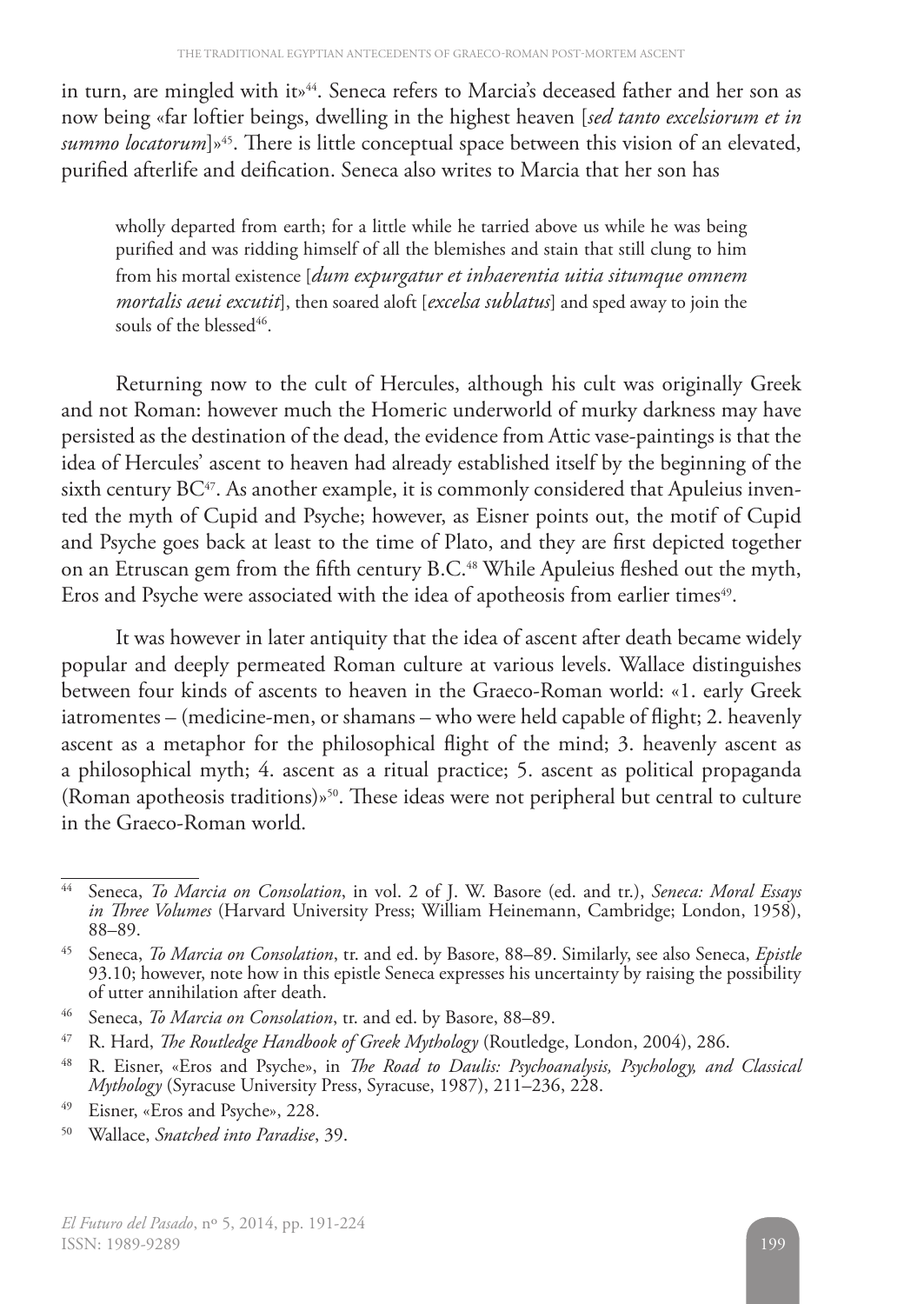#### ELIEZER GONZÁLEZ

Even from the inception of the notion of imperial apotheosis, divinification was integrally associated with ascension; Suetonius writes that on the night before Caesar was murdered, he had a dream in which he ascended the heavens and was greeted by Jupiter<sup>51</sup>. Correspondingly, Kreitzer observes that «[t]he «ascension star»...becomes characteristic of numismatic depictions of the apotheosis of the emperor»<sup>52</sup>. It became largely standard protocol that, upon their deaths, the emperors received *exaltatio* and apotheosis<sup>53</sup>.

The climax of Ovid's *Metamorphoses* is the metamorphosis of Julius Caesar through ascension, and his deification after death. Ovid writes that «Julius had to be made a god» («*Ille deus faciendus erat*»)54, and describes how Caesar's soul «passed from his body» and Venus carried it «to the stars in the heavens» («*caelestibus...astris*»), where it soared higher than the moon (*luna volat altius illa*) «till it finally took the form of a gleaming star» («*stella micat»*)<sup>55</sup>. It is evident that in Roman thought, the concepts of post-mortem ascent and astral immortality were readily appropriated with regard to the apotheosis of the Roman emperors<sup>56</sup>. Their elevation clearly demonstrates the close affinity between post-mortem ascent and divinification, which is also illustrated in the verse dedication of a temple in Italy to Gaisu and Lucius Caesar, Augustus' heirs:

Nam quam te, Caesar, tem[*pus*] expescet deum Caeloque repetes sed [*em, qua*] mundum reges, Sint bei tua quei sorte te[rrae] huic imperent Regaloque nos felicibu[s] voteis sueis<sup>57</sup>.

When time summons you, Caesar [Augustus], to be a god, and you return to your place in heaven from which you can rule the world, let these be the people who in your stead govern the earth and rule us, having their prayers to you heard<sup>58</sup>.

- <sup>54</sup> Ovid, *Metamorphoses*, 15.761, tr. by D. Raeburn (Penguin Books, London, 2004).
- <sup>55</sup> Ovid, *Metamorphoses*, 15.843–851, tr. by Raeburn.
- <sup>56</sup> H. Bell, «The Preparation for Christianity», in *Cults and Creeds in Graeco-Roman Egypt* (Liverpool University Press, Liverpool, 1953), 57; See also Kreitzer, «Apotheosis», 213–5.
- <sup>57</sup> Hermann Desau (ed.), *Inscriptiones Latinae Selectae* (*ILS*), 3 vol., 37, 36 (Weidmann, Berlin, 1962).

<sup>58</sup> Tr. in S. Price, «From Noble Funerals to Divine Cult: The Consecration of Roman Emperors», in D. Cannadine and S. R. F. Price, *Rituals of Royalty: Power and Ceremonial in Traditional Societies* (Oxford University Press, Oxford, 1987), 56–105: 81.

<sup>51</sup> L. Kreitzer, «Apotheosis of the Roman Emperor», in *Biblical Archaeologist* 53.4 (1990), 201–219, 213, citing Suetonius *Julius* 81.3.

<sup>52</sup> Kreiter, *Apotheosis*, 214–215.

<sup>53</sup> R. C. Miller, «Mark's Empty Tomb and Other Translation Fables in Classical Antiquity», *JBL* 129.4 (2010) 759–776, 774.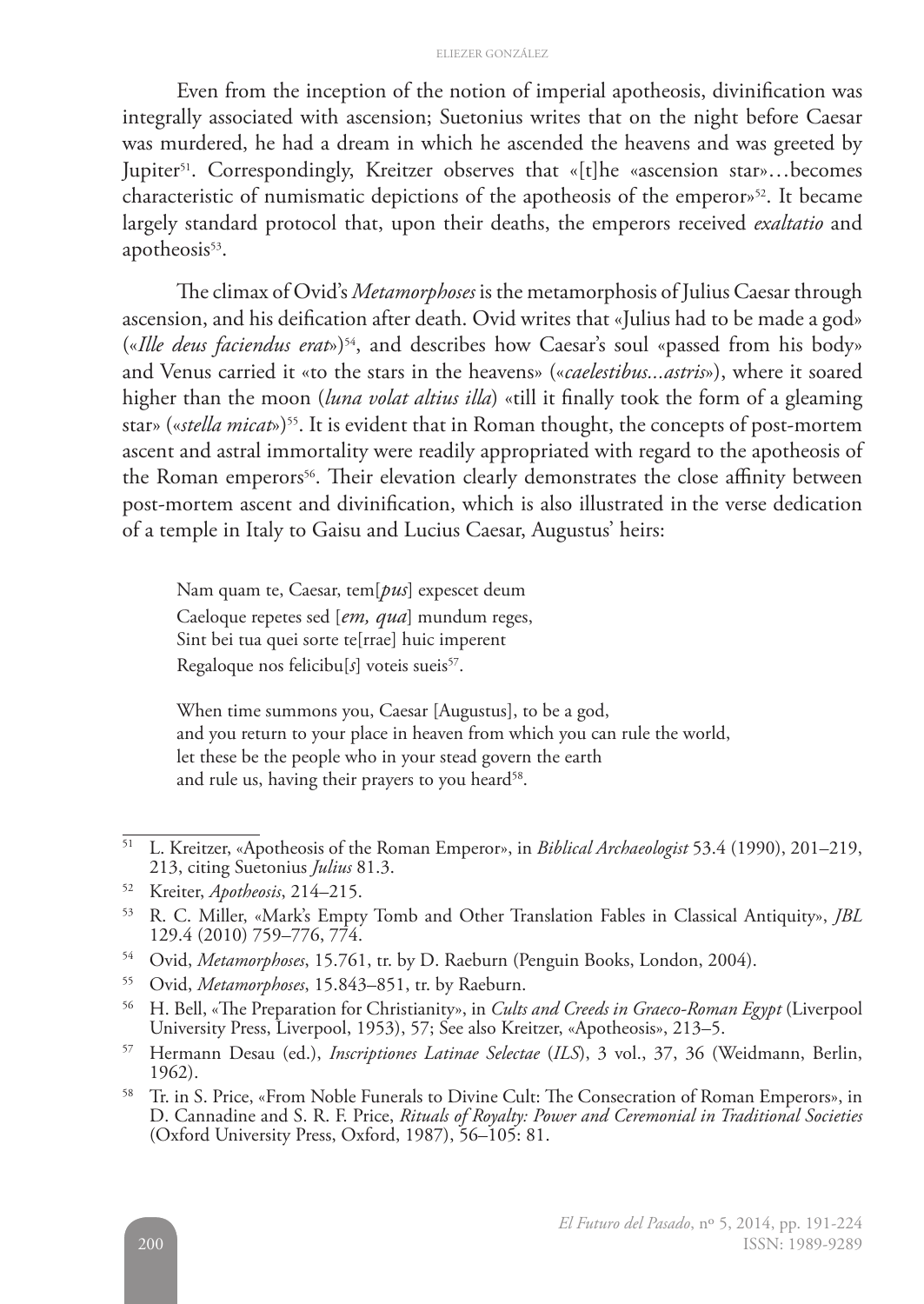It is evident from this inscription that imperial apotheosis implied not only acceptance into the realm of the gods, but also at least some of the rights and privileges that this entailed, since they were considered to hear the prayers of those on earth<sup>59</sup>. However difficult it might be to extrapolate from inscriptional evidence the actual beliefs of the people, at least this inscription testifies that deified emperors were objects of prayer<sup>60</sup>.

Price criticises the attitude of those scholars who view the Roman ritual of apotheosis as «humbug», as being «anachronistic»61. There are enough indications in the ancient texts that imperial apotheosis was viewed as far more than mere political propaganda, and that it was accompanied by an «expectation of sincerity»<sup>62</sup>. This may be illustrated by Pliny's Panegyric, in which Trajan's pious attitude is contrasted with the cynical actions of previous emperors «You gave your father [Nerva] his place among the stars with no thought of terrorizing your subjects, of bringing the gods into disrepute, or of gaining relected glory, but simply because you thought he *was* a god» («*sed quia deus credis*»)63.

Gradel considers that such expressions of belief are never encountered with regard to cults of the living emperor, and only rarely with regard to the «traditional» gods<sup>64</sup>. Indeed, he considers that the element of belief was essential in the notion of the ascent and apotheosis of the emperors, since the usual condition for worthwhile worship was that the recipient should have power, and «in the absence of power, only one thing could grant to *Divi* the divine status, for which they were neither qualified by this usual requirement nor by tradition, namely belief in their divinity»<sup>65</sup>.

<sup>59</sup> On the non-exclusive nature of the terms *diuus* and *deus* in relation to the apotheosis of the emperors, see Price, «Divine Cult», 77.

<sup>60</sup> Bietenholz, *Historia and Fabula*, 397, comments that Graeco-Roman Antiquity was aware of the «inherent ambivalence of the notion of factual truth as opposed to fiction», however the authors of antiquity blunted the sharp edges of this distinction, inasmuch as the actual state was grounded on religious foundations.

<sup>61</sup> Price, «Divine Cult», 57. See also I. Gradel, *Emperor Worship and Roman Religion* (Clarendon Press, Oxford, 2002). P. Veyne, *Did the Greeks Believe in their Myths? An Essay on the Constitutive Imagination*, tr. by P. Wissing (University of Chicago Press, Chicago, 1988), explores how the Greeks believed in their myths, and states that their way of belief «only appears to resemble our own» (Veyne, *Myths*, 3).

<sup>62</sup> Price, *Divine Cult*, 57.

<sup>63</sup> Pliny, *Panegyricus* 11.1–2, tr. and ed. by B. Radice, *Pliny: Letters and Panegyricis*, vol. 2. Loeb Classical Library (Heinemann; Harvard University Press, London; Cambridge, 1969), 348– 349. For other examples, see V. Paterculus, 2.126.1; Seneca, *de Clementia*, 1.10.3; Seneca, *Apocolocyntosis*, 11.

<sup>64</sup> Gradel, *Emperor Worship*, 333.

<sup>65</sup> Gradel, *Emperor Worship*, 333.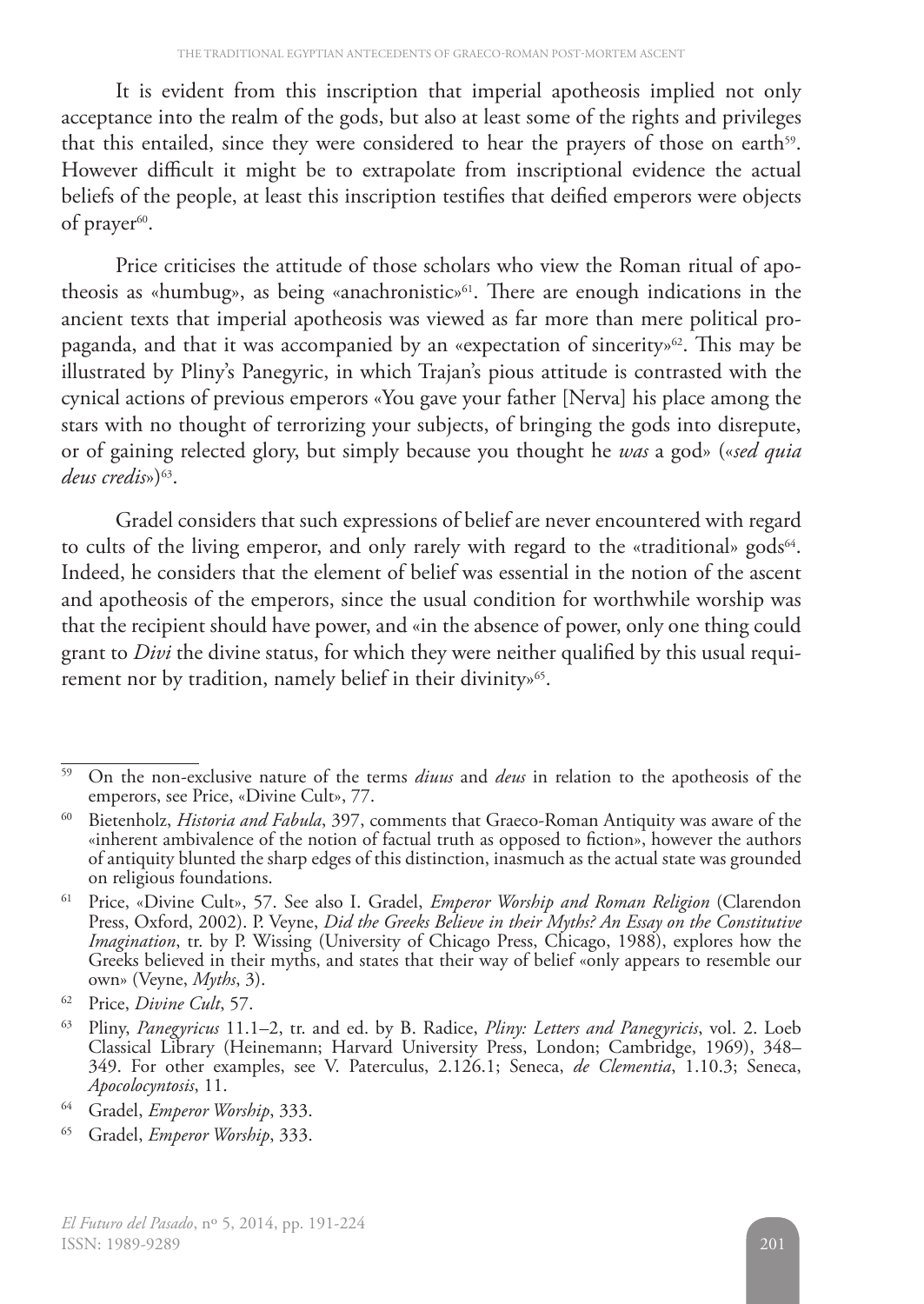#### ELIEZER GONZÁLEZ

Manfred Clauss has argued forcefully that the emperor was viewed as a god in a theological sense, and that emperor worship was primarily a religious, rather than merely a political phenomenon<sup>66</sup>. He goes further, making a link between Roman imperial apotheosis and the development of the Christian concept of ascent to heaven, commenting that the dead emperor's path to the heavens was so much taken for granted that what had previously been the role of the Senate and the popular assembles was claimed by the Bishops as their own prerogative. («Was zuvor die Aufgabe des Senats und der Volksversammlungen gewesen war, beanspruchten nun manche Bischöfe als ihr Recht»)<sup>67</sup>. Valerie Hope has also suggested that the concept of imperial apotheosis may have more broadly influenced popular beliefs about life after death<sup>68</sup>.

The extent to which people in the Roman world actually believed in some sort of an celestial apotheosis for themselves, apart from the case of the emperors, is a difficult question to answer with precision, particularly since expressions on funerary inscriptions do not necessarily equate with actual beliefs69. In the much-debated *Letter of Cornelia*, she is supposed to have written «When I am dead, you will worship me and invoke me, your parent, as a god» («*ubi ego mortua ero, parentabis mihi et inuocabis deum par*entem»)<sup>70</sup>. Furthermore, we have funerary portraiture that shows the deceased person in the guise of a god or goddess; for example the tomb of Claudia Semne, from the mid-second century AD, shows statues of her dressed as the goddesses Venus, Fortuna and Spes. In an associated inscription these statues are referred to as *simulacra Claudiae Semnes in formam deorum* (statues of Claudia Semne in the form of the gods)<sup>71</sup>; and furthermore Claudia is specifically associated with these divinities in the statement that «*Fortuna [et] Spei [et] Veneri et memoriae Claud[iae] Semnes sacrum [hoc monumentum est]*» («This monument is sacred to Fortuna and Spes and Venus and to the memory

<sup>69</sup> Hope, *Roman Death*, 112.

<sup>66</sup> M. Clauss, *Kaiser und Gott: Herrscherkult im römischen Reich* (K. G. Saur, München; Leipzig, 2001).

<sup>67</sup> Clauss, *Kaiser und Gott*, 498.

<sup>68</sup> V. M. Hope, *Roman Death: The Dying and the Dead in Ancient Rome* (Continuum, London, 2009), 109.

<sup>70</sup> *Letter of Cornelius*, Fragment 2, from C. Nepos, , in E S. Forster, *Lucius Annaeus Florus (Cornelius Nepos): Epitome of Roman History*, Loeb Classical Library (Cambridge University Press, London; Cambridge, 1966), 694; English translation in J. Farrell, *Latin Language and Latin Culture: From Ancient to Modern Times*, Roman Literature and its Contexts (Cambridge University Press, New York, 2001), 61. Note Forster's older translation on p. 695 of the Loeb volume: «When I am no more, you will offer funerary sacrifices in my honour, and invoke the god of our family». Seymour's translation is to be preferred since *deum* and *parentem* are both singular and accusative.

<sup>71</sup> G. Henzen and I. B. de Rossi (comps.), E. Bormann and G. Hen (eds.), *Corpus inscriptionum latinarum: consilio et auctoritate Academiae literarum regiae borussicae* editum (*CIL*), vol. 6, *Inscriptionis urbis Romae Latinae*, Deutsche Akademie der Wissenschaften zu Berlin, 15593 (G. Reimer; Berolini, Berlin, 1862), 1787.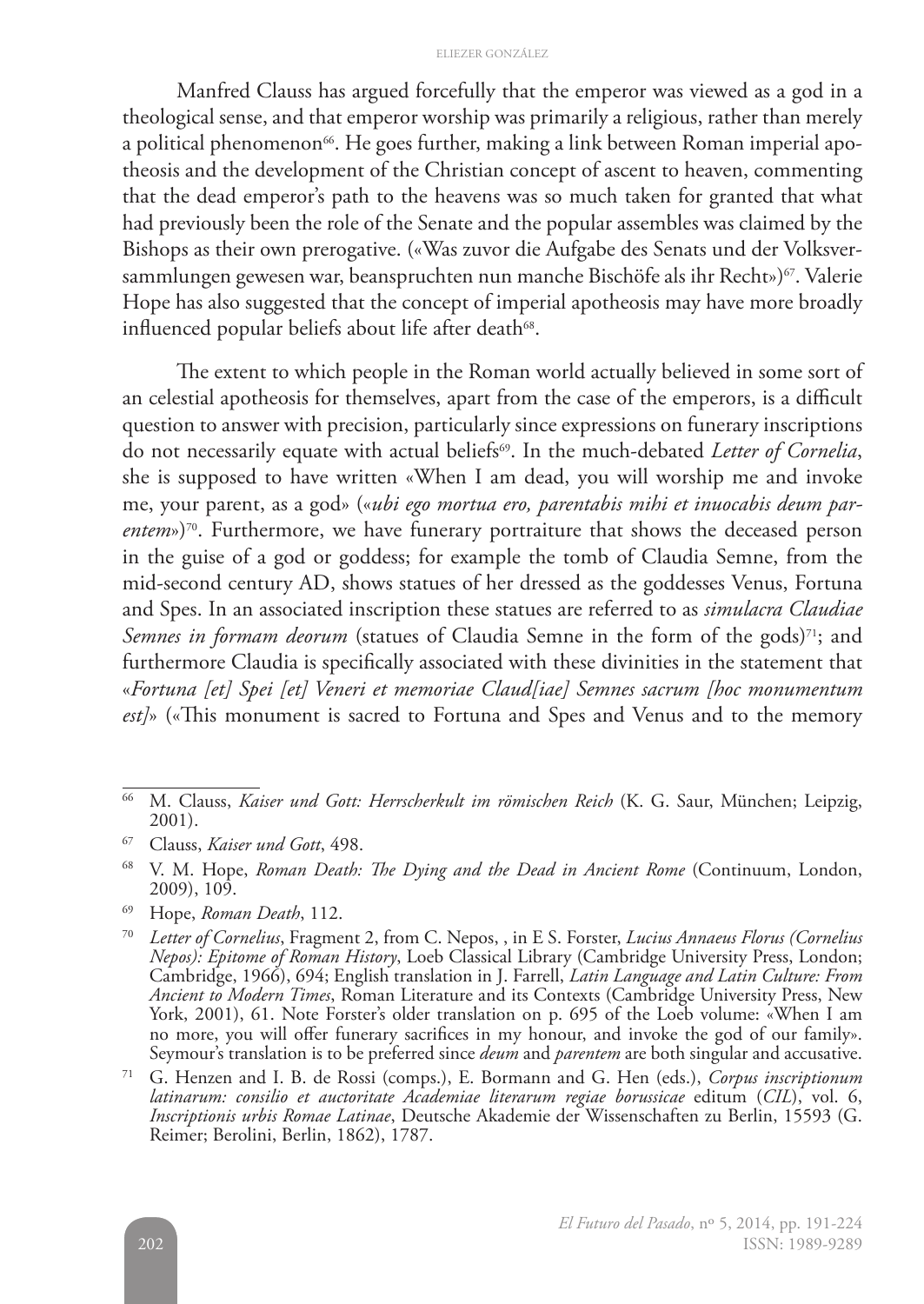of Claudia Semne»)72. Sarcophagi decorated with mythical scenes from the stories of Adonis, Endymion, and Persephone, who earned immortality, are not uncommon<sup>73</sup>. When considered together with those inscriptions that refer to an afterlife in the sky, or more commonly, in the Elysian fields<sup>74</sup>, there is enough evidence to suggest the existence of a significant strain of views, albeit among others, that involved ascent to the sky and identification with the gods after death.

In Plutarch's *On Isis and Osiris*, the background in the Egyptian cults seems clearly evident. Brenk comments that in this text «Plutarch is faithful to the solar or stellar aspects of Osiris, Isis, and other Egyptian deities, without in these passages communicating the soteriological tone of the Egyptian texts»<sup>75</sup>. In later antiquity, Porphyry describes the ladder of divine ascent to God within Plato's *Symposium*76*.* In this regard, Brenk makes the significant observation regarding Osiris that «[b]ehind the Platonic allegories and the allusions of eternity and divinization in religious-political architecture, however, is a whole strain of Egyptian religion in which Osiris and those assimilated to him receive immortality, in particular, celestial immortality»<sup>77</sup>.

Porter characterises the core Mithraic myth as having revolved around the journey of the soul after death78. In his tantalising description of the Mithraic mysteries, Celsus describes a ladder, with seven gates, and an eighth gate at the top, which allows the soul to pass through the orbits of heaven<sup>79</sup>. Brenk comments that in the later Empire, the Emperor Julian the Apostate claimed that the «ascent of the soul» was at the heart of the Mithraic mysteries<sup>80</sup>. In this regard, their solar theology and its affinity with traditional Egyptian beliefs and their associated imagery should be noted<sup>81</sup>. Brenk further notes the relevance of the Neoplatonist interpretation of Mithraism, as well as the suggestiveness

- <sup>76</sup> Porphyry, *Life of Plotinus*, 23. See J. M. Dillon, «An Ethic for the Late Antique Sage», in *The Cambridge Companion to Plotinus* (Cambridge, Cambridge University Press, 1996), 315–335; See also p. 392.
- <sup>77</sup> Brenk, «Blessed Afterlife», 298.
- <sup>78</sup> S. E. Porter, «Resurrection, the Greeks and the New Testament» in S. E. Porter, M. A. Hayes, and D. Tombs (eds.), *Resurrection*, Journal for the Study of the New Testament Supplement Series 186, 52-81, (Sheffield, Sheffield Academic Press, 1999), 76–77.
- <sup>79</sup> Origen, *Contra Celsum*, 6.22, H. Chadwick (tr.), (Cambridge, Cambridge University Press, 1953), 334.

<sup>72</sup> *CIL* 6.15594.

<sup>73</sup> Hope, *Roman Death*, 109–111.

<sup>74</sup> Such as the epitaphs of Iulius Gallanius from Haīdra (Tunisia), Lucius Aviancus Didymus from Rome, and Tiberius Claudius Tiberianus. See Hope, *Roman Death*, 114.

<sup>75</sup> F. E. Brenk, «A Gleaming Ray: Blessed Afterlife in the Mysteries», in *Relighting the Souls: Studies in Plutarch, in Greek Literature, Religion, and Philosophy, and in the New Testament Background*, 291–308 (Stuttgart, Franz Steiner Verlag, 1998), 156.

<sup>80</sup> Brenk, «Blessed Afterlife», 297.

<sup>81</sup> See, for example, Julian *Oration*, IV., 132D-133,135D, 139D-140A.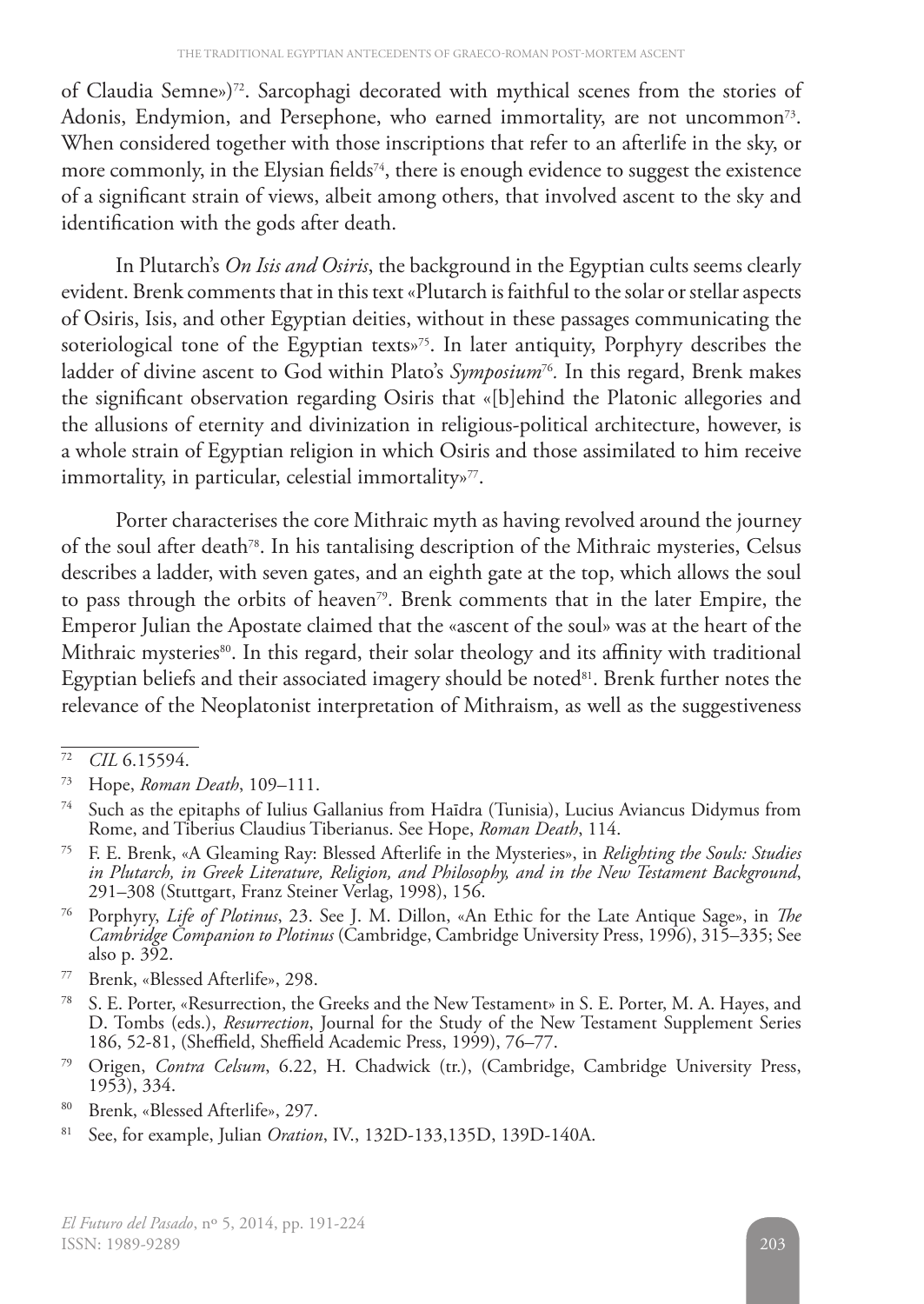#### ELIEZER GONZÁLEZ

of the soul's ascent from this world to Mithras in the ladder of the Mithraeum of Felicissimus at Ostia and the solar ray in the Barbarini fresco<sup>82</sup>.

A layered cosmology together with an access system into the heavens for initiates also appears to have been at the heart of the Mithraic mysteries. In his description of the Mithraic mysteries, Celsus also writes that in them «is a symbol of the two orbits in heaven, the one being that of the fixed stars and the other that assigned to the planets, and of the soul's passage through these. The symbol is this. There is a ladder with seven gates and at its top an eighth gate…»83.

The affinities between the «Mithraic liturgy», which Culianu considers probably to be a description of the soul ascending after death, and traditional Egyptian religion are striking<sup>84</sup>. The soul must introduce itself to the keeper of the aetherial works and speak the magic formula «I am also a star going together with you, rising, with its rays of light, from the depths: oxyoxerthouth»<sup>85</sup>. Culianu describes the journey continuing «through other gates, beyond the Pole and the sphere of the fixed stars, to the Divinity»<sup>86</sup>.

The presence of the motif of the ascent of the soul in mythology, philosophy, the founding stories of Rome, and the Emperor cult, reinforced by mystery religions, indicates that we are not faced merely with an idea at the fringe of Roman culture, but rather with one at its core. This was not an uninfluential idea that competed among many others about the afterlife, but instead a concept that manifested itself in so many guises in the thought of the Roman world that eventually, by the late empire, it became the principal view.

It is not surprising that the ascent motif is also prominent within Second Temple Judaism and early Christianity, particularly in the apocalyptic literature<sup>87</sup>. The trials associated with ascent are also evident; for example, in the *Ascension of Isaiah* we find a description of the trials that attend travelers through the various levels of the heavens, including the requirement for passwords<sup>88</sup>.

<sup>82</sup> Brenk, «Blessed Afterlife», 297. See also Segal, *Heavenly Ascent* (as in n. 2), 1350–1351.

<sup>83</sup> Origen. *Contra Celsum*, 6.22, Chadwick (tr.), 334.

<sup>84</sup> Culianu, *Psychanodia*, 13.

<sup>85</sup> Culianu, *Psychanodia*, 13,

<sup>86</sup> Culianu, *Psychanodia*, 13.

<sup>87</sup> J. J. Collins, *The Apocalyptic Imagination: An Introduction to Jewish Apocalyptic Literature*, The Biblical Resources Series (Grand Rapids, Eerdmans, 1998), 34. See also Segal, *Heavenly Ascent* (as in n. 1), 1347. The concept of ascent to the heavens was also at the heart of many Jewish apocalyptic texts of the Second Temple Period and later Judaism.

<sup>88</sup> *The Ascension of Isaiah*, Chapter 10.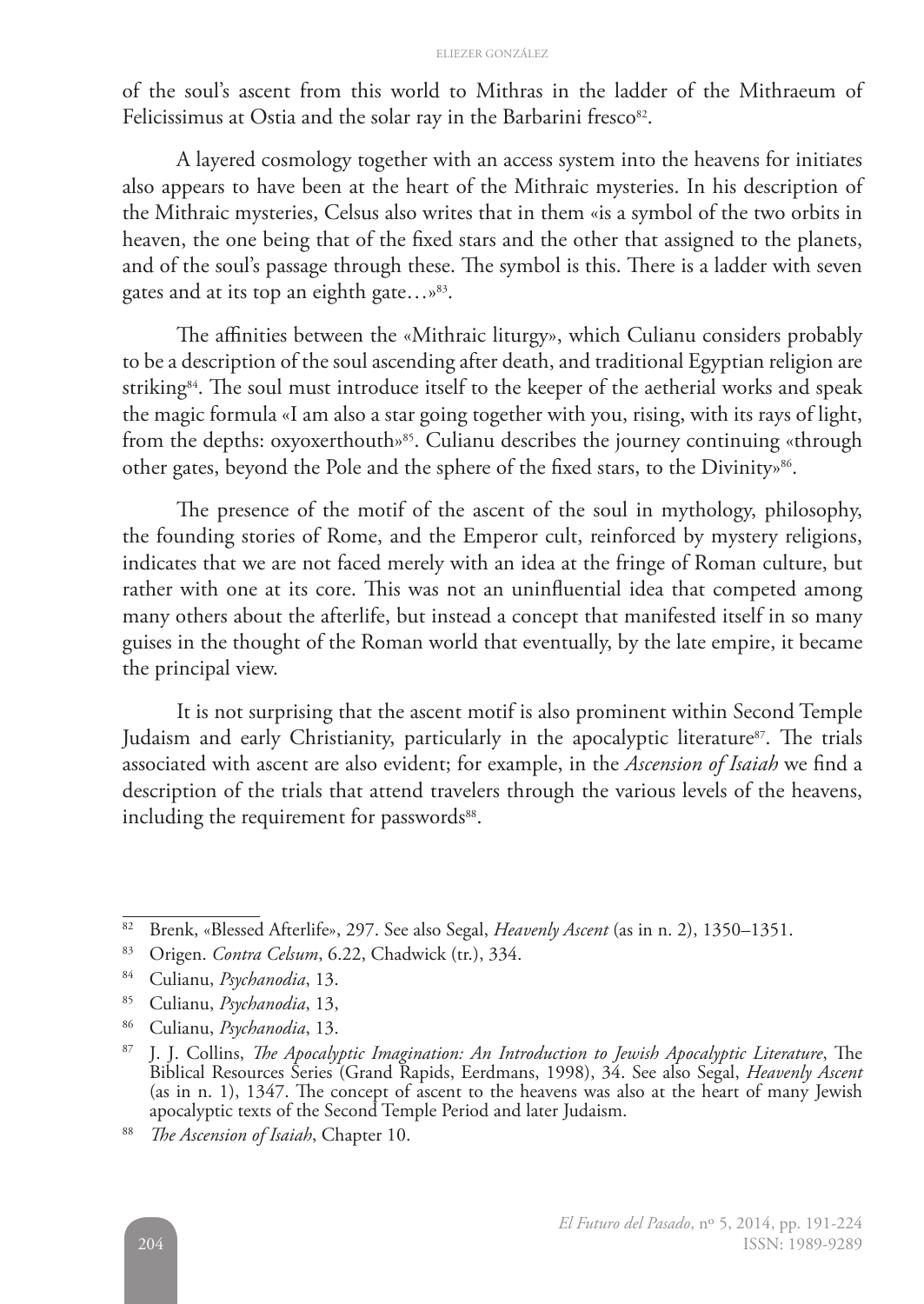In this regard, Segal notes that Enoch and Moses are the most important Jewish figures of «divinisation or angelic transformation»89. In the Enochic literature, for example, Enoch ascends to heaven for the ultimate reward: «astral transformation and enthronement in heaven<sup>90</sup>. In *1 Enoch* 39.7 there is an image of the final judgment that seems to include the transformation of the righteous into angel-like beings<sup>91</sup>. In 2 Enoch 22:7, after seeing God, Enoch is transformed into «one of his glorious ones»<sup>92</sup>, which Segal interprets to be «in short, an angel and a star»93. Note that in *2 Enoch* 22:8-10, recension A, the transformation is accomplished through a change of clothing, which represents Enoch's transformed, immortal flesh. Segal notes that «[t]his is a significant parallel with Paul's future glorification of the mortal body in 2 Cor. 5:1-10<sup>94</sup>.

Having considered the shape of the ascent motif within various traditions in antiquity, we will now examine evidence for the same core elements existing much earlier in traditional Egyptian cults.

### 3. EGYPTIAN EVIDENCE: THE PYRAMIDS

The Egyptian evidence for the post-mortem ascent of the soul is the earliest and most extensive of any of the ancient civilisations<sup>95</sup>, in spite of it having been expressed through metaphors and symbols that seem foreign to the Greeks and that the Egyptian cosmology and understanding of the «soul» was different from that of the Greeks. The key elements in the Hellenistic depictions of ascent may already be found in ancient Egypt. This seems to remain true in spite of the fact that classical scholars, as well as scholars of early Judaism and Christianity, have looked for the roots of the ascent myth in a variety of historical traditions, particularly in Babylonian and Persian Zoroastrian

<sup>89</sup> Segal, *Life After Death*, (as in n. 2), 510; See also *Sirach* 45:1-5; See also the *Testament of Moses*  $1:14, 15-19.$ 

<sup>90</sup> Segal, *Life After Death*, (as in n. 2), 274.

<sup>91</sup> C. Setzer, *Resurrection of the Body in Early Judaism and Early Christianity: Doctrine, Community, and Self-Definition* (Leiden, Brill, 2004), 15, dates this portion of the *Book of Enoch* to the first century AD.

<sup>92</sup> F. I. Andersen (tr.), *2 (Slavonic Apocalypse of) Enoch*, in J. H. Charlesworth (ed.), *The Old Testament Pseudepigrapha I: Apocalyptic Literature and Testaments*, (New York, Doubleday, 1983) 91–222.

<sup>93</sup> Segal, *Life After Death*, (as in n. 2), 498.

<sup>94</sup> Ibid., 499. See other references to angelification *in 2 Baruch* 51.10-1; *2 Baruch* 51:3-5; and in *Biblical Antiquities/Pseudo Philo* 12.1. Also see references to angelification in the Angelic liturgy of Qumran, consisting of The 'Angelic Liturgy' consists of *IIQShirshab* and the other fragments found in cave 4. In this regard, see Segal, *Life After Death*, (as in n. 2), 304, 413; C. Fletcher-Louis, *Luke-Acts: Angels, Christology, and Soteriology* (Tübingen, Mohr Siebeck, 1997), 184, 198; R. Elior, *The Three Temples* (Oxford, Littman Library, 2004). See also Morton Smith on *4QMA*, quoted in Segal, *Life After Death,* (as in n. 2), 414.

<sup>95</sup> J. Davies, *Burial and Rebirth in the Religions of Antiquity* (London, Routledge, 1999), 28.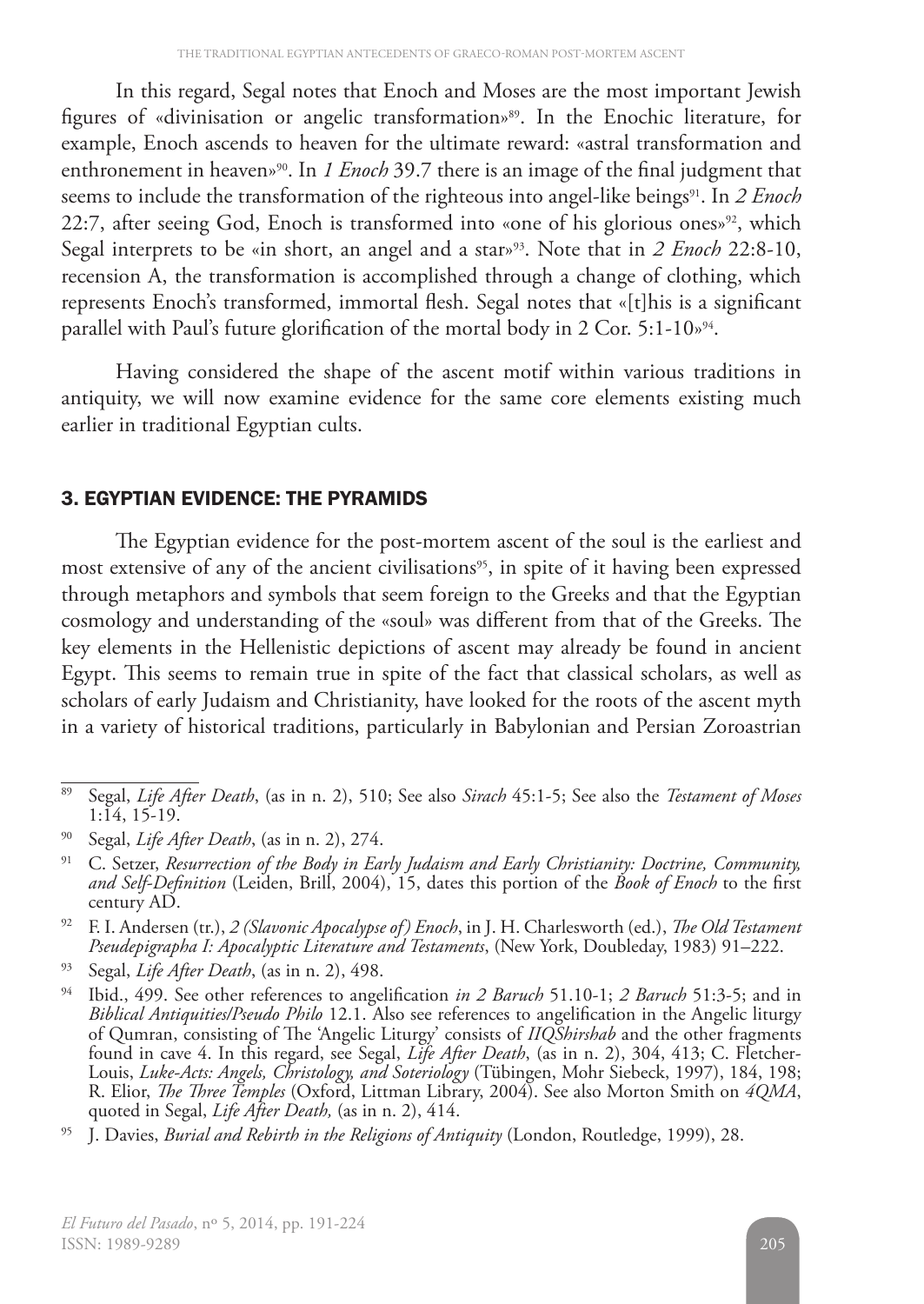beliefs. These scholarly proposals suffer variously from a scarcity of textual evidence, as well as significant problems with dating.

However, in ancient Egypt we have a culture with a fully-fledged antecedent to the Graeco-Roman ascent myth, arguably much earlier than these other cultures, and we have an abundant corpus of textual material which can be dated with reasonably tolerable confidence. Davies, for example, notes that the thanatologies of Egypt and Persia are among the oldest of the Ancient Near East, and that the difference between these sacred texts is that those of Egypt are more extensive while those of Persia are much more elusive<sup>96</sup>. It is, however, true that both sets of text suffer from problems of both interpretation and of trying to establish their cultural significance<sup>97</sup>.

Ancient Egypt was a culture which was obsessed with the afterlife<sup>98</sup>. Davies writes that «[m]ore than any other society Egypt appears to have constructed a thanatology in which, in life and in death, the difference between men and gods, that is between mortals and immortals, had been transcended»<sup>99</sup>. The Egyptian affirmation of life was within a cosmology that had no eschatology, no apocalypse, and no end of the world. For this reason, Davies comments that for the ancient Egyptians, uniquely and distinctively «[d] eath was life»100.

Indeed, one of the key difficulties in studying ancient Egyptian religion is its complexity; as Segal observes «[t]he complexity of Egypt's religion is sometimes dizzying»<sup>101</sup>. A key reason for this complexity is the way that the religion and its associated symbolism developed syncretistically over a very long period of time, encompassing a great deal of ambiguity<sup>102</sup>.

Among the very earliest and pervasive strata of Egyptian religion is that which was associated with the stars. In 1966, Faulkner published a study in which he attempted to survey the ideas of the cult of the stars that are present in the Pyramid Texts<sup>103</sup>. In doing so, he noted that, although it had not been studied in detail, behind these texts «lay a

<sup>102</sup> Ibid., 35.

<sup>96</sup> Ibid., 27.

 $97$  Ibid.

<sup>98</sup> Segal, *Life After Death*, (as in n. 2), 77.

<sup>99</sup> Davies, *Death*, 29; See also Segal, *Life after Death*, 699.

<sup>100</sup> Davies, *Death*, 39. It is for this reason that Wright notes that 'resurrection' is an entirely inappropriate word to describe Egyptian belief. See Wright, *Resurrection* (as in n. 16), 47.

<sup>101</sup> Segal, *Life After Death*, (as in n. 2), 33.

<sup>103</sup> R. O. Faulkner, «The King and Star-Religion in the Pyramid Texts» *Journal of Near Eastern Studies* 25.3 (1966), 153–161. Four key concepts which Faulkner identified here were 'the stars as gods,' 'the dead king becomes a star,' the king assumes authority over the stars,' and 'the circumpolar stars assist the king'.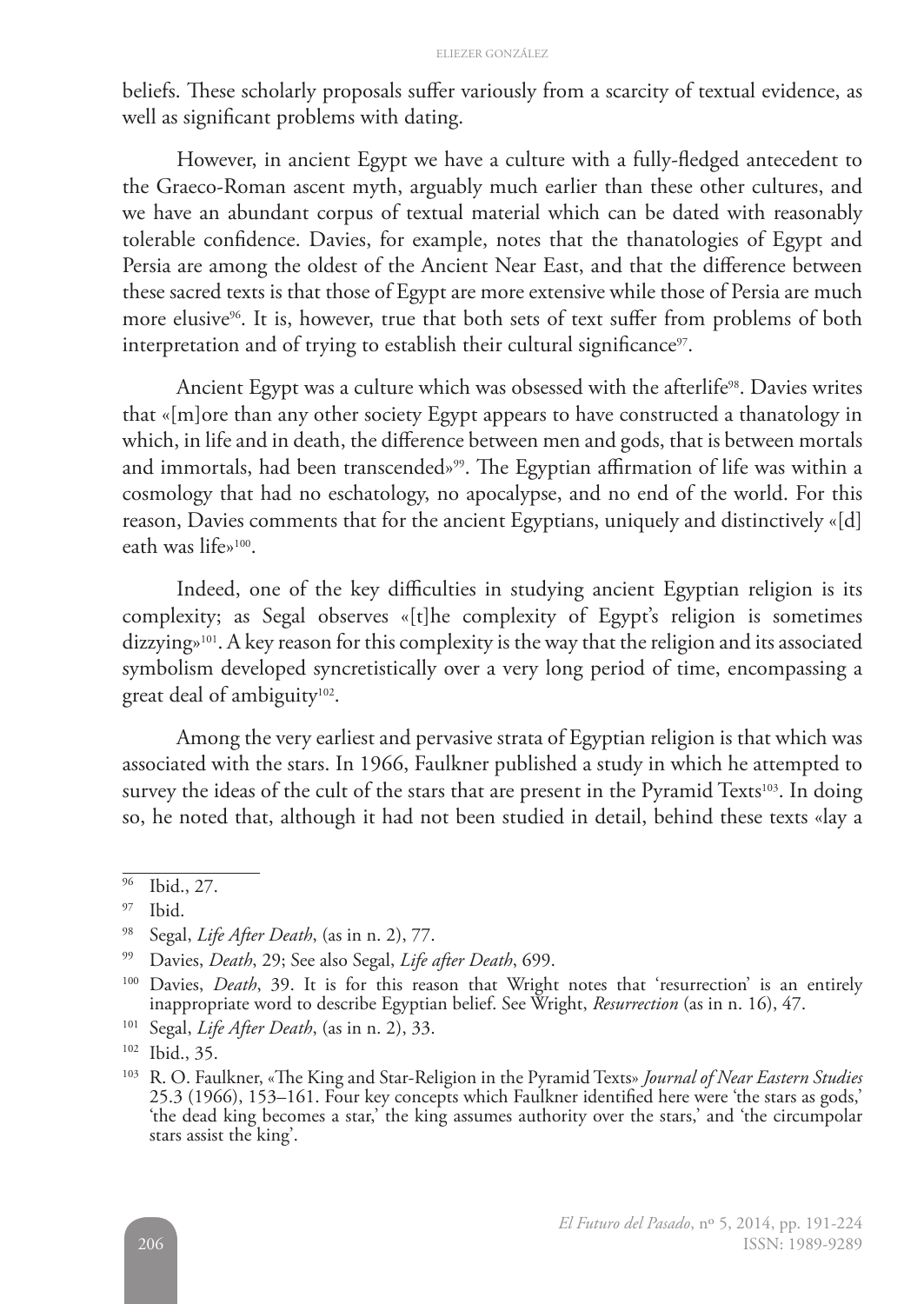very ancient stratum of stellar religion, in which the stars were regarded as gods or as the souls of the blessed dead»<sup>104</sup>.

The landmark remains of ancient Egyptian civilisation, the pyramids, were closely connected with ascent in the afterlife. The pyramids themselves appear to have been literally designed as a ladder to heaven. This is reflected in the fact that the original form of the pyramids, in its invention by Imhotep for King Djoser (2630-2611 BC), was stepped. It was this stepped pyramid form, conceived as a «ladder» to heaven, that subsequently evolved into the smooth-sided shape we traditionally associate with the pyramids.

Katharina Volk calls the ladder that bridges the gap between heaven and earth «a cross-cultural motif»105. The Greeks occasionally mentioned ladders as an obviously practical method for reaching the sky106. In a philosophical sense, Plato in the *Symposium* describes a *nousanodia*, a spiritual ascent to an inner experience of immortality, known as the «ladder of Diotima» —«ever mounting the heavenly ladder, stepping from rung to rung» («ἀεὶ ἐπανιίεναι, ὥσπερ ἐπαναβαθμοῖς χρώμενοιν»)107. In Manilius' *Astronomica*, he refers to «the correct order steps mounting to heaven, that they may avail to guide the hesitating seer by a winding path to the stars» («*quod quoniam docui, superest nunc ordine certo caelesitis fabricare gradus, qui doucere flexo tramite pendentem valeant ad sidera vatem»*)<sup>108</sup>.

Volk notes that in the first few centuries of the Roman world, there was an explosion of the metaphorical use of the ladder; for example, «miniature ladders have been found in Roman tombs, where they had been placed with the purpose of ensuring a safe passage to the afterlife»109. She also considers that this was «a custom presumably taken

<sup>104</sup> Ibid., 153.

<sup>&</sup>lt;sup>105</sup> K. Volk, «'Heavenly Steps': Manilius 4.119–121 and its Background», in R. S. Boustan and A. Y. Reed (eds.), *Heavenly Realms and Earthly Realities in Late Antique Religions* (Cambridge University Press, Cambridge, 2004), 34–46, 41.

<sup>106</sup> See Pindar, fr. 162 Maehler; Polyainus 7.22.

<sup>107</sup> Plato, *Symposium*, 211.3, trans. by M. Joyce, in E. Hamilton and H. Cairns (eds.), *The Collected Dialogues of Plato, Including the Letters*, Bollingen Series 71 (Princeton University Press, Princeton, 1961), 563; ed. by W. R. M. Lamb, «Symposium», in *Plato III: Lysis, Symposium, Gorgias*, Loeb Classical Library 166, 73–246 (Harvard University Press, Cambridge; London, 2001), 211. On the 'ladder of Diotima,' see J. A. Devereux, «The Object of Love in Ficino's Philosophy», *Journal of the History of Ideas*, Vol. 30, No. 2 (Apr.-Jun. 1969), 165.

<sup>108</sup> Manilius, *Astronomica*, 4.119–121, ed. and tr. G. P. Goold, Loeb Classical Library 469 (Cambridge University Press, Cambridge; London, 1977), 230–231.

<sup>109</sup> Volk, «Heavenly Steps», 41, citing F. V. M. Cumont, *Lux Perpetua* (P. Geuthner, Paris, 1949), 282, who wrote «à l'époque romaine... l'échelle survivait comme amulette ou comme symbole. Bien des gens continuaient à placer dans les tombeaux de petites échelles de bronze» («In Roman times… the ladder survived as an amulet or as a symbol. Many people continued to place small ladders of bronze in the tombs»).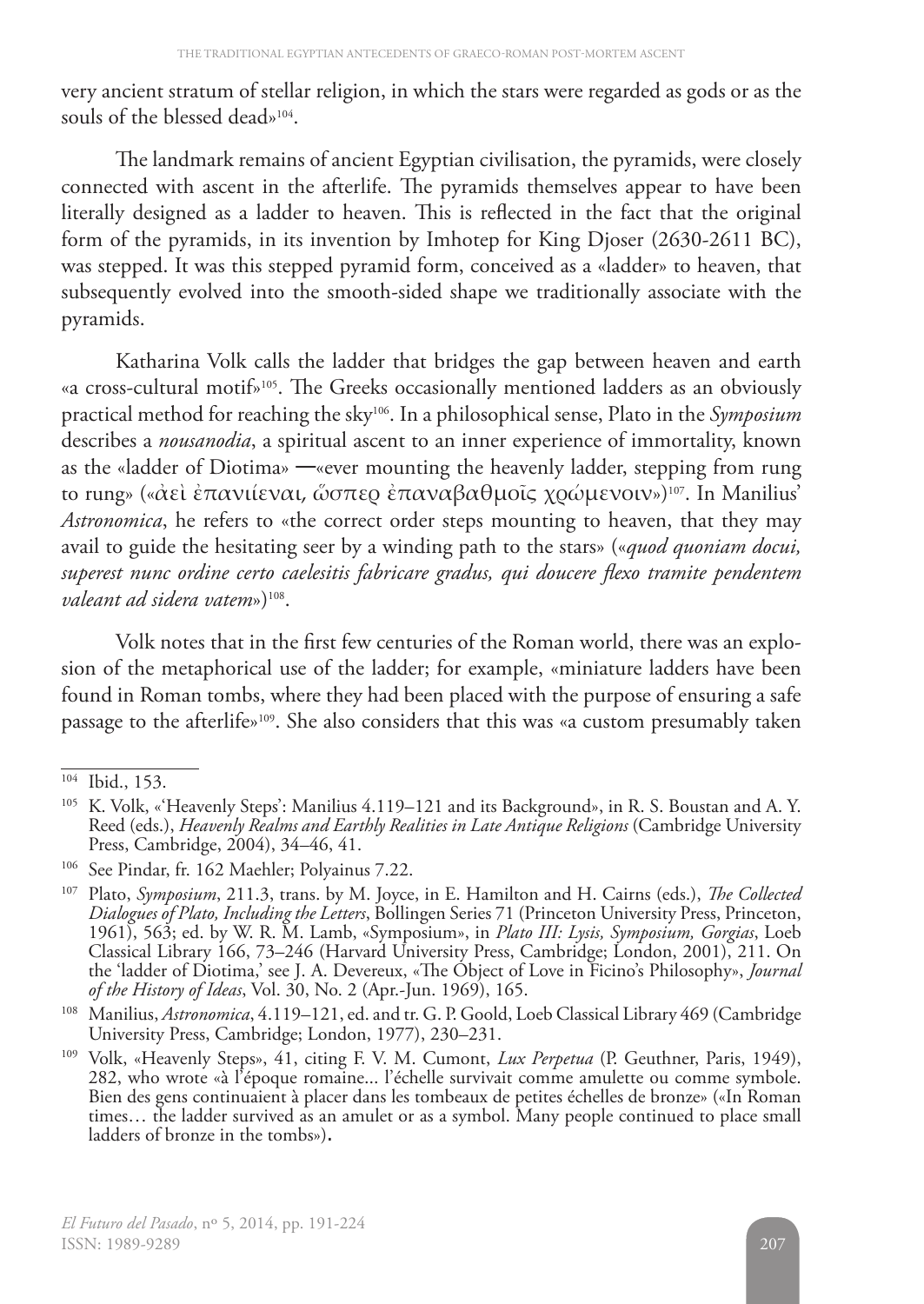over from the Egyptians». It is interesting that in *Above the Clouds*, Lucian has Menippus say «I did not need a ladder for my ascent, nor to become the eagle's favourite, since I had my own wings»<sup>110</sup>. Here Lucian combines the two principal means of ascent to the sky which we first find in Egyptian texts: the ladder and the bird.

Indeed, the bird as a means of ascent is not unknown in Greek thought, as suggested by the myth of Ganymede being carried off to Olympus by Zeus in the form of an eagle. Javier Arce comments that the idea that a bird, and typically an eagle, transported souls to heaven, was present in certain Hellenistic philosophical schools, Orphism and Pythagoreanism, and by the second and first centuries B.C. the idea had penetrated the cultic world of republican Rome<sup>111</sup>. He observes that «[c]omo tema literario y simbólico el motivo del águila ascendente y signo de apoteosis antecede sin lugar a dudas a la época del Emperador Augusto y se encuentra en el espiritu de ciertos ambientes tanto literarios como en las representaciones oficiales y oficilizadas»<sup>112</sup>. However, it is within the mythology that developed around the notion of imperial apotheosis that the eagle came into full prominence as a principal symbol of heavenly ascension in the Roman world. Although Arce demonstrates that the description of how an eagle was released at Augustus' funerary pyre, as described by Dio Cassius and Herodian<sup>113</sup>, is most probably a later elaboration, still «[t]anto en el arte oficial como en el privado, el águila siguió asociada después de Augusto a la iconografía de la apoteosis»114.

The idea of astral immortality was inherent in the notion of imperial apotheosis from the beginning. In the imperial coinage, the «ascension star», which becomes the numismatic sign for divinified emperors, is placed above the head of Augustus<sup>115</sup>. One cannot help but be reminded of the ceilings covered with stars in the tombs of the Pharaohs, which represented their own destiny in the heavens.

Within the Jewish mystical tradition, the symbol of the ladder occupies a venerable place, as Idel demonstrates<sup>116</sup>. Therefore, in the Hekhaloth literature, there is the

<sup>110</sup> Lucian, *Icaromenippus or High Above the Clouds*, 2, in C. D. Nuttall Costa (tr.), *Lucian: Selected Dialogues*, Oxford World's Classics (Oxford University Press, Oxford, 2005), 45–73.

<sup>111</sup> Javier Arce, *Funus imperatorum: los funerales de los emperadores romanos* (Alianza, Madrid, 1988), 133.

<sup>112</sup> Arce, *Funus Imperatorium*, 133.

<sup>113</sup> On the funeral of Augustus see Dio Cassius 56.42.3; on Pertinax, see 75.4.5. Also Herodian IV.2.11. It is significant that the presence of the eagle in Augustus' funeral was not mentioned by either Suetonius or Tacitus.

<sup>114</sup> Arce, *Funus Imperatorium*, 133.

<sup>115</sup> As an example, Kreitzer, «Apotheosis», 214–215, describes a coin from the reign of Tiberius which has on its reverse a portrait of Augustus and which reads «VIV F DIVOS AUGUST» (Son of the Divine Caesar, the Divine Augustus), and which shows the ascension star above the head of Augustus.

<sup>116</sup> M. Idel, *Ascensions on High in Jewish Mysticism: Pillars, Lines, Ladders* (Budapest, Central European University Press, 2005).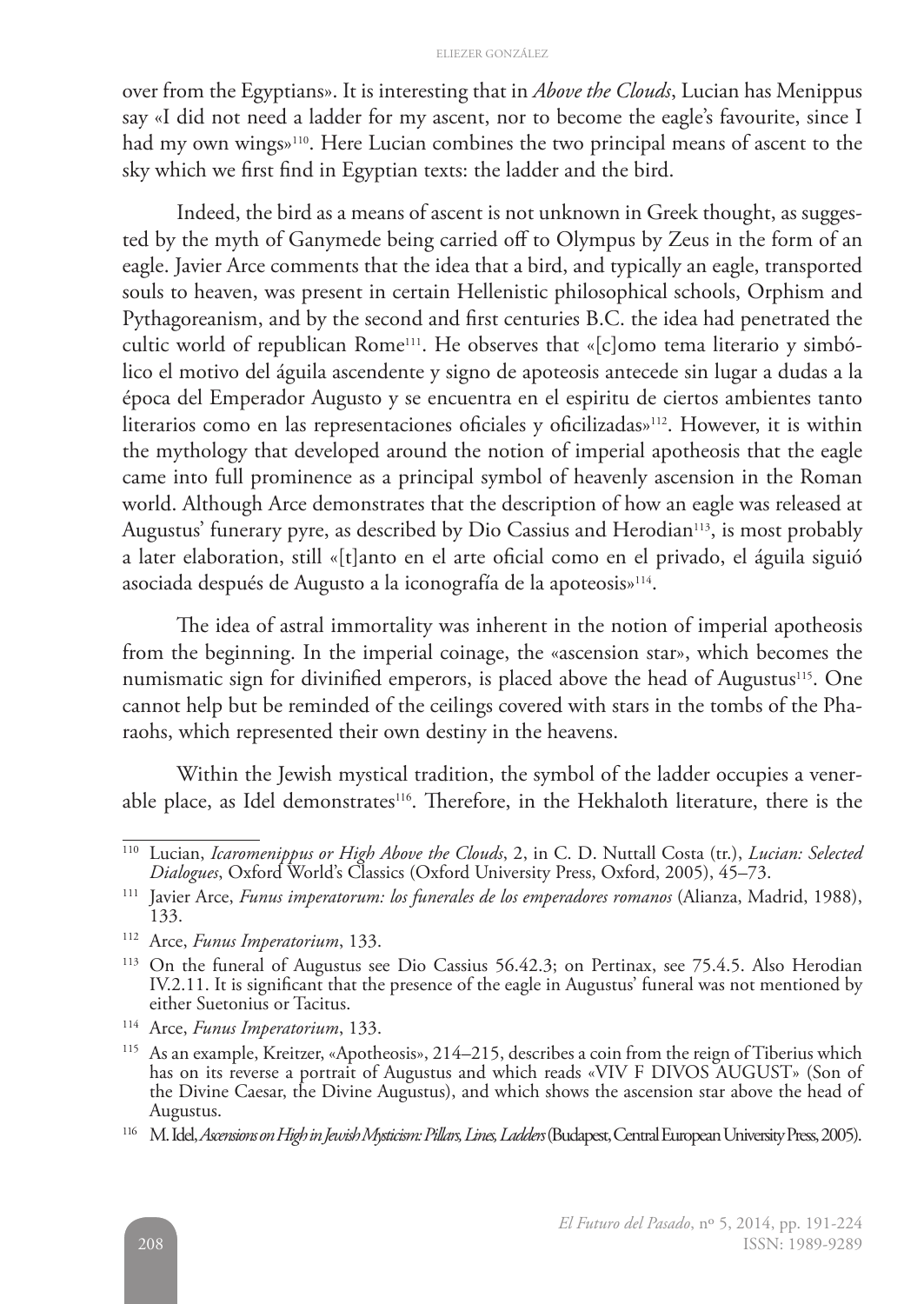striking possibility of one having a «ladder in one's house» by which every person could ascend to the world above<sup>117</sup>. Within early Christianity, the ladder as a means of ascent to heaven is prominent in the Passion of Perpetua and Felicitas<sup>118</sup>. The fact remains that the earliest record that we have of a ladder as a means of ascent to the heavens is Egyptian. As such, the Egyptian ladder to heaven may be conceived as the prototype for the motif of the ladder to astral immortality that recurs throughout many of the cultures of antiquity.

Returning now to the pyramids, apart from their being literally a ladder to heaven, the concept of astral immortality was also reflected in the pyramid shape, signifying the spreading of the sun's rays. Segal notes that the steps of the pyramid suggest a staircase for the king for the ascension of the king to the heavens, as is also found in one of the depictions of the king's ascent in the tomb of Unas<sup>119</sup>. Not only did the apex of the pharaoh's pyramid tomb indicate the way to the stars<sup>120</sup>, but the pyramids of Giza are also laid out to line up exactly with important stars, suggesting the direction of the journey of the pharaoh's *akh*<sup>121</sup> More specifically, Segal states that up until the Twelfth Dynasty the Egyptians focused on the North Star and the stars above the ecliptic, which were the stars that never set. These stars therefore represented astral immortality and were called the «indestructible stars (Ilkemu-Seku)». It was with these stars that the entrances to the pyramids and tombs were aligned<sup>122</sup>.

# 4. EGYPTIAN EVIDENCE: THE PYRAMID TEXTS

The *Pyramid Texts* consist of hundreds of «spells» or «utterances» inscribed inside some of the pyramids<sup>123</sup>. The *Pyramid Texts* are the earliest of the Egyptian funerary texts, and indeed the oldest substantial corpus of written religious texts discovered anywhere. They were found by French archaeologist Gaston Maspero in 1880, who identified them on the walls of the burial chamber in the pyramid of Pepi I<sup>124</sup>. David describes them as follows:

<sup>119</sup> Segal, *Life After Death*, (as in n. 2), 37.

<sup>117</sup> *Hekaloth Rabbati* 13.2; See discussion in C. Rowland, *The Open Heaven: A Study of Apocalyptic in Judaism and Early Christianity* (London, SPCK, 1982), 22.

<sup>118</sup> The *Passion of Perpetua*, 1.3.2; See J. Danielou, *A History of Early Christian Doctrine Before the Council of Nicaea: The Origins of Latin Christianity*, trans. by D. Smith and J. A. Baker, (Philadelphia, Westminster Press, 1977), 60.

<sup>120</sup> Ibid., 39.

<sup>121</sup> Ibid., 38.

<sup>122</sup> Ibid., 38–39.

<sup>123</sup> Ibid.

<sup>124</sup> R. David, *The Two Brothers: Death and the Afterlife in Middle Kingdom Egypt* (Bolton, Rutherford Press, 2007), 62.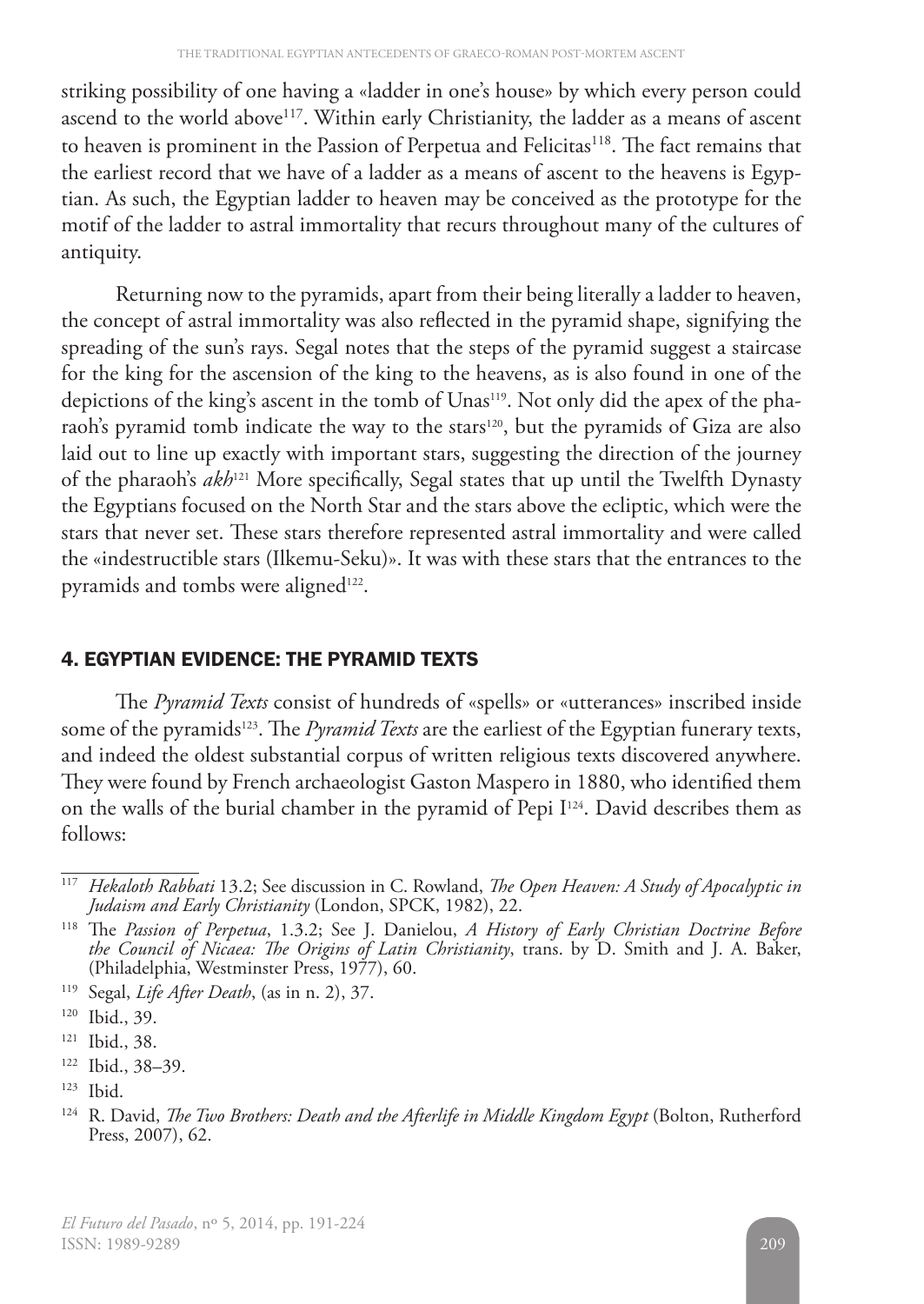#### ELIEZER GONZÁLEZ

The *Pyramid Texts*… were probably compiled sometime between Dynasties 3 and 5 by the priests of the sun-god Re whose cult-centre was a Heliopolis. They were first used in the pyramid of King Unas at Saqqara during Dynasty 5, but in total they occur, inscribed in hieroglyphs, on the interior walls of five pyramids at Saqqara (belonging to Unas, Teti, Pepi I, Merenre and Pepi II) which date to Dynasties 5 and 6, the pyramids of three queens of Pepi II and the pyramid of King Ibi of Dynasty 8125.

The central aim of the *Pyramid Texts* appears to be to enable the pharaoh's resurrection and to ensure that he reaches the sky, where he is to take his place among the other gods who form part of the retinue of the sun god Re126. Many of the spells in the *Pyramid Texts* explicitly state that the pharaoh rises to heaven by means of a ladder. Examples include: «Stand up, you two uprights, and descend, you crossbars, that Unis may go up on the ladder that his father the Sun has made for him»127. «N. ascends on the ladder which his father Ra made for him», and «the gods who belong to the sky and the gods who belong to the earth… make for him conveyance on their arms. So, you shall go forth, Unis, to the sky and step up on it in this its identity of the ladder»128. As Segal notes «[t]he ladder, the staircase, was part of the magic of the pyramid itself»129.

The importance of this, as Segal observes, is that «[t]he association of heaven with immortality is uniquely an Egyptian invention, occurring many millennia before it becomes part of Biblical or Greek tradition»130. This is reflected in the main themes of

<sup>125</sup> Ibid.

<sup>126</sup> Ibid., 63.

<sup>127</sup> Unis Spell 178 in J. P. Allen (tr.), *The Ancient Egyptian Pyramid Texts: Writings from the Ancient World*, ed. by Peter Der Manuelian, 23 (Atlanta, Society of Biblical Literature, 2005), 50.

<sup>128</sup> Unis Spell 211 in Allen, *Pyramid Texts*, 57.

<sup>129</sup> Segal, *Life After Death*, (as in n. 2), 38. The spells in the *Pyramid Texts* also provide for means other than a ladder for the pharaoh to ascend to the sky; indeed, anything that could possibly have been considered helpful was invoked, including ramps, steps, wings, clouds, storms, hail, incense, sunlight, beetles, and locusts. See David, *Death and the Afterlife* (as in n. 66), 63; and Hornung, *Afterlife* (as in n. 25), 5. Egyptian beliefs indeed made use of a multiplicity of methods and corresponding symbols to achieve their religious ends. See Ibid., 47; See also O. Goelet Jr., «A Commentary on the Corpus of Literature and Tradition which Constitutes the Book of Going Forth by Day», in R. O. Faulkner (tr.), E. Von Dassow (ed.), *The Egyptian Book of the Dead: The Book of Going Forth By Day, being The Papyrus of Ani* 2 (San Francisco, Chronicle Books. 1998), 138–170, 142; and David, *Death and the Afterlife*, (as in n. 66), 63. Accordingly, even the earliest known pyramid inscriptions, which are found in the Pyramid of Unas, demonstrate a variety of means for achieving ascent. See for example, the inscriptions on the walls of the tomb of King Unas, *Pyramid Text* 302, north wall of the central chamber, quoted in W. Forman and S. Quirke, *Hieroglyphs and the Afterlife in Ancient Egypt* (London, British Museum Press, 1996), 57.

<sup>130</sup> Segal, *Life After Death*, (as in n. 2), 38.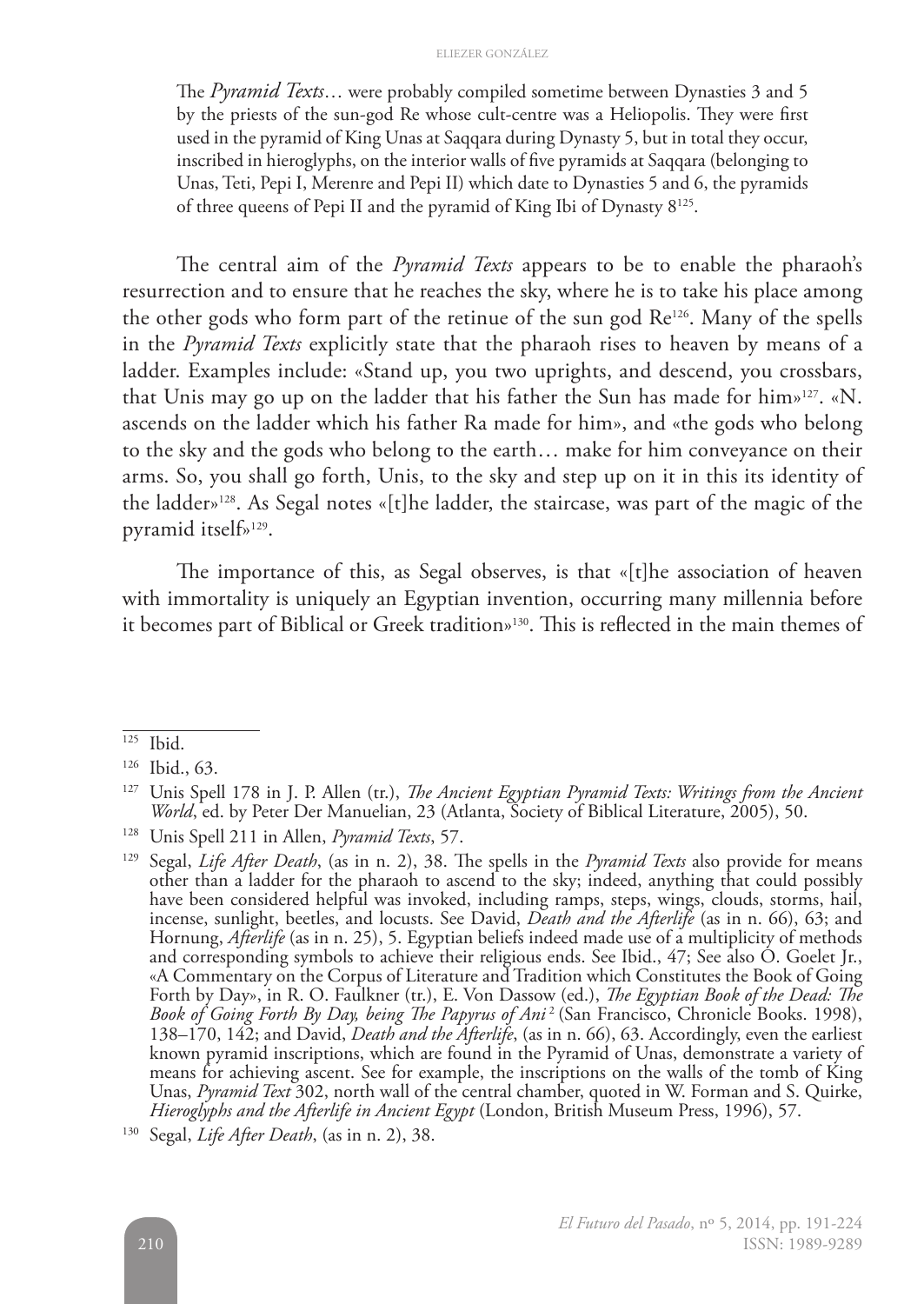the Pyramid Texts, which will now be briefly surveyed, with examples. The first main theme is ascent to the sky, as in the following examples $131$ :

The spirit is bound for the sky, the corpse is bound for the earth<sup>132</sup>.

(890) Someone flies up, I fly up from you, O men; I am not for the earth, I am (891) for the sky... I have soared to the sky as a heron, I have kissed the sky as a falcon...<sup>133</sup>

the King is bound for the sky, the King is bound for the sky on the wind, on the wind! He will not be excluded, and there is nothing through which he can be excluded<sup>134</sup>.

The second major theme of the Pyramids is that of Pharaoh becoming one of the stars of the sky in the afterlife, as in the following examples among many<sup>135</sup>:

O you who are high exalted among the Imperishable Stars, you shall never perish<sup>136</sup>.

Open up your place in the sky among the stars of the sky, for you are the Lone Star… look down upon Osiris when he governs the spirits, for you stand far off from him, you are not among them and you shall not be among them<sup>137</sup>.

(1466) The King's mother was pregnant with him, (even he) who was in the Lower Sky, the King was fashioned by his father Atum before the sky existed… (1469) the King is an Imperishable Star, son of the sky-goddess… Re has taken this King to himself to the sky...  $(1470)$  for the King is a star...<sup>138</sup>

<sup>&</sup>lt;sup>131</sup> For still other examples, among many, of ascent in the Pyramid Texts, see Utterance 304, «The King Climbs to the Sky on a Ladder», Section 468, in R. O. Faulkner (tr.), *The Ancient Egyptian Pyramid Texts* (Oxford, Clarendon Press,1969) 93; Utterance 302, «The King Flies to the Sky Like a Bird», Section 463, ibid., 92; Utterance 572, «An 'Ascension' Text», sections 1472–1475, ibid., 227.

<sup>132</sup> Utterance 305, «A General Funerary Text», section 474, ibid., 94.

<sup>133</sup> Utterance 467, «An 'Ascension' Text», sections 890–891, ibid., 156.

<sup>134</sup> Utterance 258, «The King Leaves the Earth for the Sky», section 313, ibid., 68.

<sup>135</sup> Other examples include: Utterance 327, «The King Becomes a Star», section 328, ibid., 106; Utterance 570, «The King Becomes a Star», sections 1455–1456, ibid., 224; Utterance 463, «The King is the Lone Star,» section 876, ibid., 154–155.

<sup>136</sup> Appendix to Utterance 463, *Pyramid Texts*, ibid., 155.

<sup>137</sup> Utterance 245, «The Sky-Goddess Speaks», section 251, ibid., 58.

<sup>&</sup>lt;sup>138</sup> Utterance 571, «The King is the Son of Atum and is a Star», sections 1466, 1469, 1470, ibid., 226.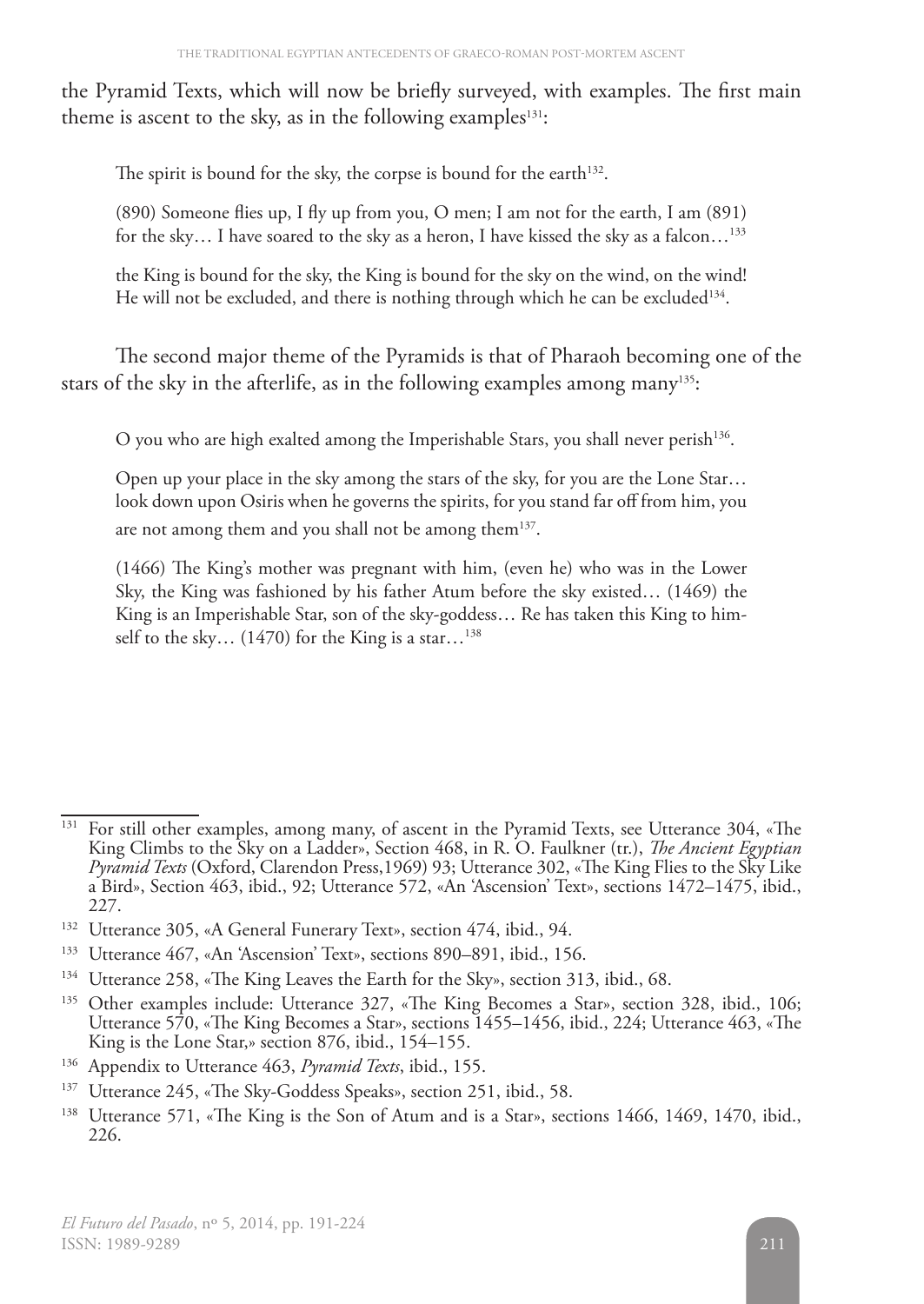The third major theme which accompanies ascension and stellar immorality is the assertion of Pharaoh's divinity,<sup>139</sup> illustrated in the following texts, chosen from among many $140$ :

I am pure, I am conveyed to the sky thereby, I remain more than human, I appear in glory for the gods. I have appeared with Re at his appearing<sup>141</sup>.

(476) «How lovely to see! How pleasing to behold!» say they, namely the gods, (477) when this god ascends to the sky, when you ascend to the sky with our power upon you, your terror about you, and your magic at your feet<sup>142</sup>.

(939) «How lovely to see!» says she, namely Isis; «How pleasing to behold!» says (940) she, namely Nephthys, to my father, to the King, when he ascends to the sky among the stars, among the Imperishable Stars… (941) he goes thereby to his mother Nut, he ascends upon her in this her name of «Ladder». I bring to you the gods who are in the sky... (942) that you may be with them and walk arm-in-arm with them<sup>143</sup>.

The divinity of Pharaoh in the afterlife was associated with the identification, and indeed assimilation, of Pharaoh with the sun-god Re, as is clear in the following texts:

(1687) Go aboard this bark of Re… that you (1688) may go aboard it as Re; sit on this throne of Re that you may give orders to the gods, because you are Re who came forth from Nut...<sup>144</sup>

The reed-floats of the sky are set down for Re That he may cross thereon to the horizon, To the place where the gods were born, Where he was born with them<sup>145</sup>.

<sup>139</sup> D. Wildung, *Egyptian Saints: Deification in Pharaonic Egypt* (New York, New York University Press, 1977), 28, argues that the pharaohs were not divine until after death, so that, '[a]s long as he lived, and no matter what he did, no king of Egypt was able to ascend to the realm of the great Gods.' Note however that A. Von Lieven, «Deification» in H. Cancik and H. Schneider (eds.), *New Pauly: Encylopaedia of the Ancient World* 4 (Leiden, Brill, 2004), 180, more broadly maintains that «[t]he veneration of human beings as divinities is documented in all periods of Egyptian history». The purpose of Wildung's monograph is to examine, in contrast, the evidence for two human beings who were actually elevated first to the rank of saint, and then to the realm of the great gods itself, even in life: Amenhotep and Imhotep. (Wildung, *Egyptian Saints*, 1.28).

<sup>140</sup> Other examples in the *Pyramid Texts* of the Pharaoh depicted as a god in the afterlife are: Utterance 682, «An 'Ascension' Text», sections 2042-2046, in Faulkner, *Pyramid Texts*, 293; Utterance 302, «The King Becomes a Star», sections 458–459, ibid., 92.

<sup>141</sup> Utterance 565, «An 'Ascension' Text», section 1423, ibid., 220.

<sup>142</sup> Utterance 306, «An 'Ascension' Text», sections 476–477, ibid., 94.

<sup>143</sup> Utterance 474, «A Variant of Utterance 306», sections 939–942, ibid., 162.

<sup>144</sup> Utterance 606, «The King is Assimilated to the Sun-God», sections 1687–1688, ibid., 250.

<sup>145</sup> Utterance 609, «The King is Heaven-Born and Crosses to the Horizon», section 1705, *Pyramid Texts*, ibid., 252.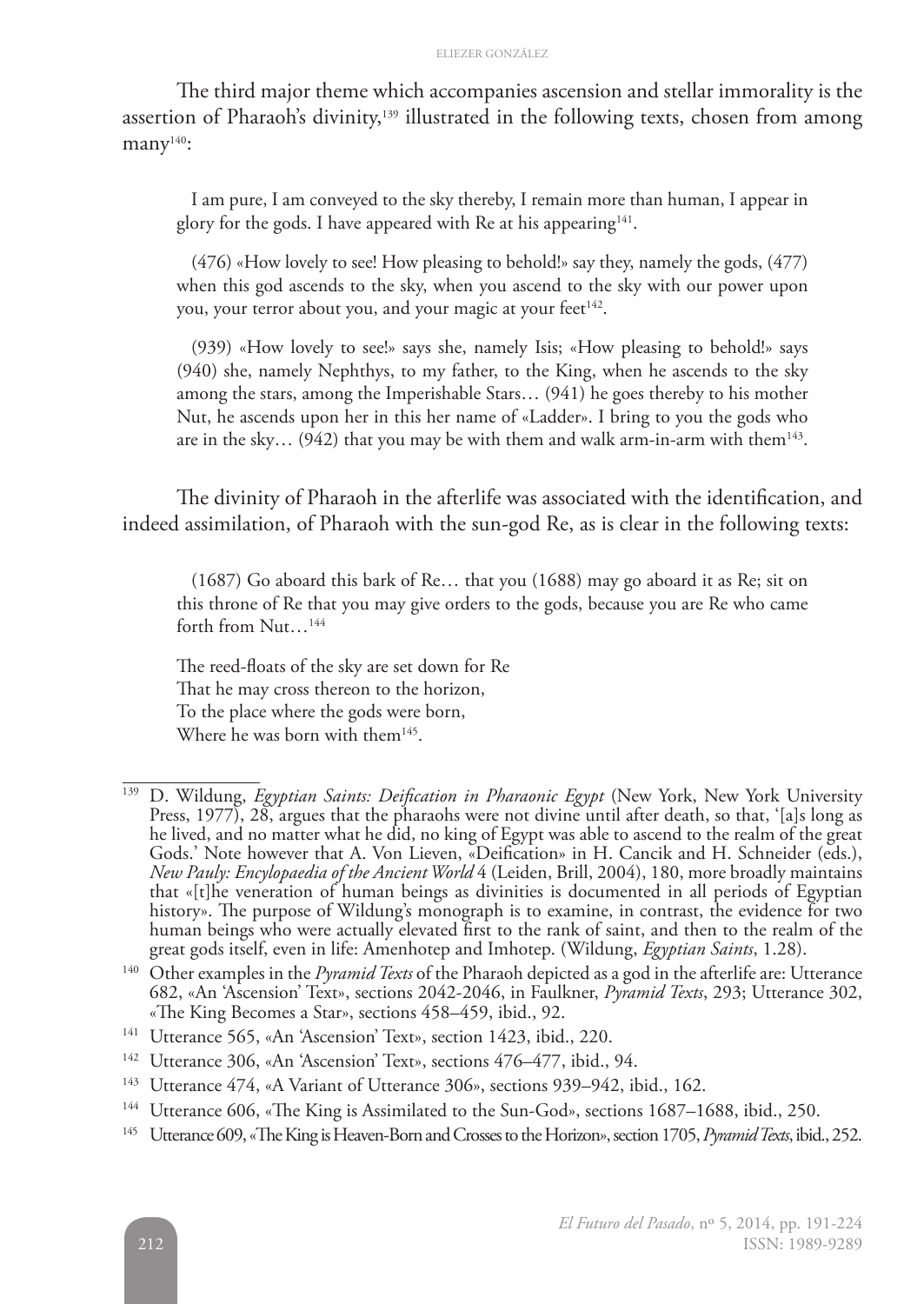As noted above, concepts of astral immortality, embodying just these themes, were later widespread across the Hellenistic work. This included many Jewish texts, particularly within the apocalyptic literature<sup>146</sup>.

### 5. EGYPTIAN EVIDENCE: THE COFFIN TEXTS

It is notable that the *Pyramid Texts*, in their key themes, clearly foreshadow thelater Graeco-Roman concepts by millennia. Furthermore, the themes found in the *Pyramid Texts* provide the foundation for, and are subsequently reflected in, the subsequent funerary texts, through the history of ancient Egypt. The *Pyramid Texts* themselves were accordingly adapted, eventually, for non-royal use, and were inscribed on the coffins of those who could pay for the service<sup>147</sup>. They were known as the Coffin Texts<sup>148</sup>, and through their magical provisions, as David notes, «[t]he deceased commoner could now claim access to the sky where he would become the god's equal»<sup>149</sup>.

The Middle Kingdom (c.2160-1580 BC) «focused on the stars that set and rose in the sky periodically, some of which were planets (*Ilkemu-Weredu*, «never resting stars»)». Within the Osirian cult, these were a powerful symbol of regeneration<sup>150</sup>. Therefore Middle Kingdom tombs clearly show star charts and astral figures, with the intent of helping the dead to navigate their trip to and through the heavens. Among all of the stars, the north star, considered to be the highest star, was particularly invoked, being described as «the star that cannot perish»151. Since this star was at the top of the heavens, this was where the pharaohs should go after their deaths<sup>152</sup>.

- <sup>151</sup> Ibid., 54.
- <sup>152</sup> Ibid., 54.

<sup>&</sup>lt;sup>146</sup> Of course, divinification was usually out of the question within the monotheistic paradigm of Judaism; however on Enoch and Moses as important figures with regard to ascent and angelification in Jewish texts see *Sirach* 45:1-5 and also the *Testament of Moses* 1:14,15-19. Also see Segal, *Life After Death*, 274, 510. See also *2 Enoch* 22:7, and *1 Enoch* 39.7. On the latter passage, see comments by C. Setzer, *Resurrection of the Body in Early Judaism and Early Christianity: Doctrine, Community, and Self-Definition* (Brill, Leiden, 2004), 15, who dates this portion of the *Book of Enoch* to the first century A. D. Other references to angelification in *2 Baruch* 51.10-1; *2 Baruch* 51:3-5; and in *Biblical Antiquities/Pseudo Philo* 12.1. Also see references to angelification in the Angelic Liturgy of Qumran (The «Angelic Liturgy» consists of *IIQShirshab* and the other fragments found in cave 4). In this regard, see Segal, *Life After Death*, 304, 413; C. Fletcher-Louis, *Luke-Acts: Angels, Christology, and Soteriology* (Mohr Siebeck, Tübingen, 1997) 184, 198; R. Elior, *The Three Temples* (Littman Library, Oxford, 2004).

<sup>147</sup> David, *Death and the Afterlife*, (as in n. 66), 61.

<sup>148</sup> Ibid., 65.

<sup>149</sup> Ibid., 66.

<sup>150</sup> Ibid., 39.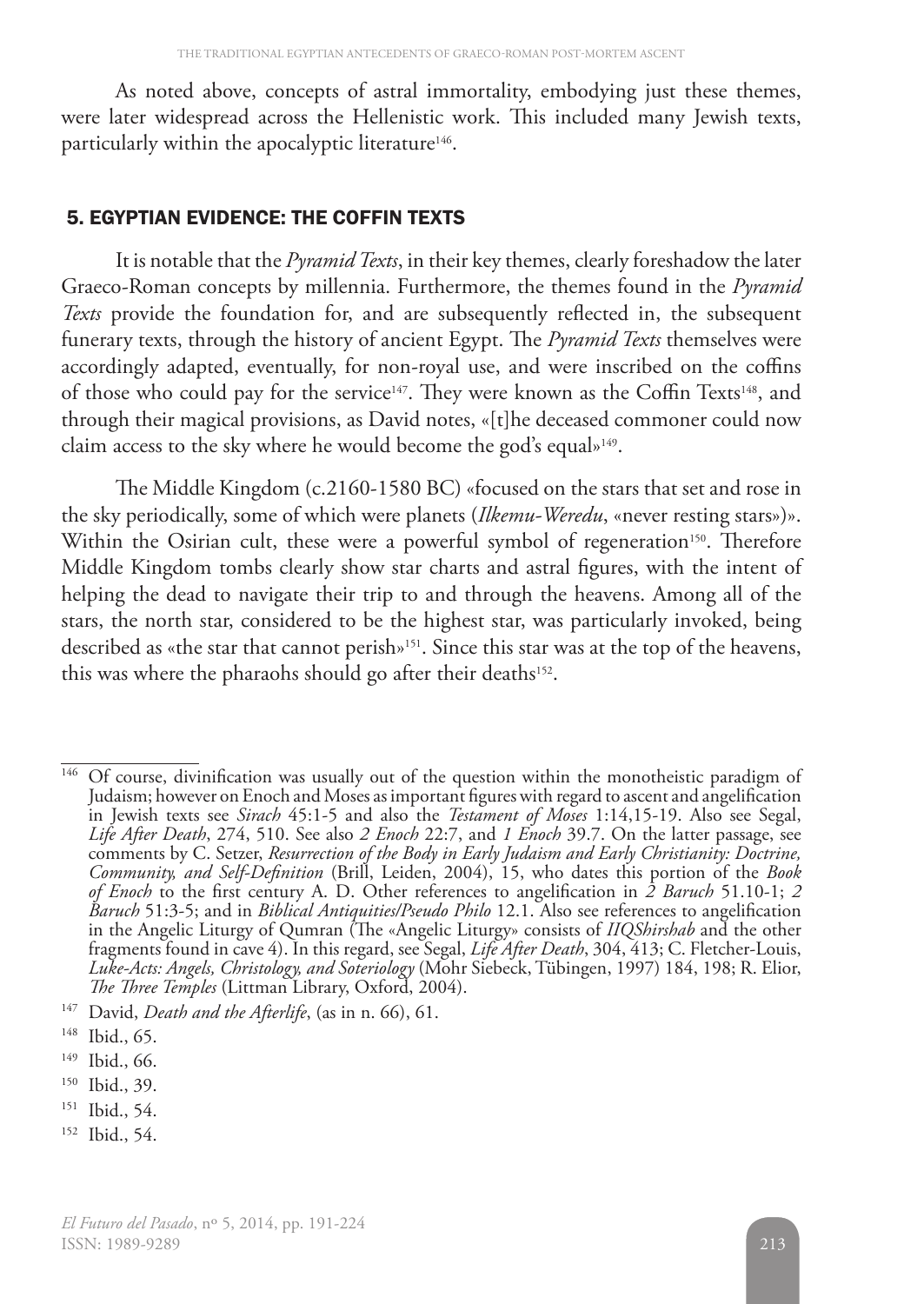As they developed in the Middle Kingdom, and as reflected in the Coffin Texts, Egyptian beliefs came to be described most pervasively by the cult of Osiris, in whose realm the majority of the people hoped to find immortality<sup>153</sup>. It is significant that earlier, in the *Pyramid Texts,* Osiris was said to dwell in the sky, although there are a few references in the *Pyramid Texts* to Osiris' underworld kingdom. Brenk comments that «[a]lready in the Fifth and Sixth Dynasties… Osiris had solar associations. Though nothing in the earlier myth of Osiris should put him in orbit, he inherited a celestial hereafter and became associated with Orion»<sup>154</sup>. Smith observes that in general terms, throughout Egyptian history

[t]he location of the realm over which Osiris presided is not always easy to specify. The place is known by a variety of names. Among the commonest of its designations is «*Amente*, the West». Egyptian cemeteries were often located on the west bank of the Nile… Thus, Osiris is often called «foremost in the West» or «foremost of the Westerners». Another common designation for this realm, *Duat*, is conventionally translated as «underworld», and not without reason. According to the evidence of some Egyptian texts, one descended to this region from the earth or ascended from it when returning<sup>155</sup>.

However, elsewhere the *Duat* appears to be a celestial region, perhaps situated below the horizon. As Smith notes «[t]he sky is envisaged as the body of a goddess, Nut, and the Duat lies hidden within this. In later texts, the conception of the Duat as a subterranean realm is prevalent»156. There is therefore an ambiguity with regard to the location of the *Duat* as being either chtonic or celestial. In the Middle Kingdom, the major focus was on Osiris' realm in the underworld. As far as the Pharaohs of the Middle Kingdom are concerned, instead of becoming a Re, or one with Re, as in the *Pyramid Texts*, the focus was on the dead Pharaoh becoming an Osiris<sup>157</sup>.

The *Coffin Texts* of the Middle Kingdom retain a focus on a predominantly celestial afterlife<sup>158</sup>, although Osiris and his domain of the netherworld have gained significantly in importance. Hornung observes that in the *Coffin Texts*,

the celestial afterlife of the Pyramid Texts survives, as in the astronomical representa-

<sup>153</sup> See David, *Death and the Afterlife*, (as in n. 66), 44–45.

<sup>154</sup> Brenk, «Blessed Afterlife», 298.

<sup>155</sup> M. Smith, *Traversing Eternity: Texts for the Afterlife from Ptolemaic and Roman Egypt* (Oxford, Oxford University Press, 2009), 2.

<sup>156</sup> M. Smith, *Traversing Eternity* (as in n. 94), 2–3.

<sup>157</sup> See David, *Death and the Afterlife*, (as in n. 66), 64–65.

<sup>&</sup>lt;sup>158</sup> See the texts found in the Middle-Kingdom tomb above the village of Rifeh, discovered by Flinders Petrie in 1907. (Ibid., 70–72, 78; see also Segal, *Life After Death,* (as in n. 2), 55).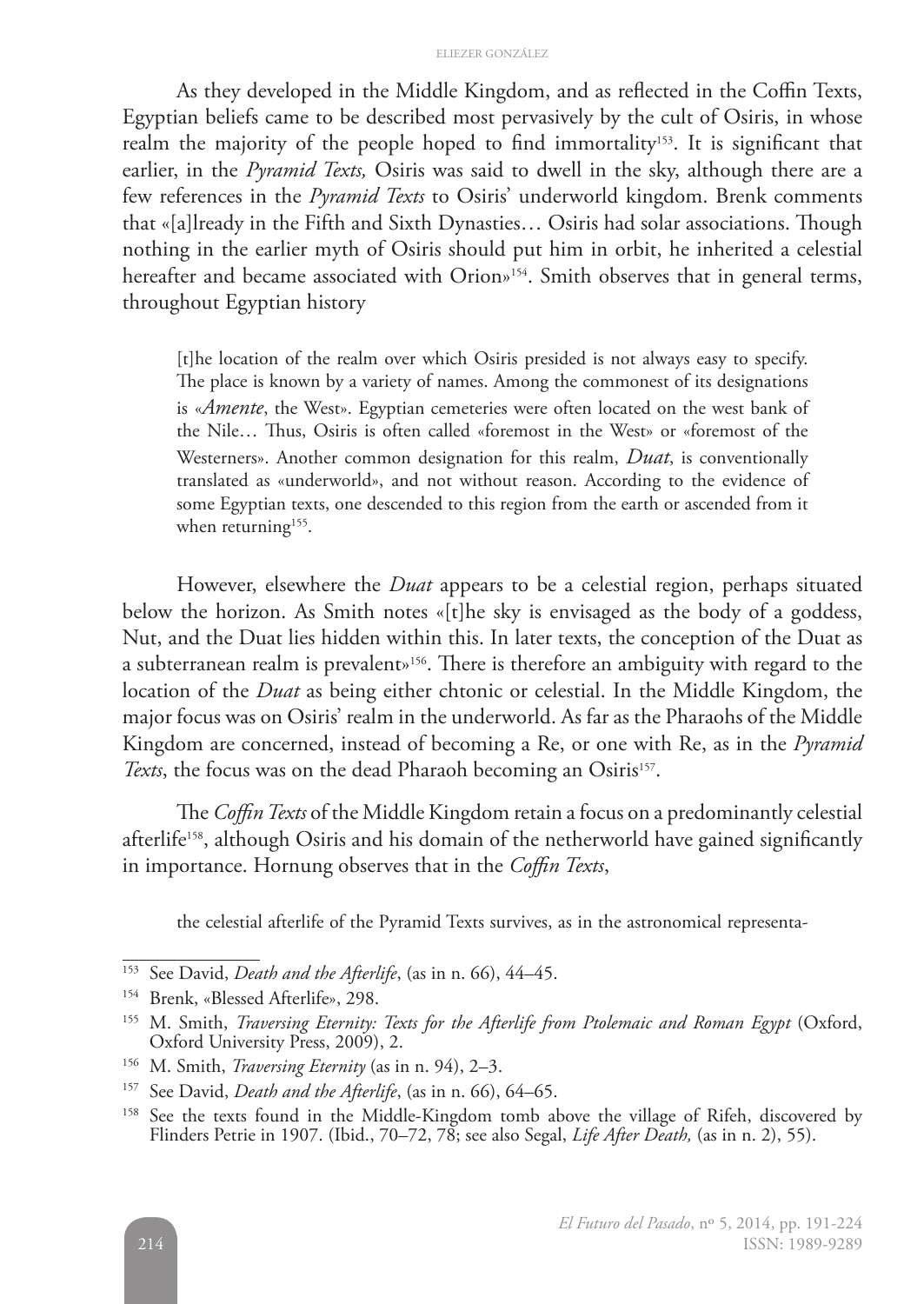tions on the lids of coffins at Asyut, with their decans and stars from the northern celestial regions, and in the person of the sky goddess, Nut. In the *Book of the Two Ways* as well, a plurality of skies appears as the goal of deceased persons, who are ever and again supplied with the knowledge necessary to avoid dangers and false paths. In dialogues with the guardians of the gateways, the deceased employ this knowledge to establish their legitimacy<sup>159</sup>.

In Nakht-Ankh's box coffin from the Middle Kingdom, the winged goddess Nut is invoked in the celestial divinisation of the deceased<sup>160</sup>. In fact, Ricklefs has suggested that Egypt is the likely origin for the depiction of wings as a religious symbol, which then spread throughout Near Eastern Art and ultimately into the Christian conceptual vocabulary<sup>161</sup>. Insofar as wings were an ancient Egyptian symbol associated with the sky and with divinity, they naturally became an enduring symbol of the ascent of the soul to the heavens<sup>162</sup>, and of «divine cosmic mastery, and of divinity»<sup>163</sup>.

In the funerary texts of the Middle Kingdom, we find the guardians of celestial gateways and the tests that the deceased must pass, together with a plurality of skies. These are all themes that are found much later in Graeco-Roman times. Hornung comments that in the *Book of the Two Ways*, a Middle Kingdom text which is a precursor to the *Book of Going Forth by Day*, the journey to the hereafter commences with sunrise at the eastern horizon, so that the journey itself takes place mainly in the sky164.

In spells 1,100–1,110 of the *Book of the Two Ways*, the journey to the hereafter also involves going through a system of gateways with seven guardians $165$ . In this regard, the Coffin Texts were also based on the earlier Pyramid texts, which were intended to give knowledge to Pharaoh of the dangers and gateways through which Pharaoh must pass in the afterlife. These included specific names and answers to questions he needed to provide in order to pass in safety. Much later this became an important element in the Hellenistic, and indeed Jewish narratives of ascent to heaven<sup>166</sup>.

<sup>162</sup> Ricklefs, *Angelic Community*, 84.

- <sup>165</sup> Hornung, *Afterlife* (as in n. 25), 11.
- <sup>166</sup> Hornung, *Afterlife* (as in n. 25), 5.

<sup>159</sup> Hornung, *Afterlife* (as in n. 25), 12.

<sup>&</sup>lt;sup>160</sup> Back, horizontal text.

<sup>161</sup> N. Ricklefs, *An Angelic Community: The Significance of Beliefs About Angels in the First Four Centuries of Christianity*, Unpublished Ph.D. thesis, Macquarie University, Sydney, Australia, 2002, 79.

<sup>163</sup> Ibid., 79.

<sup>164</sup> Hornung, *Afterlife* (as in n. 25), 11. The *Book of the Two Ways* is a funerary text found on coffins in the Middle Egyptian necropolis of el-Bersheh. Hornung, ibid., observes that in the later Books of the Netherworld, the journey to the hereafter begins at sunset.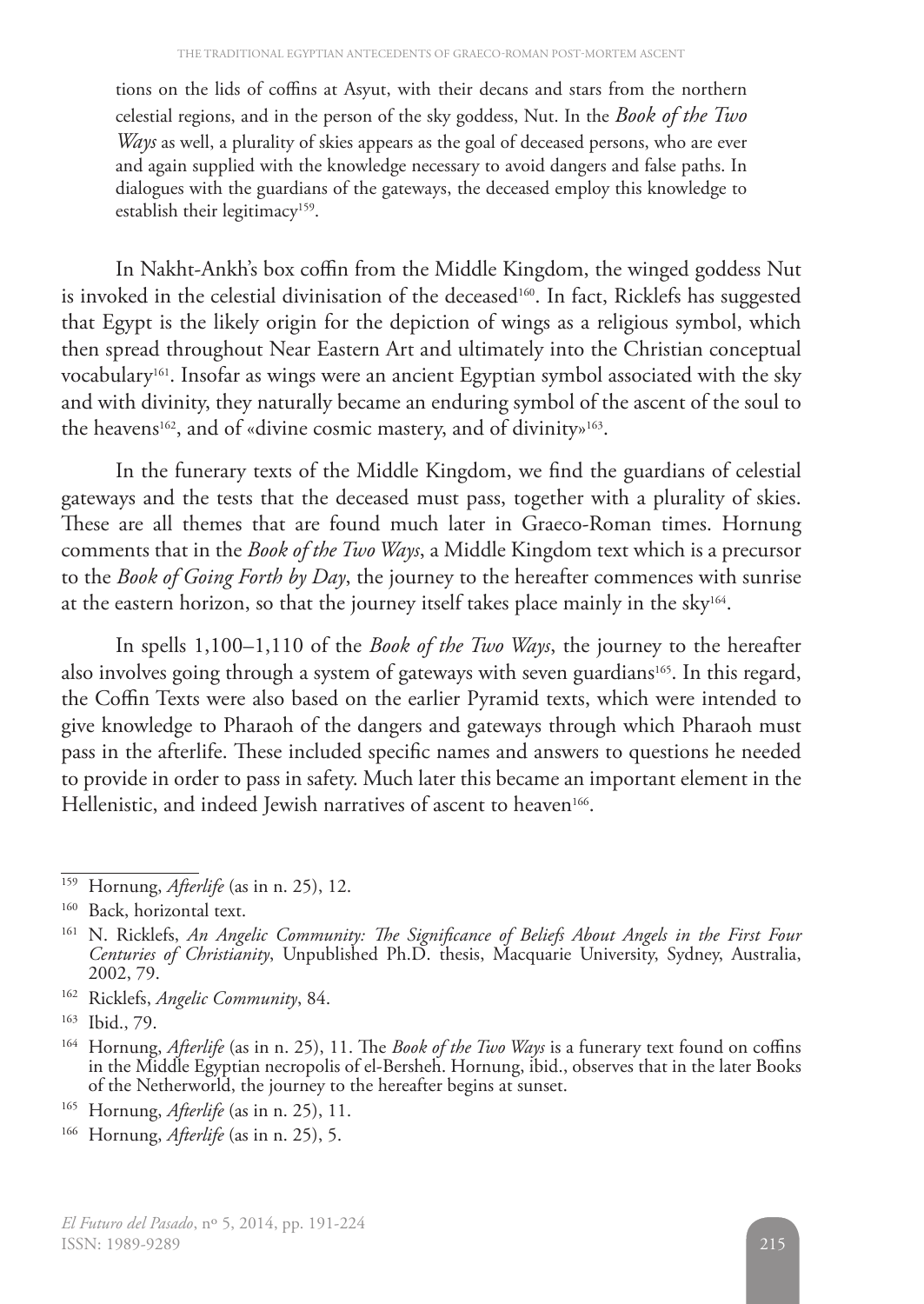### 6. EGYPTIAN EVIDENCE: THE BOOK OF COMING FORTH BY DAY

During the New Kingdom (c.1539-1075 BCE), new funerary texts were developed which substantially replaced the Coffin Texts, although they were largely based on them. These focused more on the afterlife of the Osirian underworld, instead of the sky. The *Book of Coming Forth By Day*, known to us popularly as *The Book of the Dead*, was the most widely used of these texts. Goelet notes that «[p]erhaps as much as a third of the *BD* chapters can be traced back to material in the *Coffin Texts*, far exceeding the proportion of chapters derived from *Pyramid Texts* antecedents<sup>»167</sup>.

*The Book of Going Forth by Day* was believed to have been written by the ibisheaded god Thoth, the god of scribes and writing168. One theme of the *Book of Going Forth By Day* which clearly continues from the earlier texts is the presence of gateways and their guardians, who require the deceased to answer correctly before being allowed to pass. Making a connection with Greek culture, Bremmer suggests that Orphic Gold Leaves found from the fourth century B.C., giving instructions to the dead, functioned «as «passports» and their dialogue form also seems to derive from the Egyptian *Book of the Dead*»169. In the *Book of Going Forth by Day*, the testing of the dead takes the following typical form:

*Then shall say* the Majesty of Anubis concerning this: Do you know the name of this gateway, as many say to me? Then the Osiris, the Scribe Ani, the vindicated, shall say: In peace and in vindication «You Dispel Light» is the name of this gate. *Then shall say* the Majesty of Anubis: Do you know the names of the upper and lower portions of the door? «Lord of Truth, Master of his Two Legs» is the name of the upper portion. «Lord of Strength, the One who Commands the Cattle» is the name of the lower. Pass you on then, for you know, O Osiris, Scribe of the Accounting of the Divine Offerings of all the Gods of Thebes, Ani, the vindicated, possessor of reverence<sup>170</sup>.

<sup>&</sup>lt;sup>167</sup> Goelet, «Commentary» (as in n. 71), 140. The *Book of the Dead* displays the further influence of Osirification. See Segal, *Life After Death,* (as in n. 2), 58.

<sup>168</sup> David, *Death and the Afterlife*, (as in n. 66), 68.

<sup>169</sup> J. N. Bremmer, *The Rise and Fall of the Afterlife: The 1995 Read-Tuckwell Lectures at the University of Bristol* (London, Routledge, 2002), 20–21. See F. Graf and S. I. Johnston, *Ritual Texts for the Afterlife: Orpheus and the Bacchic Gold Tablets* (New York, Routledge, 2007), 1–49.

<sup>&</sup>lt;sup>170</sup> Faulkner (tr.), «Chapter for entering into the hall of the Two Truths and a chapter of praising Osiris, Foremost of the Westerners», *Book of the Dead*, 30.125.1. Also, 'What is to be said by N when arriving at the eleventh portal of Osiris. Make a way for me, for I know you, I know your name, and I know who is within you. «She who always bears knives, who burns up the rebellious; Mistress of every portal, to whom acclamation is made on the day of darkness» is your name'. (*Book of the Dead*, chapter 146 – 'Here begin the chapters for entering the mysterious portals of the house of Osiris in the Field of Reeds', Faulkner,  $121$  – and similar for the  $13<sup>th</sup>$  to the  $19<sup>th</sup>$ portals).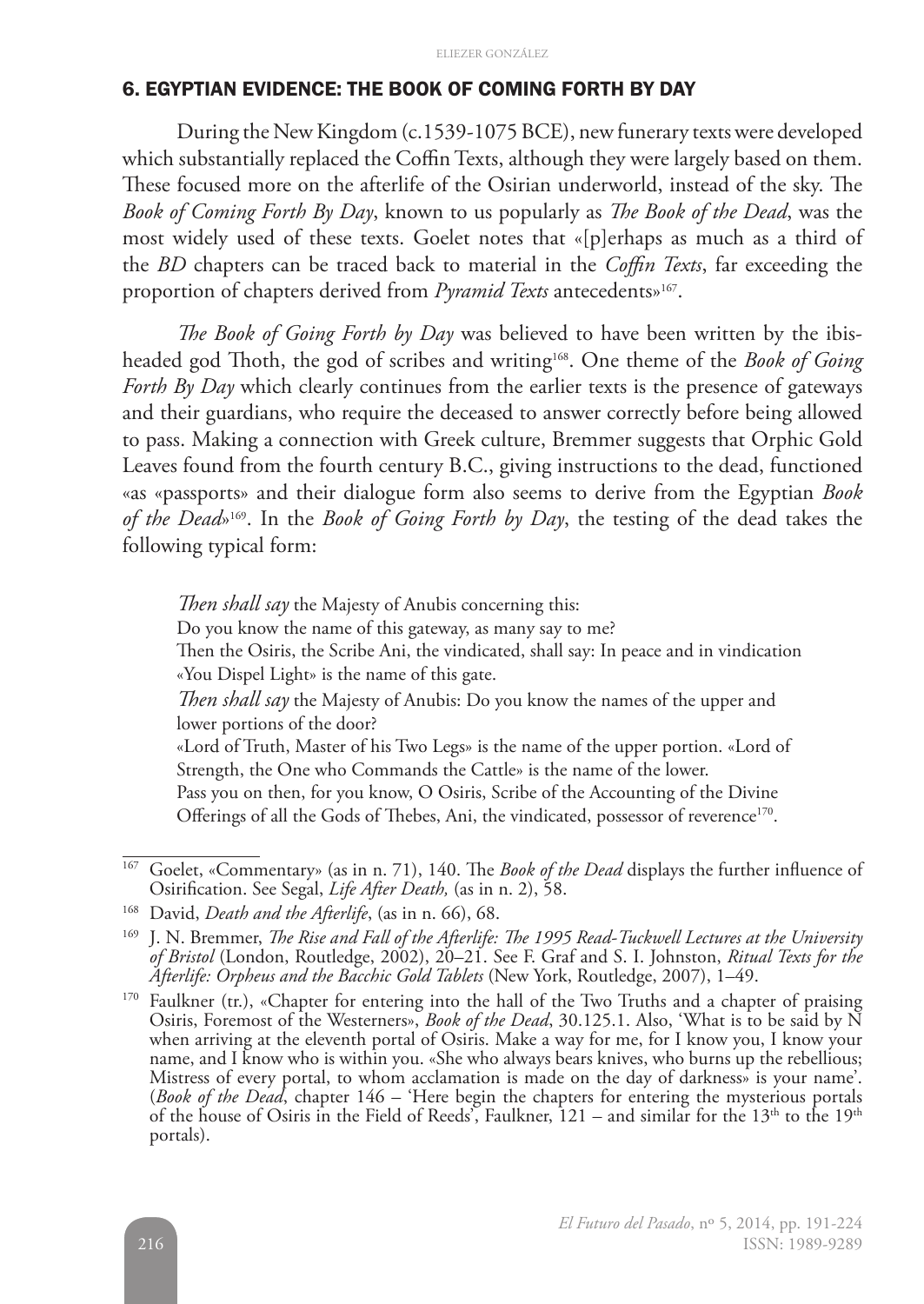The *Book of Going Forth By Day* illustrates the prominent role that the Egyptians gave to magic in their religion. This was reflected in late antiquity in magical systems and in such works as the *Corpus Hermeticum*. Specifically, Egyptian magical systems were based on imagery and words, and the *Book of the Dead* was accompanied by pictures, suggesting an attitude that the text was subordinate, a mere subtext $171$ . Goelet observes that the sheer number of words in the Egyptian language translated as «magic» suggests the complexity of the concept; however, «[t]he most common and important of these words is *heka*… *Heka* magic is many things, but, above all, it has a close association with speech and the power of the word»172.

The magic associated with words, and specifically names, was particularly highlighted in the magical systems of late antiquity, and indeed knowledge of specific names unlocked access to the various heavens in parts of Judaeo-Christian apocalyptic literature173. However, perhaps the earliest known examples of this concept are found in the *Book of Going Forth By Day*. Goelet observes that in this work «[a] telling phrase in this respect is the frequent statement that the deceased makes to threatening beings in the afterworld: «I know you, I know your name». The implication is clear – knowing the name of someone or something gives one a certain amount of control and power»174. A clear example is spell 194 in the *Book of Going Forth By Day*<sup>175</sup>*.* The spell reads as follows:

*Words spoken by the majesty of Anubis:* «Do you know the name of this door As many state to me [that you do]»? The Osiris N says: «You-Overturn-She is the name of this door». The majesty of Anubis says: «Do you know the names of the upper and lower leaves»? «Possessor-of-balance-He-who-is-on-his-Two-feet Is the name of the upper leaf. Possessor-of-Vigour-Marshaller-of-the-Herds [Is the name of the lower leaf]». «Proceed then O Osiris [name] Because you know [their names]»176.

<sup>&</sup>lt;sup>171</sup> Goelet, «Commentary» (as in n. 71), 148.

<sup>172</sup> Ibid., 145.

<sup>173</sup> e. g. *3 Enoch* 18:3; *Ascension of Isaiah* 10.24–31; *(First) Apocalypse of James*, 34.

<sup>174</sup> Ibid., 151.

<sup>&</sup>lt;sup>175</sup> Reproduced in DuQuesne, *Osiris*. This spell is also called «Chapter 125: Introduction» by Budge, and «Spell 125.1» by T. G. Allen.

<sup>176</sup> Section III, Spell 194, DuQuesne, *Osiris*, 23.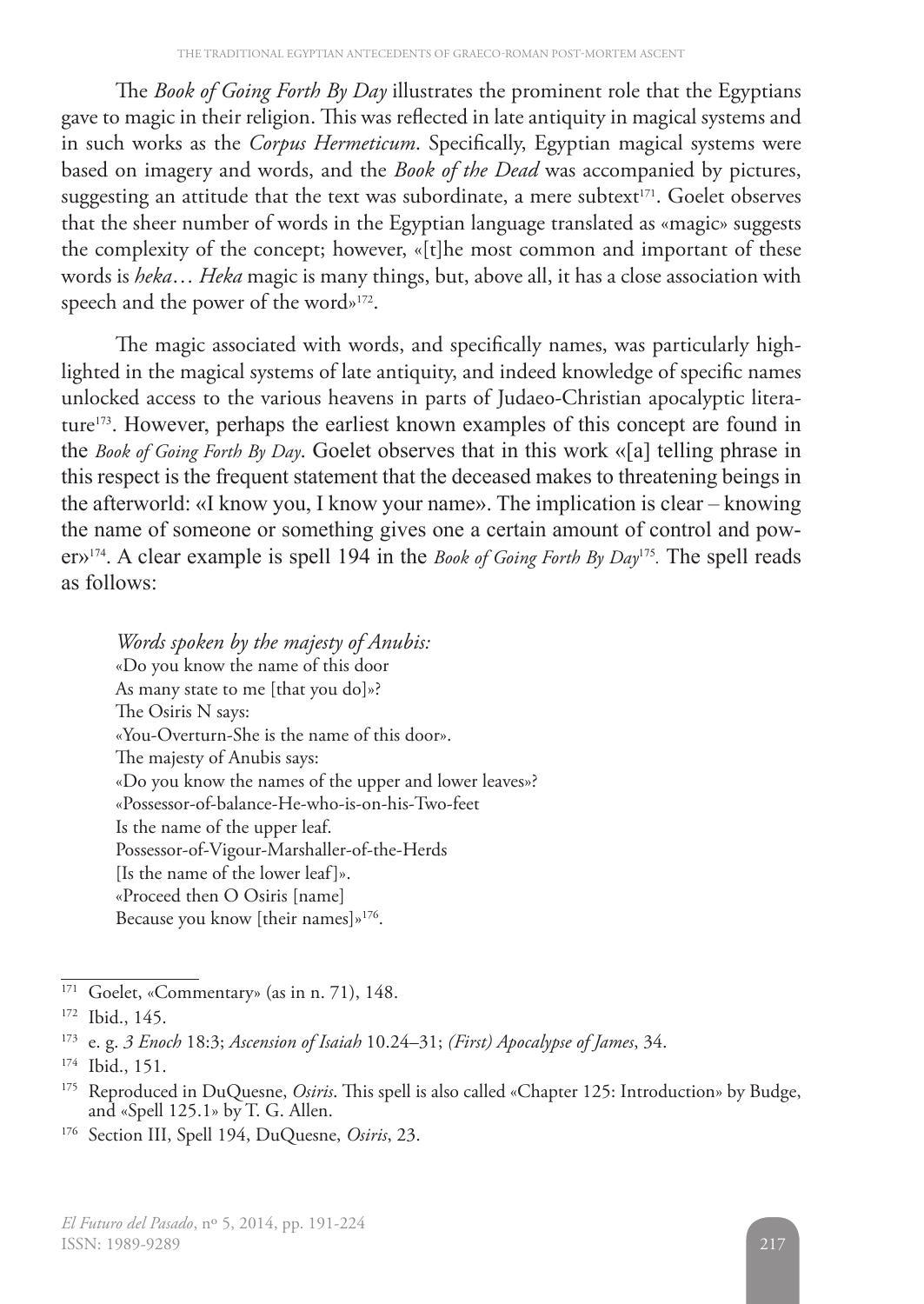Significantly, DuQuesne notes that «[s]pell 194 is about the process whereby the human person is transformed into an *akh*. In Egyptian, the word *akh* means «transfiguration» and both the concept and the hieroglyphic writing are intimately connected with the word for «horizon»»177.

Numbers also had definite magical power for the Egyptians, and the number seven particularly «was charged with a special magical potency»<sup>178</sup>. Accordingly there were seven deities who equipped the justified soul every day in the netherworld, and there were seven *bas* of Re. More significantly, in the *Book of Going Forth By Day*, there were seven gateways whose keepers the deceased must satisfy in order to proceed<sup>179</sup>. These seven gateways and their keepers are paralleled in the seven gateways/heavens and their keepers of later Hellenistic, as well as Judaeo-Christian, ascent narratives.

Particularly from the New Kingdom onwards, the myth of Osiris-Isis was central to the Egyptian ideas of the afterlife<sup>180</sup>. In spite of the many ambiguities and significant crossover between the myths and doctrines of Amon-Re and Osiris, the idea of ascent after death appears to have been particularly promoted by the Heliopolitan priesthood, in connection with the identification of the sun god Amon-Re with the Pharaoh<sup>181</sup>.

Morenz observes that in Egypt, existence in heaven after death is a counterpart to Osiris' dominion over the dead<sup>182</sup>. This is clear in the oldest of the Pyramid Texts, and the ones that were considered «the most canonical by the Egyptians themselves»<sup>183</sup>. those in the pyramid of Unis. In Utterance 251, the sky-goddess Nut addresses the dead king saying «Open up your place in the sky among the stars of the sky for you are the Lone Star… look down upon Osiris when he governs the spirits, for you stand far from him, you are not among them and you shall not be among them»184.

One of the preferred modes of travel through the sky was by means of boats. In the Egyptian cosmology of the afterlife, the sky was the location of the heavenly bodies with which the gods and the deceased could be identified<sup>185</sup>. Goelet notes that «[t]he vocabulary of travel through the sky is full of words such as «row», «ferry», «traverse»

<sup>177</sup> DuQuesne, *Osiris*, 47.

<sup>178</sup> Ibid., 46.

<sup>179</sup> Ibid. See also B. Mojsov, *Osiris: Death and Afterlife of a God* (Malden, Blackwell, 2005), 46.

<sup>180</sup> Segal, *Life After Death*, (as in n. 2), 39,50.

<sup>181</sup> Ibid., 47.

<sup>182</sup> Siegfrid Morenz, *Egyptian Religion*, trans. by A. F. Keep, (Ithaca, Cornell University Press, 1973), 204–205.

<sup>183</sup> Allen, *Pyramid Texts*, 15.

<sup>184</sup> Utterance 251, Faulkner, *Pyramid Texts*, 58.

<sup>185</sup> Ibid.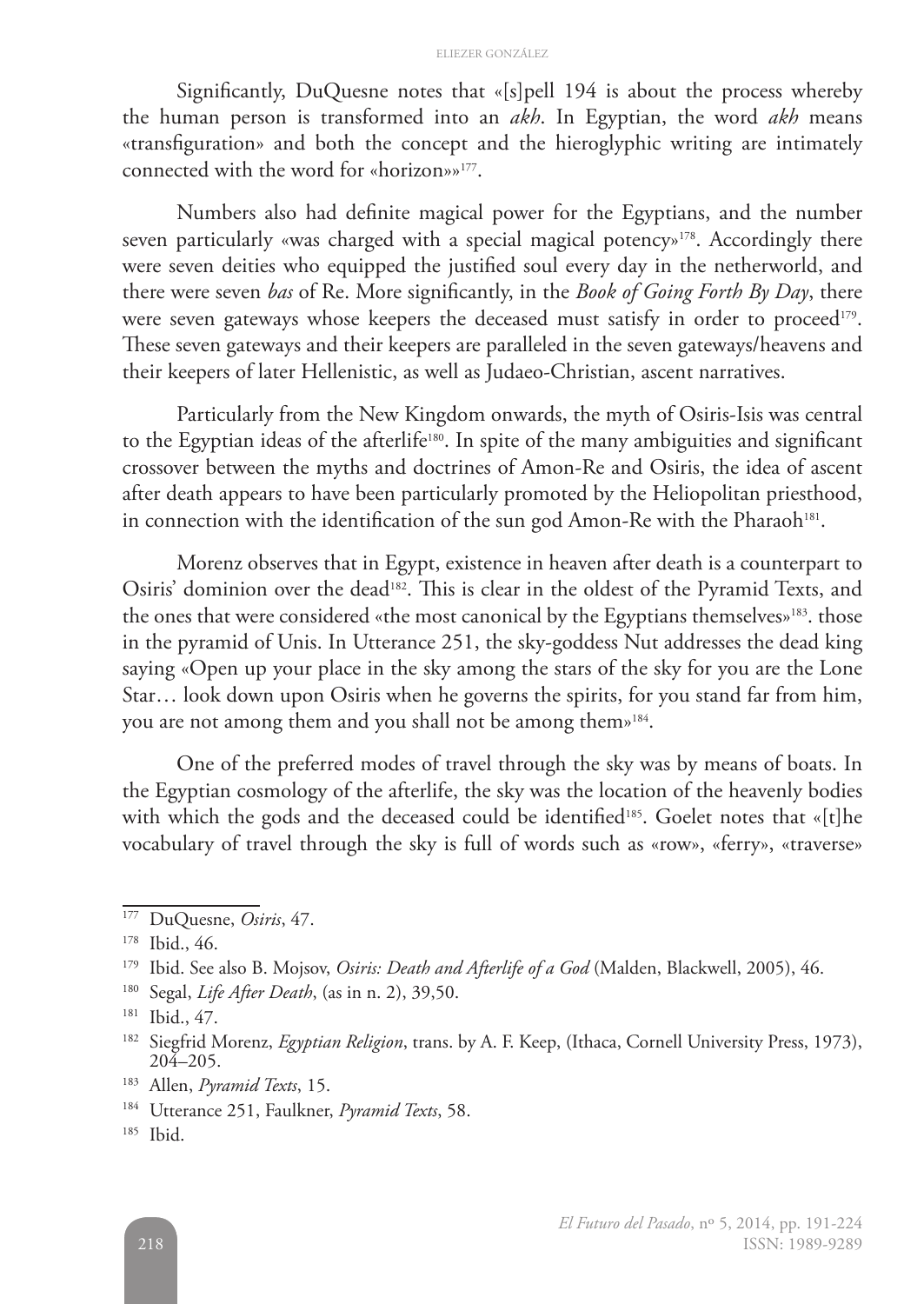(written with a boat-determinative)»186. A very important pathway through the sky was the Milky Way. The name for the Milky Way in Egyptian means something like «the beaten path», a delightful and evocative interpretation<sup>187</sup>.

The region called the Akhet was of great importance for the Egyptian afterlife. This was the junction between the earth and the sky, closely connected with the sun, and is normally translated as «horizon.» However, Goelet suggests that the term *Akhet* is better rendered as «lightland» or «the bright place»<sup>188</sup>. Goelet notes that the most frequently employed determinative for *Akhet* shows the sun rising (or setting) between two hills<sup>189</sup>.

The tomb and the necropolis were thus seen by the Egyptians as a juncture between this world and the next, associated with the *Akhet*. Goelet goes on to observe that «[t]he *Akhet* is the place where the gods and spirits come into being. This is significant because there is a strong connection of this region with the *akh*, an important soul-like state of the noble or blessed dead… In the *BD* and other sources the Egyptian word for the funerary prayers, *sakh*, means «to transform into an *akh*»190.

Goelet notes that one of the most telling terms for «cemetery» in the Egyptian language is *khert netjer*, which he roughly translates as «that which belongs to the god»191. He comments that this ancient term, attested in some of the earliest Egyptian inscriptions, demonstrates that even from the earliest stages of Egyptian civili sation, there was already a close connection between the notions of death and divinity<sup>192</sup>.

Underneath the earth were the regions of Nun, the primordial waters. Goelet notes that «[t]he name «Nun» … occasionally is written with an inverted «sky» determinative, an indication that Nun may have been considered as a subterranean counterpart to the sky»193. The *Duat* is also found under the earth, and is another name for the netherworld. This vast subterranean region is perhaps the most important of all of the components of the afterworld; however, it also seems to have been originally connected with the stars, and the word *duat* was originally written with a star, referring to the night sky. Mosjov accordingly comments that

<sup>186</sup> Goelet, «Commentary» (as in n. 71), 143.

<sup>187</sup> Ibid.

<sup>188</sup> Ibid.

<sup>189</sup> Ibid.

 $190$  Ibid.

<sup>191</sup> Ibid.

<sup>&</sup>lt;sup>192</sup> Ibid. Goelet, ibid., 144, also notes that, '[a]s strange as this may seem at first, there is evidence from many sources to show that, in addition to the beings we would normally call gods, the word *netjer* could refer to dead people in general.'

<sup>193</sup> Ibid., 143.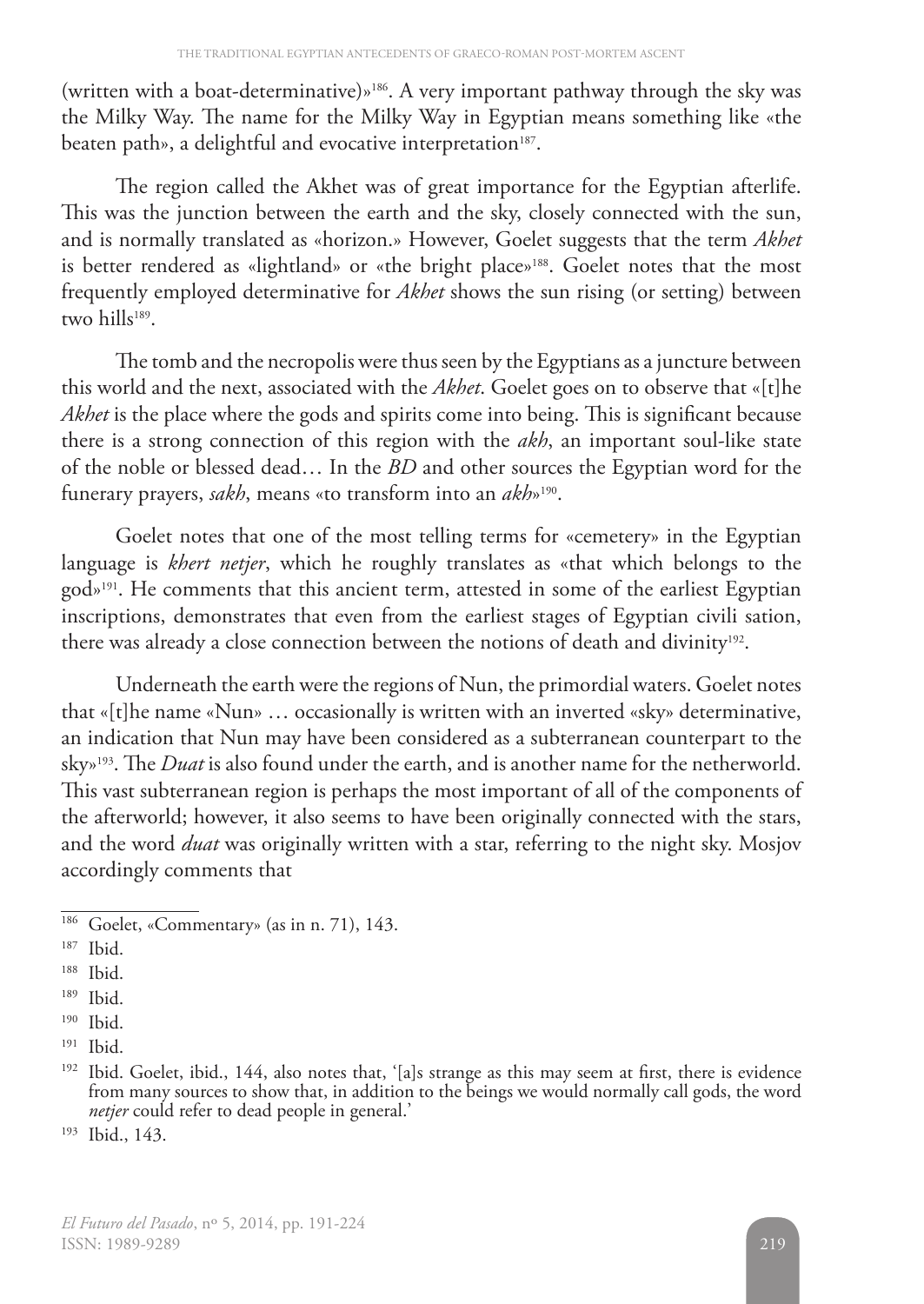Somehow in the Egyptian imagination the celestial realm during the night reached into the subterranean world. It was sometimes called «the lower Duat», presumably a sort of lower sky into which the stars disappeared. Duat designated the entry to the inner, non-material world of the spirits... Duat was where the gods lived<sup>194</sup>.

This connection of the *Duat* with the stars underscores a fundamental point. Because of the deep Egyptian emphasis on complementary dualities, the ancient Egyptians imbued both the celestial and the chthonic regions in their cosmology with a dual, synergistic emphasis<sup>195</sup>. Indeed, even if a celestial afterlife was contemplated, it was still considered that all celestial bodies, with the exception of the Imperishable Stars, must necessarily cross the *Duat* every night<sup>196</sup>. It is therefore not correct to maintain that because Osirian doctrine emphasised descent, it did not involve the notion of an afterlife in the sky197.

Both the Egyptian cosmology and the conceptualisation of the person are largely foreign to the modern western mind. For this reason, we have difficulties in understanding why ancient Egyptians saw tombs and the physical remains of the person as being so important. Fundamentally, as Goelet notes «Egyptians and modern monotheists hold diametrically opposed views on the relationship between the corpse and the soul»198. The Egyptians understood the corpse as preserving the person's essence, rather than merely as physical «remains»199. For this reason, the mummy-shape is «used as a determinative in the Egyptian word  $qi$  «form, shape, nature»»<sup>200</sup>.

It is also not possible to directly equate the Greek (and Western) concepts of the soul with the ideas understood by the Egyptians. The ancient Egyptian conception of the human being was monistic<sup>201</sup>, and the afterlife involved the whole entity. The sah, an Egyptian word for the «body», was not expected to be resurrected after death $^{202}$ ;

- <sup>197</sup> In this regard, see Brenk's comment referenced in n. 36.
- <sup>198</sup> Goelet, «Commentary» (as in n. 71), 151.

<sup>194</sup> Mosjov, *Death and Afterlife* (as in n. 118), 17. In support of this, Goelet, «Commentary» (as in n. 71), 143, also observes that «Within the *BD*, the word [*Duat*] is most requently written with a star, or a star in a circle».

<sup>195</sup> Ibid., 142.

<sup>&</sup>lt;sup>196</sup> Ibid. To maintain this position would require a fundamental misunderstanding of Egyptian cosmology.

<sup>&</sup>lt;sup>199</sup> Goelet (ibid.) comments that «[u]nlike the view that appears from time to time among Christian ascetics, the Egyptians did not have the negative concept of the living physical body as a prison for the soul».

<sup>200</sup> Ibid.

<sup>201</sup> Smith, *Traversing Eternity* (as in n. 25), 3.

<sup>202</sup> Segal, *Life After Death*, (as in n. 2), 51.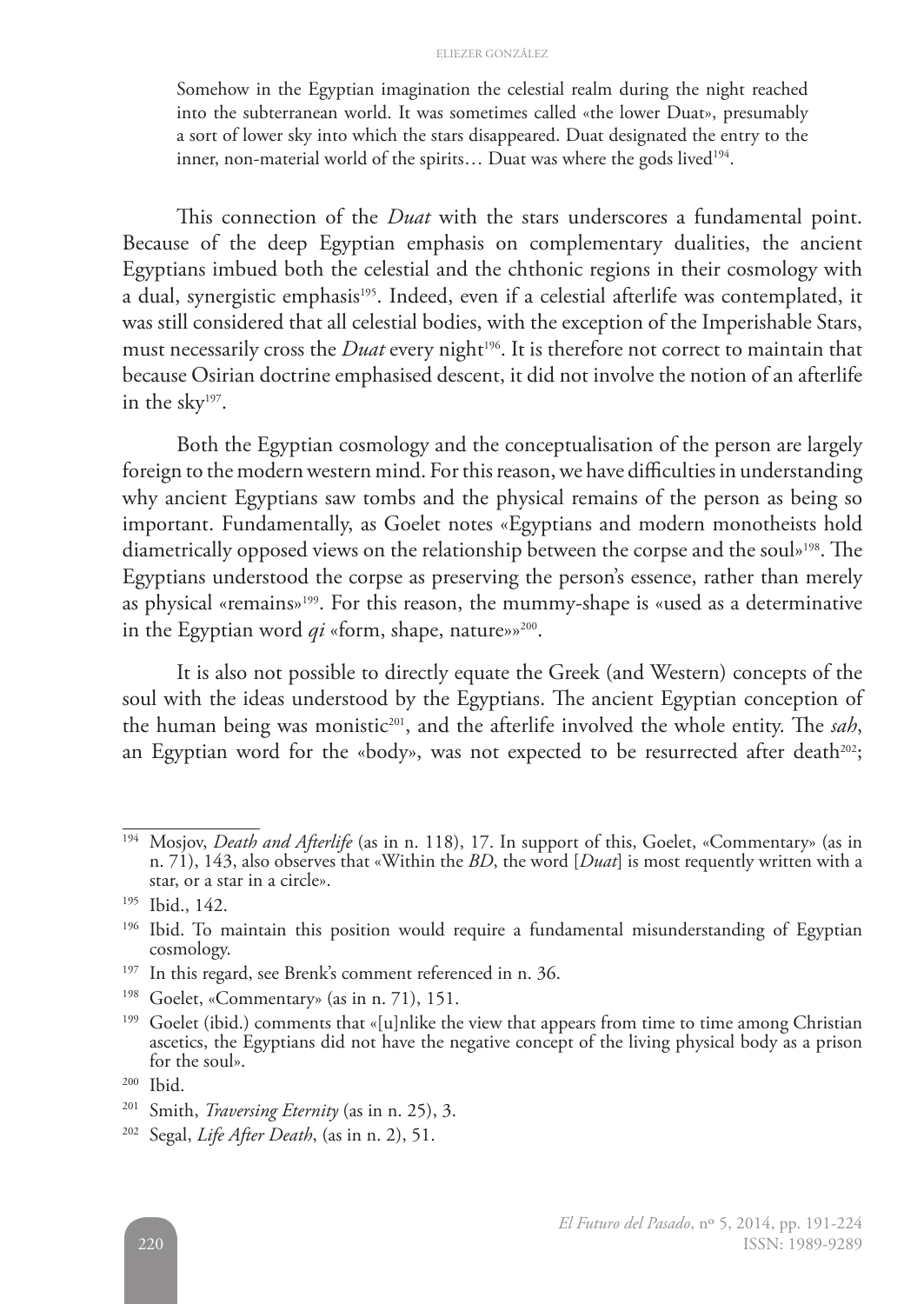however, when a Pharaoh died, his person, or his *ka*, survived death<sup>203</sup>. The *ka* is the most ritually important ancient Egyptian concept of the individual afterlife. Segal observes that «[t]he tomb is the «house of the *ka*», which could physically dwell in it. The *ka* was often understood as something like a «twin» or «double». This, the *ka*, was an image of the living person… The *ka* could just as well dwell in a statue, a portrait of the living person…»204. This is how the *ka*, which was considered to inhabit the tomb, could also ascend at death and live in the sky<sup>205</sup>.

However, in addition to the *ka,* there are two other concepts which are closely related to our concept of the soul. One is the  $ba^{206}$ , which is often depicted as a humanheaded bird that flies up to the sky at death; however, the *ba* was also believed to visit the grave of the deceased. *Bas* were corporeal and could eat and drink, and assume nonhuman forms. It was as a *ba* that the deceased could travel throughout the earth or the sky207.

The other important soul-concept, already mentioned above, is the *akh,* or the spirit that lives in the afterlife. Smart observes that « [t]he akh in effect is the glorified state of the individual»208. Exactly how *ka*, *ba*, and *akh* were defined, or how they interacted, is unknown<sup>209</sup>, but it is evident that the ancient Egyptians experienced and described self in a different way to how we understand it<sup>210</sup>.

The Egyptian understanding of the experience of the afterlife was, in effect, one of spiritual transfiguration<sup>211</sup>. In the process of transfiguration, achieving *akh*-hood seems to have been the ultimate afterlife aspiration of all. The *akh* seems to have had very little to do with the earthly realm, and was closely related to the realm of the solar/ stellar. Indeed, according to *the Book of the Dead*, and many other Egyptian funerary texts, the blessed dead, in other words those who had achieved *akh*-hood, became «fullfledged members of the company of the gods»<sup>212</sup>. As noted earlier, Goelet observes that

 $203$  Ibid., 49.

<sup>204</sup> Ibid.

<sup>205</sup> Ibid. Also see A. Erman, *The Ancient Egyptians: A Sourcebook of their Writings*, trans. by A. M. Blackman, (Gloucester, Peter Smith, 1978), 2–3.

<sup>206</sup> See Segal, *Life After Death*, (as in n. 2), 50.

<sup>207</sup> Smith, *Traversing Eternity* (as in n. 25), 5. See also Segal, *Life After Death*, (as in n. 2), 50.

<sup>208</sup> N. Smart, *The World's* Religions, 2nd. ed. (Cambridge, Cambridge University Press, 1998), 205.

<sup>209</sup> Segal, *Life After Death*, (as in n. 2), 50.

<sup>210</sup> See ibid., 52.

<sup>&</sup>lt;sup>211</sup> Goelet, «Commentary» (as in n. 71), 151, makes the important observation that «contrary to a common misconception about their ideas of life after death, the Egyptians neither believed in the transmigration of the soul on earth in the Hindu or Pythagorean manner, nor hoped for a resurrection in this world. Rather, they believed in *transfiguration* in the next world».

<sup>212</sup> Ibid.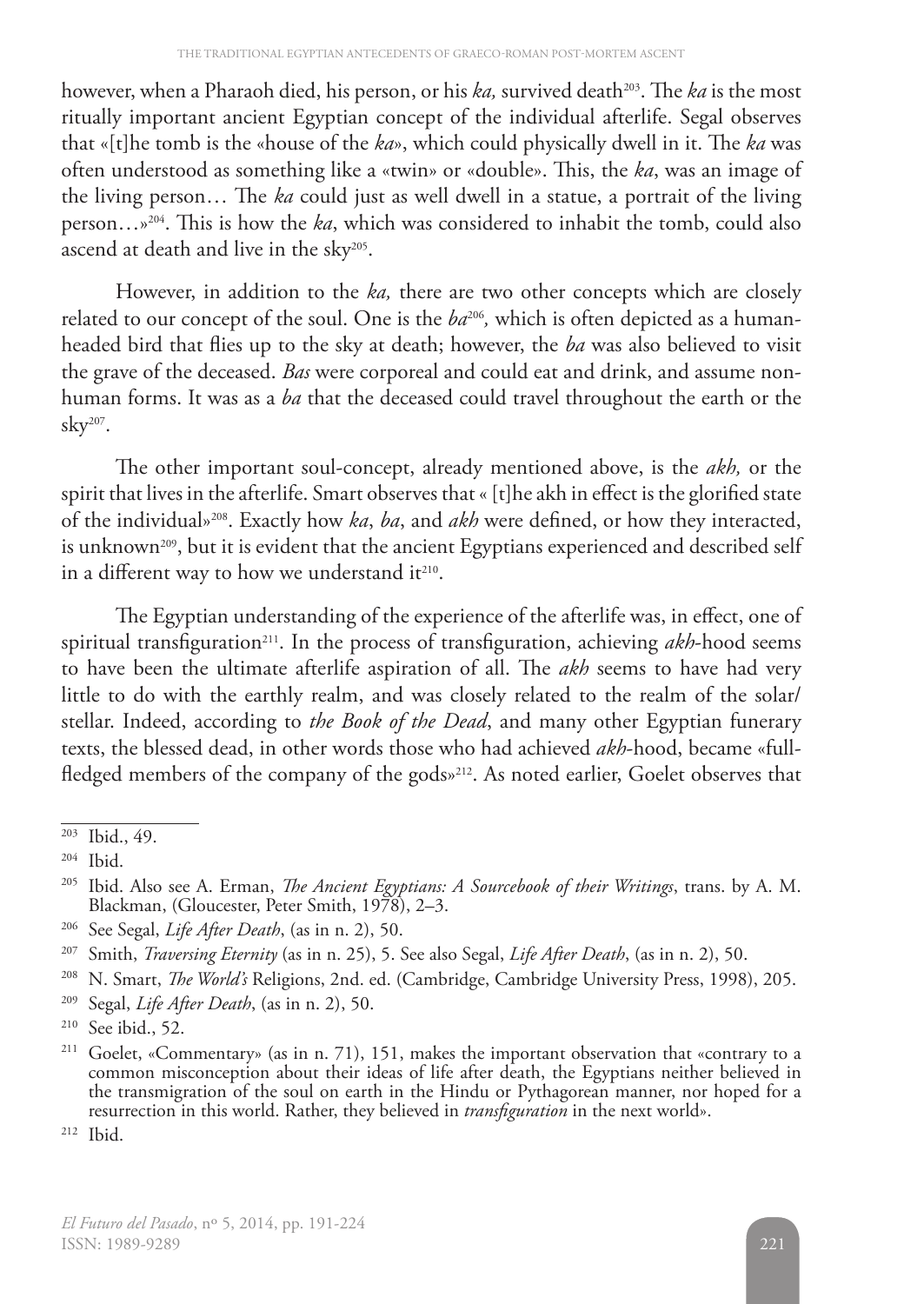the mummiform figure was used as a determinative for the word *netjer*, «god», and that this same world could also mean a «dead person»213. Goelet comments that «[t]he mummiform image may appear in this context because the Egyptians thought that the corpse was in some manner divine»<sup>214</sup>.

Smith notes that «the Egyptian word for horizon, *akhet*, which denotes the place where the boundary between the visible and the hidden is located, is derived from the same root as akh»215. This etymology also clearly associates the *akh* with the sky, with the gods, and with the stellar or solar transfiguration of the deceased<sup>216</sup>.

Of course, the deities which Egyptians most aspired to be transfigured into and assimilated with after death were Osiris and Re217. It is salient that even in the New Kingdom, the gods Osiris and Re were often associated and even fused together. The differences in their respective mythologies, and the apparently divergent destinations of the dead, presented no difficulty to the Egyptian mind, given their understanding of complementary dualities. Corcoran therefore observes that «[t]he association of Osiris with a solar deity was not of itself, however, inconsistent with traditional pharaonic Egyptian mythology, since from the New Kingdom, one can document the union of Osirian and solar elements in the fusion of the god Osiris with the sun-god Re»<sup>218</sup>.

In spite of its Osirian focus, the influence of the Heliopolitan priesthood of Re is felt almost everywhere in the *Book of Going Forth By Day*219*;* indeed, as Goelet observes, «Re's influence on all religious thought was paramount throughout Egyptian history»<sup>220</sup>. It was during the Eighteenth Dynasty that hope in a solar afterlife became widespread among

 $213$  Ibid.

<sup>214</sup> Ibid.

<sup>215</sup> Smith, *Traversing Eternity* (as in n. 25), 4, citing J. Assmann, *Altägyptische Totenliturgien 1* (Heidelberg, Universitätsverlag C. Winter, 2002), 21-22.

<sup>216</sup> Goelet, «Commentary» (as in n. 71), 152.

<sup>217</sup> L. H. Corcoran, «Mysticism and the Mummy Portraits» in M. L. Bierbrier (ed.), *Portraits and Masks: Burial Customs in Roman Egypt* (London, British Museum Press, 1997), 45–53, 46. However, note Smith's different interpretation in *Traversing Eternity* (as in n. 25), 6–7 «At the conclusion of the embalming rites, having been returned to life and freed from imputation of wrongdoing, the deceased could be said to possess an Osiris-aspect… Acquisition of this aspect did not involve identification with the deity, contrary to what is said in many books about Egyptian religion. Rather it means that the deceased was admitted to the god's following and became one of his devotees in the underworld. Thus it was a *unio litrugica* rather than a *unio mystica*»*.* In spite of this, my assessment of the weight of the evidence is that it still favours a real belief in the *unio mystica*.

<sup>218</sup> Corcoran, «Mummy Portraits» (as in n. 156), 46.

<sup>219</sup> Goelet, «Commentary» (as in n. 71), 149.

<sup>220</sup> Ibid.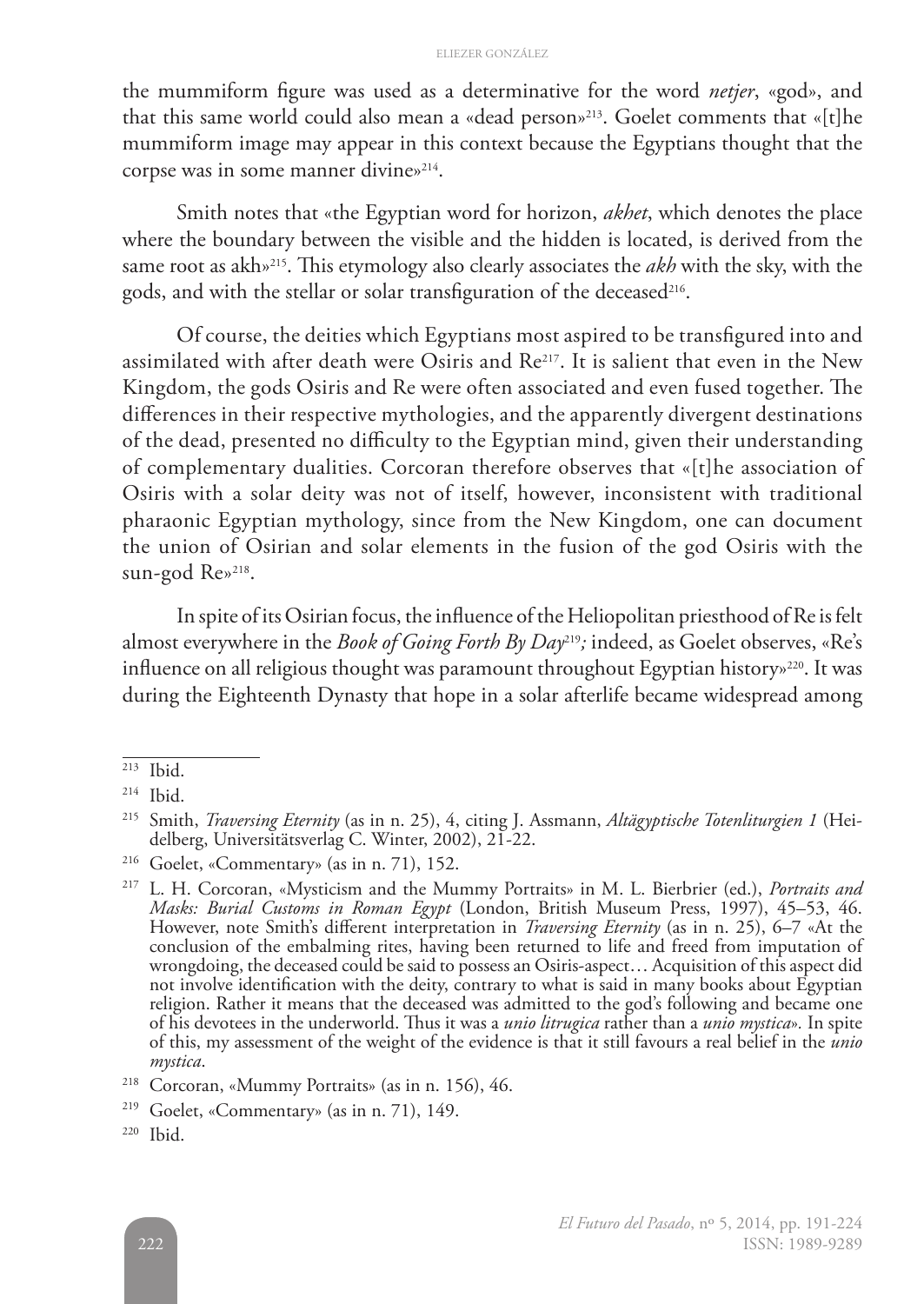private individuals<sup>221</sup>. At the same time, Re's role in the next world also changed, so that he was no longer limited to the celestial sphere<sup>222</sup>. For this reason, in the «underworld books» that decorate the walls of Theban royal tombs of the Eighteenth Dynasty, «the sun was given an important function in the nether regions that had previously been the territory of such gods as Osiris, Sokar, and Anubis»223. Accordingly, the *Book of Going Forth By Day* still refers to the heavens as the destination of the deceased<sup>224</sup>.

It is in this context that Goelet notes, with regard to *The Book of Going Forth by Day*, that the Papyrus of Ani places a hymn to Re immediately before the hymn to Osiris Wennefer<sup>225</sup>. In the *Book of Going Forth by Day* the deceased is constantly identified with Re, and with his daily rebirth and dawn<sup>226</sup>. This is exemplified by a number of spells<sup>227</sup> similar to the following: «I will not enter the place of destruction… because I pass pure into the midst of the Milky Way...»<sup>228</sup>.

# 7. CONCLUSIONS

In spite of the apparent distance in time, culture, and geography, key elements of the Graeco-Roman motif of post-mortem ascent are significantly foreshadowed in the earlier Egyptian funerary texts such as the *Pyramid Texts* and the later *Book of Coming Forth By Day*. In this sense, as the earliest texts of this nature known, the ancient Egyptian conceptions may be seen as either the archetypes of Graeco-Roman notions of ascent, or at least as being closer to those archetypes. These findings appear to give some degree of weight to Herodotus' opinion about the Egyptian source of the gods and religious observances of the Greeks. However, these conclusions must be considered being only theoretical in nature, since the historical distance between the primary sources will not bear greater firmer assertions.

Traditional Egyptian religion was still vibrant, preserving its essential elements, well into late antiquity. In spite of the greater antiquity of Egyptian civilisation, when we refer to Egyptian and Graeco-Roman cultures, we are generally referring to cultures that were contiguous; furthermore, it is not possible to deny the profound impact that

<sup>221</sup> Ibid., 150.

<sup>222</sup> Ibid.

<sup>223</sup> Ibid.

 $224$  Ibid.

<sup>225</sup> Ibid.

<sup>226</sup> Ibid.

<sup>227</sup> See other examples including, The *Book of the Dead*, Chapter 144, trans. by Faulkner, 120; and The *Book of the Dead*, Chapter 177 – Chapter for raising up a spirit and causing a soul to live in the God's Domain, trans. by Faulkner, 131.

<sup>228</sup> The *Book of the Dead*, chapter 176 – «Chapter for not dying again», trans. by Faulkner, 130.